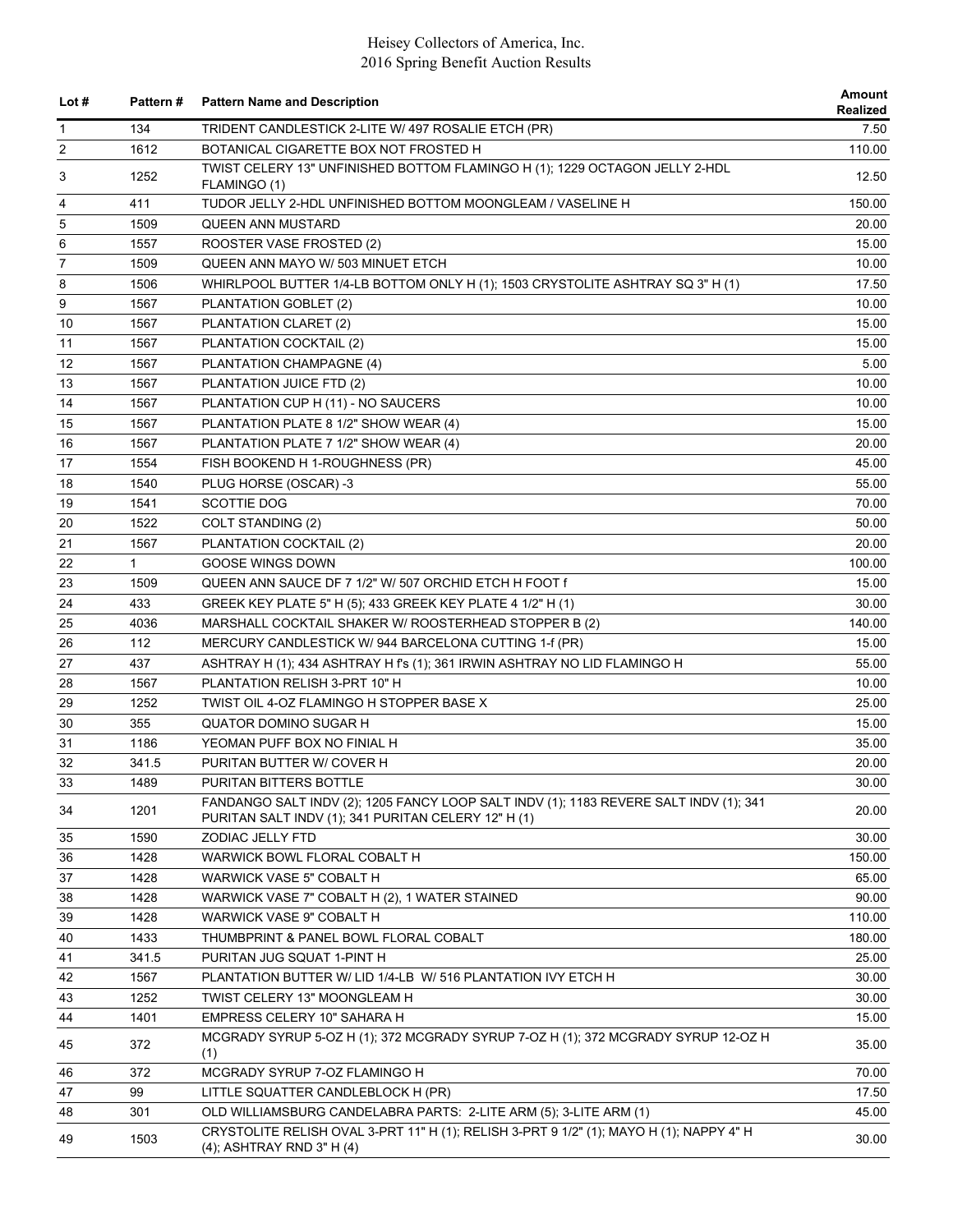| Lot $#$ | <b>Pattern#</b> | <b>Pattern Name and Description</b>                                                                                                                                                                                                                                                                    | Amount<br>Realized |
|---------|-----------------|--------------------------------------------------------------------------------------------------------------------------------------------------------------------------------------------------------------------------------------------------------------------------------------------------------|--------------------|
| 50      | 1567            | PLANTATION CLARET (2)                                                                                                                                                                                                                                                                                  | 20.00              |
| 51      | 1150            | COLONIAL STAR PLATE 9" W/ SILVER OVERLAY H (1); PLATE 6 1/2" H (4); 393 NARROW FLUTE<br>PLATE 5" H (1); 341 PURITAN CELERY 9" H (1); PICKLE 6 1/2" H (1)                                                                                                                                               | 5.00               |
| 52      | 433             | GREEK KEY ICE TUB MEDIUM H (1); SHERBET CUPPED H (1)                                                                                                                                                                                                                                                   | 25.00              |
| 53      | 351             | PRISCILLA BUTTER INDV H (6)                                                                                                                                                                                                                                                                            | 12.50              |
| 54      | 1E92            | OMEGA GOBLET W/ 1092 MELODY CUTTING H (8)                                                                                                                                                                                                                                                              | 25.00              |
| 55      | 1E92            | OMEGA SHERBET W/ 1092 MELODY CUTTING H (8)                                                                                                                                                                                                                                                             | 10.00              |
| 56      | 1609            | PLATE 8" W/ 1092 MELODY CUTTING (2)                                                                                                                                                                                                                                                                    | 5.00               |
| 57      | 1503            | CRYSTOLITE CANDLEBLOCK (4)                                                                                                                                                                                                                                                                             | 10.00              |
| 58      | 1509            | QUEEN ANN CREAM & SUGAR W/ 985 SHEFFIELD CUTTING H (1-SET)                                                                                                                                                                                                                                             | 17.50              |
| 59      | 1401            | EMPRESS CANDLESTICK DF 1-LITE SAHARA H (3)                                                                                                                                                                                                                                                             | 190.00             |
| 60      | 393             | NARROW FLUTE CREAM INDV H (1); 400 COLONIAL SCALLOPED TOP CREAM INDV H (1); 1509<br>QUEEN ANN SUGAR W/ 941 BARCELONA CUTTING (1)                                                                                                                                                                       | 5.00               |
| 61      | 1401            | EMPRESS CANDLESTICK 2-HDL (1)                                                                                                                                                                                                                                                                          | 10.00              |
| 62      | 1567            | PLANTATION CANDLESTICK 1-LITE (1)                                                                                                                                                                                                                                                                      | 85.00              |
| 63      | 333             | WALDORF ASTORIA DECANTER NO STOPPER (1); 4035 BETHEL DECANTER NO STOPPER W/<br>MONO "WEJ" (1); 4027 CHRISTOS DECANTER W/ 467 TALLY HO ETCH STOPPER X (1)                                                                                                                                               | 35.00              |
| 64      | 1540            | LARIAT COCKTAIL H (1); PLATE 10" (1); PICKLE / OLIVE RND 7" H (1)                                                                                                                                                                                                                                      | 10.00              |
| 65      | 1469            | RIDGELEIGH PLATE 6 1/2" (1); BAR H (1); ASHTRAY RND 3" H (1)                                                                                                                                                                                                                                           | 12.50              |
| 66      | 1184            | YEOMAN COMPORT LO FTD 8" WORN COBALT & GOLD ENAMEL DÉCOR H                                                                                                                                                                                                                                             | 20.00              |
| 67      | 1540            | PLUG HORSE (OSCAR) -2                                                                                                                                                                                                                                                                                  | 35.00              |
| 68      | $\mathbf{1}$    | <b>GOOSE WINGS DOWN</b>                                                                                                                                                                                                                                                                                | 120.00             |
| 69      | 1401            | EMPRESS RELISH TRIPLEX 7" FLAMINGO H (1); 1231 RIBBED OCTAGON CELERY 12" H f (1)                                                                                                                                                                                                                       | 20.00              |
| 70      | 350             | PINWHEEL & FAN PUFF BOX NO LID H (2); 7052 DIAMOND GRID PUFF BOX NO LID H (1)                                                                                                                                                                                                                          | 25.00              |
| 71      | 1503            | CRYSTOLITE RELISH 3-PRT 9" (1); JELLY FTD H (1)                                                                                                                                                                                                                                                        | 15.00              |
| 72      | 118             | ROOSTERHEAD STOPPER (3)                                                                                                                                                                                                                                                                                | 55.00              |
| 73      | 1560            | VICTORIAN BELLE NOT DRILLED FOR CLAPPER                                                                                                                                                                                                                                                                | 15.00              |
| 74      | 341             | PURITAN ICE TUB H                                                                                                                                                                                                                                                                                      | 35.00              |
| 75      | 1519            | WAVERLY CELERY 12" H (1); RELISH 3-PRT 11" H BOTTOM WEAR (1); PICKLE / OLIVE FTD (1)                                                                                                                                                                                                                   | 12.50              |
| 76      | 1205            | FANCY LOOP TOOTHPICK (1); NAPPY 4" (4)                                                                                                                                                                                                                                                                 | 80.00              |
| 77      | 112             | MERCURY CANDLESTICK (1); 341 OLD WILLIAMSBURG EPERGNETTE PAPER LABEL (1); 1519<br>WAVERLY EPERGNETTE H (1)                                                                                                                                                                                             | 7.50               |
| 78      | 1425            | VICTORIAN ASHTRAY - CIGARETTE HOLDER H (2)                                                                                                                                                                                                                                                             | 15.00              |
| 79      | 393             | NARROW FLUTE DOMINO SUGAR FTD H                                                                                                                                                                                                                                                                        | 17.50              |
| 80      | 300             | OLD WILLIAMSBURG CANDELABRA 1-LITE BASE ONLY (4); 33-A SKIRTED PANEL<br>CANDELABRA BASE ONLY (1)                                                                                                                                                                                                       | 10.00              |
| 81      | 5               | PATRICIAN CANDLESTICK 8" WORN GOLD H (PR)                                                                                                                                                                                                                                                              | 15.00              |
| 82      | 451             | CROSS LINED FLUTE CELERY 9" H (1); 351 PRISCILLA MUSTARD W/ LID H (1); 1401 EMPRESS<br>PLATE RND 6" H (1); 1252 TWIST NAPPY 4" H (1); 341 PURITAN JELLY 1-HDL RND H (1); 351<br>PRISCILLA TOOTHPICK H f (1); 352 FLAT PANEL OIL 6-OZ NO STOPPER H (1); 353 MEDIUM<br>FLAT PANEL TOBACCO JAR NO LID (H) | 22.50              |
| 83      | 1405            | IPSWICH CANDLEVASE W/ INSERT (PR)                                                                                                                                                                                                                                                                      | 80.00              |
| 84      | 1405            | IPSWICH CANDLEVASE W/ INSERT (1); 1405 IPSWICH CANDLEVASE NO INSERT SOME PRISMS<br>MISSING (1)                                                                                                                                                                                                         | 30.00              |
| 85      | 5003            | <b>CRYSTOLITE GOBLET H (14)</b>                                                                                                                                                                                                                                                                        | 25.00              |
| 86      | 3381            | <b>CREOLE GOBLET SHORT STEM ALEXANDRITE (8)</b>                                                                                                                                                                                                                                                        | 650.00             |
| 87      | 1205            | FANCY LOOP CLARET JUG NO METAL SPOUT                                                                                                                                                                                                                                                                   | 27.50              |
| 88      | 2323            | NAVY SHOT GLASS DOUBLE SHAM MONO "P" COBALT BASE                                                                                                                                                                                                                                                       | 170.00             |
| 89      | 1560            | VICTORIAN BELLE NO CLAPPER H                                                                                                                                                                                                                                                                           | 10.00              |
| 90      | 1200            | CUT BLOCK TOOTHPICK RUBY FLASH                                                                                                                                                                                                                                                                         | 145.00             |
| 91      | 1225            | PLAIN BAND TOOTHPICK H                                                                                                                                                                                                                                                                                 | 25.00              |
| 92      | 1205            | FANCY LOOP TOOTHPICK EMERALD                                                                                                                                                                                                                                                                           | 65.00              |
| 93      | 1469            | RIDGELEIGH MUSTARD W/ LID W/ 10 PADDLE H                                                                                                                                                                                                                                                               | 35.00              |
| 94      | 352             | FLAT PANEL KNIFE REST                                                                                                                                                                                                                                                                                  | 35.00              |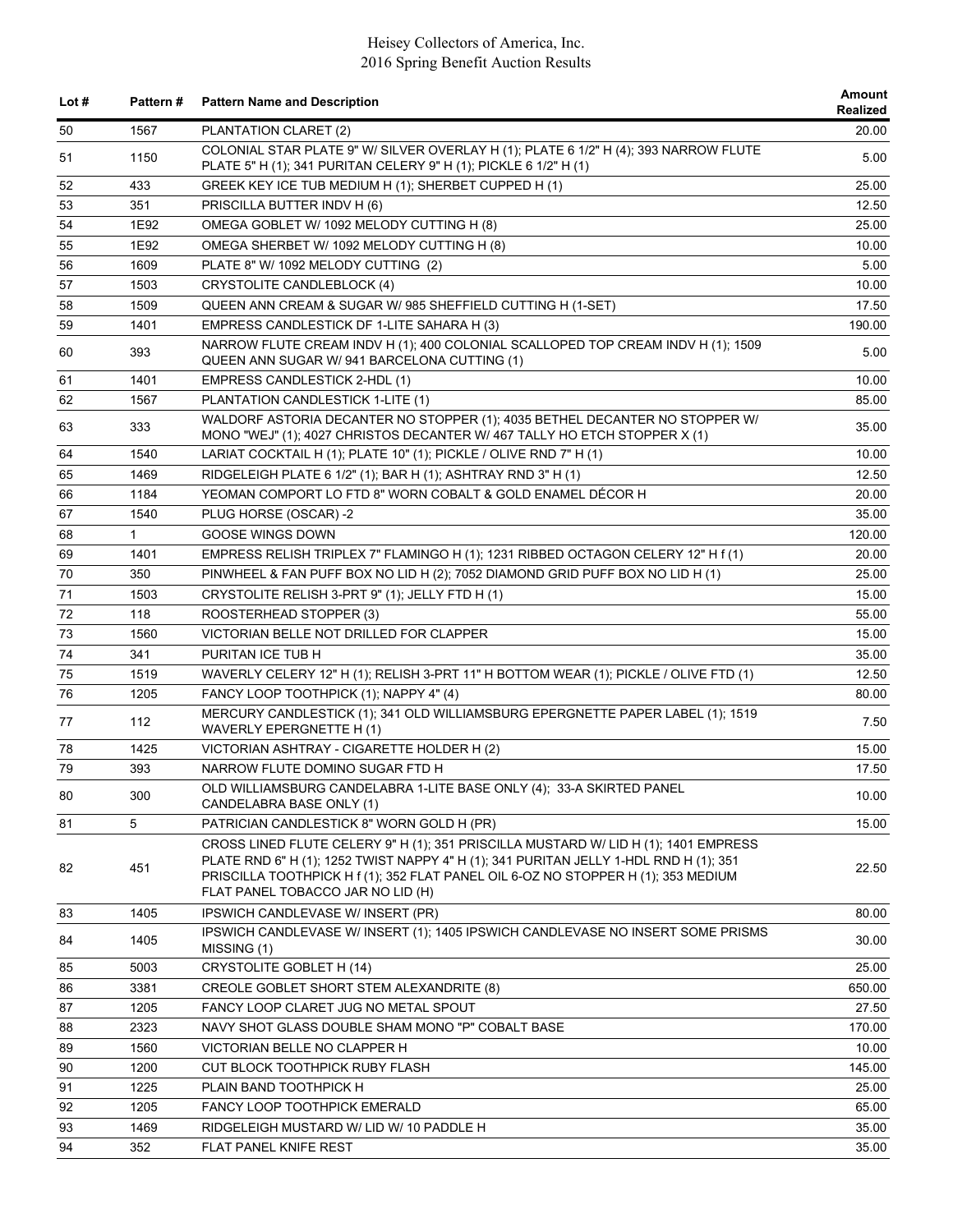| Lot # | <b>Pattern#</b> | <b>Pattern Name and Description</b>                                                                                                                                                                                                                                                                                             | Amount<br>Realized |
|-------|-----------------|---------------------------------------------------------------------------------------------------------------------------------------------------------------------------------------------------------------------------------------------------------------------------------------------------------------------------------|--------------------|
| 95    | 475             | NARROW FLUTE W/ RIM SALTED NUT MOONGLEAM H (1); 1454 DIAMOND POINT JELLY INDV<br>(1); 1454 DIAMOND POINT ASHTRAY (1); 1469 RIDGELEIGH SALT INDV (1)                                                                                                                                                                             | 17.50              |
| 96    | 4225            | COBEL COCKTAIL SHAKER W/ 467 TALLY HO ETCH (1); EXTRA STRAINER (1)                                                                                                                                                                                                                                                              | 105.00             |
| 97    | 1220            | PUNTY BAND HDLD MUG SOUV "HOWELLS, NEB" OPAL H                                                                                                                                                                                                                                                                                  | 20.00              |
| 98    | 1503            | CRYSTOLITE NUT LEAF MASTER (1); NUT LEAF INDV (2)                                                                                                                                                                                                                                                                               | 25.00              |
| 99    | 1503            | CRYSTOLITE NUT SWAN MASTER (1); NUT SWAN INDV (4)                                                                                                                                                                                                                                                                               | 55.00              |
| 100   | 1503            | CRYSTOLITE TWIN CONSERVE W/ HDL H                                                                                                                                                                                                                                                                                               | 20.00              |
| 101   | 479             | PETAL CREAM & SUGAR HAWTHORNE H (1-SET)                                                                                                                                                                                                                                                                                         | 65.00              |
| 102   | 112             | MERCURY CANDLESTICK HAWTHORNE (PR)                                                                                                                                                                                                                                                                                              | 110.00             |
| 103   | 300.5           | PEERLESS SHOT GLASS STRAIGHT FLAMINGO H                                                                                                                                                                                                                                                                                         | 100.00             |
| 104   | 1553            | <b>SPARROW</b>                                                                                                                                                                                                                                                                                                                  | 65.00              |
| 105   | 1776            | KALONYAL TOOTHPICK H                                                                                                                                                                                                                                                                                                            | 200.00             |
| 106   | 339             | CONTINENTAL TOOTHPICK H                                                                                                                                                                                                                                                                                                         | 10.00              |
| 107   | 4085            | KOHINOOR SHERBET W/ 1015 DOLLY MADISON ROSE CUTTING H (5)                                                                                                                                                                                                                                                                       | 30.00              |
| 108   | 338             | VASE 9 1/2" W/ 4" BASE (1); 338 VASE 9 1/2" W/ 3 1/2" BASE (1)                                                                                                                                                                                                                                                                  | 100.00             |
| 109   | 1421            | HI-LO VASE H                                                                                                                                                                                                                                                                                                                    | 160.00             |
| 110   | 1428            | WARWICK VASE 7" H WATER STAINED                                                                                                                                                                                                                                                                                                 | 10.00              |
| 111   | 353             | MEDIUM FLAT PANEL VASE 8" W/ UNK CUTTING H                                                                                                                                                                                                                                                                                      | 25.00              |
| 112   | 1401            | EMPRESS PLATE RND 8" ALEXANDRITE H SHOW WEAR (2)                                                                                                                                                                                                                                                                                | 60.00              |
| 113   | 1503            | <b>CRYSTOLITE VASE 6"</b>                                                                                                                                                                                                                                                                                                       | 15.00              |
| 114   | 1469            | RIDGELEIGH PLATE SANDWICH 13" (1); 1533 WAMPUM PLATE TORTE 14" (1)                                                                                                                                                                                                                                                              | 20.00              |
| 115   | 1540            | LARIAT BOWL GARDENIA 12" (1); PICKLE / OLIVE 6" RND (1)                                                                                                                                                                                                                                                                         | 30.00              |
| 116   | 1201            | FANDANGO NAPPY TRICORN 7"                                                                                                                                                                                                                                                                                                       | 40.00              |
| 117   | 1184            | YEOMAN CANDY BOWTIE 8" FLAMINGO (1); ASHTRAY HDL BOWTIE 4" FLAMINGO (1); ASHTRAY<br>HDL BOWTIE 4" (1)                                                                                                                                                                                                                           | 80.00              |
| 118   | 1184            | YEOMAN CANDY BOWTIE 5 1/2" MOONGLEAM (1); ASHTRAY HDL BOWTIE 4" MOONGLEAM (1)                                                                                                                                                                                                                                                   | 115.00             |
| 119   | 1186            | YEOMAN ASHTRAY ETCHED "HEISEY FOR DIRECTOR" MOONGLEAM                                                                                                                                                                                                                                                                           | 85.00              |
| 120   | 1286            | <b>CUPID &amp; PSYCHE ASHTRAY FLAMINGO</b>                                                                                                                                                                                                                                                                                      | 80.00              |
| 121   | 1567            | PLANTATION COMPORT 7"                                                                                                                                                                                                                                                                                                           | 15.00              |
| 122   | 400             | COLONIAL SCALLOPED TOP DECANTER INDV (2)                                                                                                                                                                                                                                                                                        | 35.00              |
| 123   | 475             | NARROW FLUTE W/ RIM SALTED NUT FLAMINGO H (3)                                                                                                                                                                                                                                                                                   | 17.50              |
| 124   | 1252            | TWIST ALMOND FTD FLAMINGO (1); ALMOND FTD MOONGLEAM (1)                                                                                                                                                                                                                                                                         | 55.00              |
| 125   | 1252            | TWIST NUT MOONGLEAM H (1); NUT FLAMINGO H (1); NUT H (1)                                                                                                                                                                                                                                                                        | 40.00              |
| 126   | 1235            | BEADED PANEL & SUNBURST CREAM & SUGAR HOTEL (1-SET)                                                                                                                                                                                                                                                                             | 50.00              |
| 127   | 1255            | PINEAPPLE & FAN CREAM & SUGAR HOTEL EMERALD W/ WORN GOLD BASE f's (1-SET)                                                                                                                                                                                                                                                       | 45.00              |
| 128   | 1233            | PRESSED DIAMOND PLATE 7" HAWTHORNE H (1); BAKED APPLE HAWTHORNE H (1)                                                                                                                                                                                                                                                           | 85.00              |
| 129   | 1401            | EMPRESS SODA 12-OZ FLAMINGO H                                                                                                                                                                                                                                                                                                   | 30.00              |
| 130   | 1401            | EMPRESS TUMBLER MOONGLEAM H BASE ROUGHNESS                                                                                                                                                                                                                                                                                      | 30.00              |
| 131   | 1633            | <b>BON BON 1-HDL</b>                                                                                                                                                                                                                                                                                                            | 10.00              |
| 132   | 1401            | EMPRESS NUT DF SAHARA (1); NUT DF FLAMINGO (1); NUT DF (2)                                                                                                                                                                                                                                                                      | 30.00              |
| 133   | 1295            | BEADED SWAG NAPPY 4" OPAL RIM ROUGHNESS                                                                                                                                                                                                                                                                                         | 30.00              |
| 134   | 1503            | CRYSTOLITE PUNCH CUP H (14)                                                                                                                                                                                                                                                                                                     | 25.00              |
| 135   | 1469            | RIDGELEIGH ASHTRAY CARD SUIT SET COMPLETE H (4-PC)                                                                                                                                                                                                                                                                              | 20.00              |
| 136   | 1469            | RIDGELEIGH NUT INDV H (6)                                                                                                                                                                                                                                                                                                       | 12.50              |
| 137   | 1205            | FANCY LOOP PUNCH CUP (1); 335 PRINCE OF WALES PLUMES PUNCH CUP H (1); 433 GREEK<br>KEY PUNCH CUP H (1); 1776 KALONYAL PUNCH CUP H (1); 350 PINWHEEL & FAN H (1); 1425<br>VICTORIAN PUNCH CUP H (1); 305 PUNTY & DIAMOND POINT PUNCH CUP (1); 339<br>CONTINENTAL PUNCH CUP H (1); 1235 BEADED PANEL AND SUNBURST PUNCH CUP H (1) | 35.00              |
| 138   | 1485            | SATURN CRUET LATE DESIGN                                                                                                                                                                                                                                                                                                        | 15.00              |
| 139   | 333             | WALDORF ASTORIA CRUET 6-OZ W/ UNK CUTTING SILVER DÉCOR                                                                                                                                                                                                                                                                          | 10.00              |
| 140   | 353             | MEDIUM FLAT PANEL CRUET 6-OZ W/ UNK CUTTING H                                                                                                                                                                                                                                                                                   | 15.00              |
| 141   | 341             | PURITAN CRUET 4-OZ H                                                                                                                                                                                                                                                                                                            | 7.50               |
| 142   | 411             | TUDOR CRUET 6-OZ H                                                                                                                                                                                                                                                                                                              | 10.00              |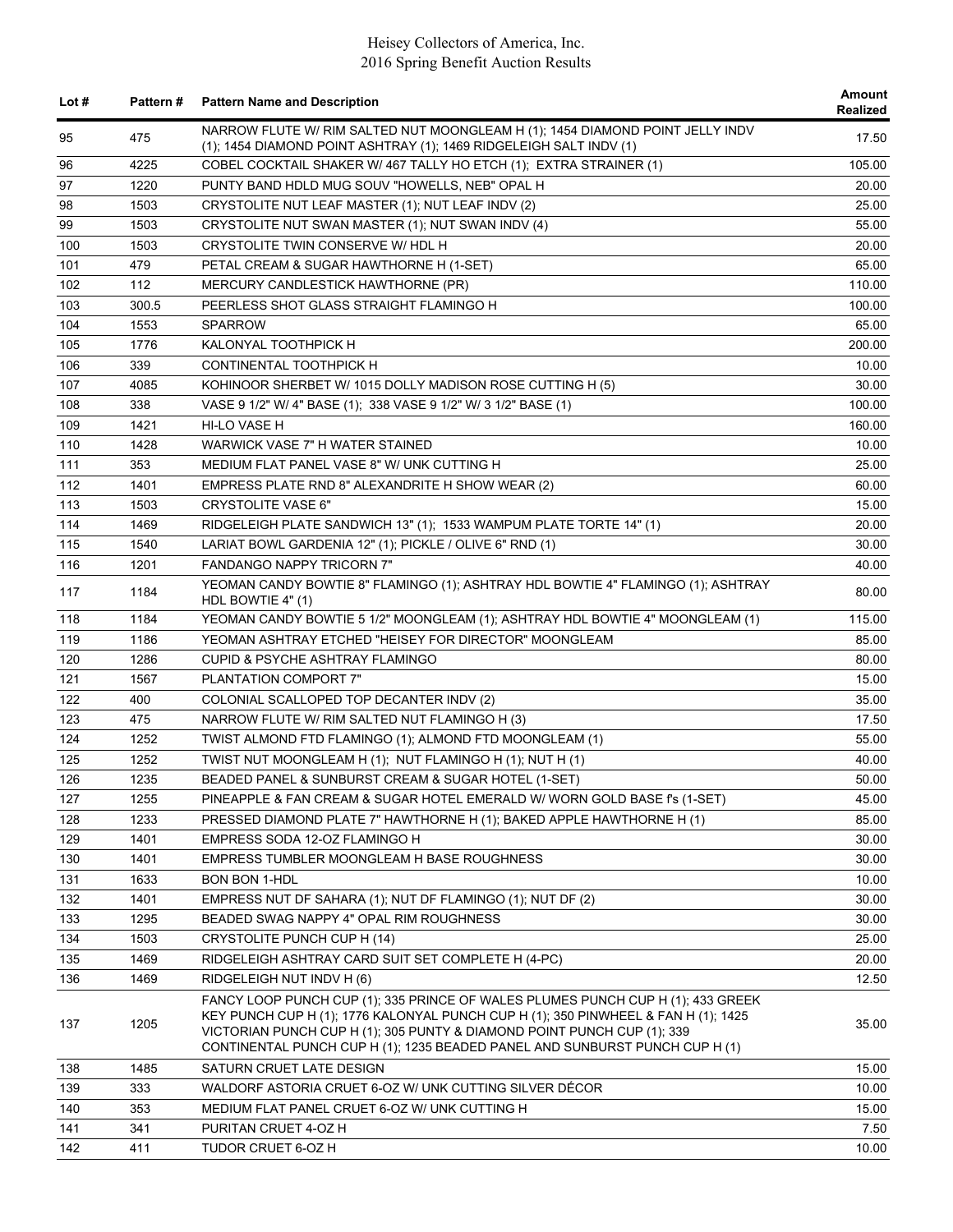| Lot # | <b>Pattern#</b> | <b>Pattern Name and Description</b>                                                                       | Amount<br>Realized |
|-------|-----------------|-----------------------------------------------------------------------------------------------------------|--------------------|
| 143   | 1469            | <b>RIDGELEIGH CRUET</b>                                                                                   | 10.00              |
| 144   | 325             | PILLOWS SUGAR W/ LID TABLE WORN GOLD H                                                                    | 65.00              |
| 145   | 325             | PILLOWS SPOONER H                                                                                         | 75.00              |
| 146   | 500             | OCTAGON BASKET FLAMINGO H                                                                                 | 110.00             |
| 147   | 417             | DOUBLE RIB & PANEL BASKET GOLD DÉCOR H                                                                    | 50.00              |
| 148   | 1540            | LARIAT BASKET SIDE LOOPS                                                                                  | 45.00              |
| 149   | 300             | PEERLESS SUGAR W/ LID TABLE H                                                                             | 50.00              |
| 150   | 468             | OCTAGON W/ RIM CELERY 12" HAWKES CUTTING? H                                                               | 12.50              |
| 151   | 1401            | EMPRESS CELERY 10" SAHARA H (1); CELERY 13" SAHARA H (1)                                                  | 25.00              |
| 152   | 1401            | EMPRESS MUSTARD W/ LID SAHARA H                                                                           | 20.00              |
| 153   | 417             | DOUBLE RIB & PANEL MUSTARD W/ LID H                                                                       | 15.00              |
| 154   | 353             | MEDIUM FLAT PANEL MUSTARD W/ LID H                                                                        | 22.50              |
| 155   | 393             | NARROW FLUTE MUSTARD W/ LID H                                                                             | 10.00              |
| 156   | 1405            | IPSWICH CANDLE VASE INSERT ONLY (1)                                                                       | 25.00              |
| 157   | 355             | QUATOR NAPPY 7" H (1); NAPPY 4 1/2" H (7); NAPPY 4" H (3)                                                 | 35.00              |
| 158   | 5003            | <b>CRYSTOLITE COCKTAIL (7)</b>                                                                            | 20.00              |
| 159   | 5003            | <b>CRYSTOLITE WINE (5)</b>                                                                                | 10.00              |
| 160   | 1205            | FANCY LOOP COMPORT FTD 8 1/2" GOOD GOLD DECOR                                                             | 145.00             |
| 161   | 1205            | FANCY LOOP NAPPY 4" GOOD GOLD DÉCOR (6)                                                                   | 15.00              |
| 162   | 1252            | TWIST BOWL NASTURTIUM MOONGLEAM H                                                                         | 75.00              |
| 163   | 1401            | EMPRESS BOWL NASTURTIUM SAHARA                                                                            | 75.00              |
| 164   |                 |                                                                                                           |                    |
| 165   | 1519<br>1554    | WAVERLY CREAM & SUGAR W/965 NARCISSUS CUTTING H (1-SET)                                                   | 10.00<br>37.50     |
|       |                 | FISH BOOKEND SLIGHT SUN PURPLE (1)                                                                        |                    |
| 166   | 5072            | ROSE STEM GOBLET W/ 515 HEISEY ROSE ETCH (7)                                                              | 45.00              |
| 167   | 5072            | ROSE STEM CLARET W/ 515 HEISEY ROSE ETCH (7)                                                              | 70.00              |
| 168   | 5072            | ROSE STEM JUICE FTD W/ 515 HEISEY ROSE ETCH (7)                                                           | 55.00              |
| 169   | 1405            | IPSWICH CANDLE VASE W/ INSERT H (1)                                                                       | 40.00              |
| 170   | 1503            | CRYSTOLITE JELLY 1-HDL RND SPIDER WEB BOTTOM                                                              | 5.00               |
| 171   | 1540            | LARIAT MAYO W/ 980 MOONGLO CUTTING H                                                                      | 30.00              |
| 172   | 1401            | EMPRESS DEMITASSE CUP W/ SAUCER RND W/ BLUE FLASH H (1-SET)                                               | 55.00              |
| 173   | 1469            | RIDGELEIGH 2.5" BRIDGE ASHTRAY (3); 2.5" SQUARE ASHTRAY (1)                                               | 10.00              |
| 174   | 1183            | REVERE CANDY BOX BOTTOM ONLY 8" W/ SILVER RIM H (1); 7004 WREATH CANDY BOX<br>BOTTOM ONLY H(1)            | 20.00              |
| 175   | 600             | OLD GOLD ASHTRAY                                                                                          | 20.00              |
| 176   | 1540            | <b>LARIAT BASKET SIDE LOOPS</b>                                                                           | 40.00              |
| 177   | 1404            | OLD SANDWICH ASHTRAY COBALT H (1); ASHTRAY SAHARA H (1); ASHTRAY MOONGLEAM H<br>$(1)$ ; ASHTRAY H $(1)$   | 45.00              |
| 178   | 1404            | OLD SANDWICH ASHTRAY COBALT H (1); ASHTRAY SAHARA H (1); ASHTRAY MOONGLEAM H<br>(1); ASHTRAY H (1)        | 45.00              |
| 179   | 1404            | OLD SANDWICH SODA 8-OZ SAHARA H (4)                                                                       | 45.00              |
| 180   | 5               | PATRICIAN CANDLESTICK 9" H (PR)                                                                           | 55.00              |
| 181   | 411             | TUDOR CELERY 11" H                                                                                        | 5.00               |
| 182   | 1509            | QUEEN ANN LEMON DISH W/ LID W/ UNK CUTTING H (1); 1401 EMPRESS LEMON DISH W/ LID<br>W/ U NK CUTTING H (1) | 20.00              |
| 183   | 300             | PEERLESS GOBLET 9-OZ H 2 W/ MOLD DIRT (7)                                                                 | 5.00               |
| 184   | 351             | PRISCILLA SUGAR HOTEL W/ UNK CUTTING H                                                                    | 5.00               |
| 185   | 1503            | CRYSTOLITE PLATE CHEESE OVAL 2-HDL H (1); 1503 CRYSTOLITE TWIN MAYO H (1)                                 | 12.50              |
| 186   | 1503            | CRYSTOLITE BOWL SPRING SALAD H                                                                            | 20.00              |
| 187   | 1503            | CRYSTOLITE CREAM & SUGAR RND H (1-SET)                                                                    | 10.00              |
| 188   | 1503            | CRYSTOLITE CANDY W/ LID 3-FTD H LID f                                                                     | 10.00              |
| 189   | 1503            | CRYSTOLITE JELLY W/ LID H LID f                                                                           | 10.00              |
| 190   | 1428            | WARWICK VASE 5" H (2)                                                                                     | 25.00              |
| 191   | 353             | MEDIUM FLAT PANEL ALMOND INDV FTD H (4)                                                                   | 15.00              |
|       |                 |                                                                                                           |                    |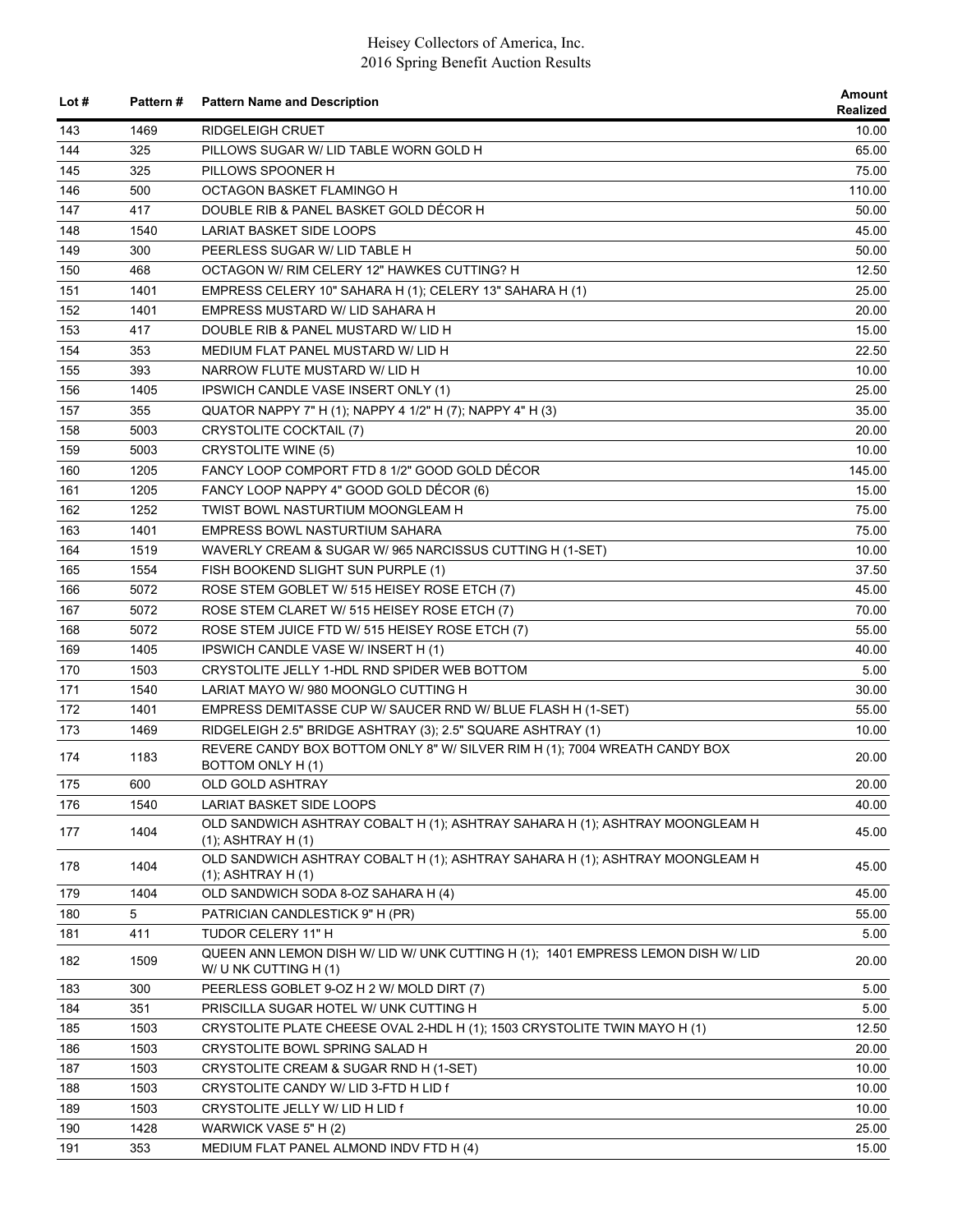| Lot $#$ | Pattern # | <b>Pattern Name and Description</b>                                         | Amount<br>Realized |
|---------|-----------|-----------------------------------------------------------------------------|--------------------|
| 192     | 352       | FLAT PANEL ALMOND FTD 6" H                                                  | 15.00              |
| 193     | 7000      | SUNFLOWER PLATE TORTE 13" H                                                 | 22.50              |
| 194     | 341       | PURITAN RELISH OVAL 5-PRT 13 1/2" H                                         | 25.00              |
| 195     | 351       | PRISCILLA VASE 6" H                                                         | 20.00              |
| 196     | 341.5     | PURITAN JUG SQUAT 3-QT H                                                    | 35.00              |
| 197     | 1567      | PLANTATION CREAM & SUGAR W/ 516 PLANTATION IVY ETCH (1-SET)                 | 10.00              |
| 198     | 1503      | CRYSTOLITE CANDLESTICK 2-LITE (PR)                                          | 22.50              |
| 199     | 1519      | WAVERLY VASE CORNUCOPIA SMALL                                               | 22.50              |
| 200     | 1503      | CRYSTOLITE CANDY SHELL W/ LID 6"                                            | 22.50              |
| 201     | 4091      | KIMBERLY GOBLET LO FTD H (6)                                                | 20.00              |
| 202     | 1509      | QUEEN ANN COMPORT OVAL 7" W/ UNK CUTTING (2)                                | 25.00              |
| 203     | 1557      | ROOSTER VASE FROSTED                                                        | 22.50              |
| 204     | 1401      | EMPRESS MUSTARD W/ LID H                                                    | 17.50              |
| 205     | 1540      | LARIAT BOWL FLORAL 12"                                                      | 15.00              |
| 206     | 2516      | CIRCLE PAIR BOWL FLORAL MOONGLEAM RIM f                                     | 25.00              |
| 207     | 1469      | RIDGELEIGH PLATE SANDWICH 13" H f                                           | 5.00               |
| 208     | 341       | PURITAN CELERY 12" H (1); 1252 TWIST CELERY 13" H (1)                       | 12.50              |
| 209     | 341       | PURITAN PICKLE W/ LID GOLD DÉCOR H (1); 393 NARROW FLUTE PLATE 5 1/2" H (6) | 15.00              |
| 210     | 1255      | PINEAPPLE & FAN CREAM TABLE EMERALD W/ WORN GOLD DÉCOR H RIM f              | 20.00              |
| 211     | 1503      | CRYSTOLITE BOWL GARDENIA SHALLOW                                            | 12.50              |
| 212     | 1183      | REVERE CANDY W/ LID W/ UNK CUTTING H BASE f                                 | 12.50              |
| 213     | 1485      | SATURN CRUET LATE SILVER DÉCOR ON STOPPER (2)                               | 30.00              |
| 214     | 1201      | FANDANGO CRUET 8-OZ BASE f                                                  | 20.00              |
| 215     | 1225      | PLAIN BAND CRUET 6-OZ STOPPER f's                                           | 10.00              |
| 216     | 1205      | FANCY LOOP TOOTHPICK POOR GOLD EMERALD                                      | 30.00              |
| 217     | 1205      | FANCY LOOP TOOTHPICK POOR GOLD                                              | 32.50              |
| 218     | 300       | PEERLESS TOOTHPICK                                                          | 15.00              |
| 219     | 1255      | PINEAPPLE & FAN TOOTHPICK                                                   | 52.50              |
| 220     | 343       | SUNBURST TOOTHPICK H                                                        | 85.00              |
| 221     | 400       | COLONIAL GOBLET 11-OZ H (4)                                                 | 5.00               |
| 222     | 839       | CONTINENTAL GOBLET 10-OZ W/ UNK CUTTING                                     | 10.00              |
| 223     | 347       | COLONIAL GOBLET H (1); 1404 OLD SANDWICH GOBLET (1)                         | 7.50               |
| 224     | 1541      | ATHENA RELISH 3-PRT BASE f's; 1469 3-PRT RELISH H                           | 10.00              |
| 225     | 1509      | QUEEN ANN RELISH 3-PRT W/ 503 MINUET ETCH                                   | 10.00              |
| 226     | 1637      | TOWN & COUNTRY BOWL SALAD W/ UNDERPLATE DAWN SLIGHT WEAR (2-PCS)            | 200.00             |
| 227     | 1295      | BEADED SWAG NAPPY 8 1/2" WORN GOLD                                          | 10.00              |
| 228     | 333       | WALDORF ASTORIA DECANTER W/ STOPPER f's (2)                                 | 60.00              |
| 229     | 300       | PEERLESS CLARET JUG                                                         | 45.00              |
| 230     | 1252      | <b>TWIST FRENCH DRESSING</b>                                                | 15.00              |
| 231     | 333       | WALDORF ASTORIA MOLASSES                                                    | 40.00              |
| 232     | 353       | MEDIUM FLAT PANEL VASE TRUMPET 8" W/ UNK CUTTING H                          | 40.00              |
| 233     | 1469      | RIDGELEIGH FRENCH DRESSING PAPER LABEL                                      | 37.50              |
| 234     | 1541      | ATHENA BOWL FRUIT DEEP 10 1/2"                                              | 40.00              |
| 235     | 1503      | CRYSTOLITE RELISH 5-PRT RND 10 1/2" (1); CANDLEBLOCK (PR)                   | 10.00              |
| 236     | 1503      | CRYSTOLITE RELISH 3-PRT 9 1/2" BASE f (1); CONSERVE 2-PRT CTR HDL H (1)     | 17.50              |
| 237     | 1503      | CRYSTOLITE SWAN NUT INDV (2); PICKLE LEAF 9" H (1)                          | 15.00              |
| 238     | 1503      | CRYSTOLITE JAM JAR W/ SLOTTED LID H                                         | 17.50              |
| 239     | 1503      | CRYSTOLITE CANDLEBLOCK (PR); CREAM & SUGAR INDV (1-SET)                     | 7.50               |
| 240     | 1401      | EMPRESS CREAM & SUGAR HDL C DF SAHARA H (1-SET)                             | 20.00              |
| 241     | 1401      | EMPRESS RELISH TRIPLEX 3-PRT 7" MOONGLEAM                                   | 25.00              |
| 242     | 1495      | FERN JELLO DISH                                                             | 70.00              |
| 243     | 352       | FLAT PANEL CRUSHED FRUIT 2-QT H                                             | 65.00              |
|         |           |                                                                             |                    |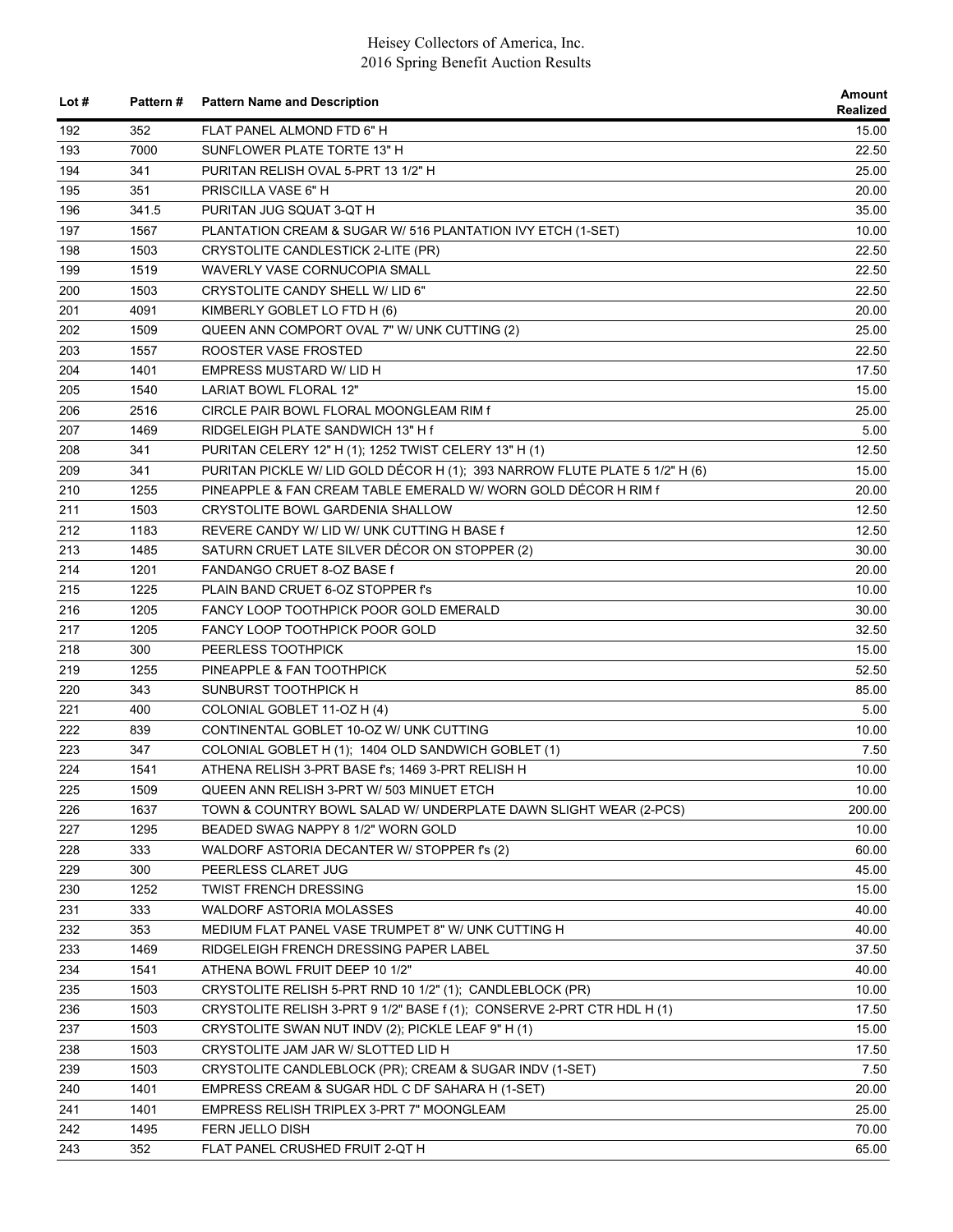| Lot $#$ | <b>Pattern#</b> | <b>Pattern Name and Description</b>                                                     | Amount<br>Realized |
|---------|-----------------|-----------------------------------------------------------------------------------------|--------------------|
| 244     | 352             | FLAT PANEL HORSERADISH W/ LID                                                           | 35.00              |
| 245     | 1540            | LARIAT PLATE SANDWICH 14" W/ UNK CUTTING                                                | 10.00              |
| 246     | 1540            | LARIAT CREAM & SUGAR W/ TRAY W/ UNK CUTTING (3-PC)                                      | 35.00              |
| 247     | 1540            | LARIAT MAYO W/ UNDERPLATE & NON-HEISEY LADLE (3-PCS)                                    | 20.00              |
| 248     | 1540            | LARIAT COASTER (6)                                                                      | 12.50              |
| 249     | 1540            | LARIAT VASE #1 FLARED 7"                                                                | 15.00              |
| 250     | 1540            | LARIAT PLATE NOUGAT 8" H                                                                | 15.00              |
| 251     | 1540            | LARIAT CANDY MARSHMALLOW W/ ROLLED EDGE                                                 | 25.00              |
| 252     | 1540            | LARIAT RELISH 4-PRT 8 1/2"                                                              | 15.00              |
| 253     | 1540            | LARIAT CANDLEBLOCK 1-LITE (4)                                                           | 20.00              |
| 254     | 1540            | LARIAT PUNCH BOWL (1); UNDERPLATE (1); PUNCH CUP (24); RED PLASTIC HOOKS (24)           | 120.00             |
| 255     | 1540            | LARIAT PUNCH CUP (7)                                                                    | 27.50              |
| 256     | 1540            | LARIAT BOWL FLORAL HEAVY LOOPS 14"                                                      | 90.00              |
| 257     | 353             | MEDIUM FLAT PANEL CRUET W/ STOPPER f                                                    | 12.50              |
| 258     | 353             | MEDIUM FLAT PANEL ALMOND INDV MOONGLEAM (4)                                             | 25.00              |
| 259     | 112             | MERCURY CANDLESTICK 1-LITE 3" MOONGLEAM (1); CANDLESTICK 1-LITE 3" FLAMINGO (1)         | 45.00              |
| 260     | 1536            | MILITARY CAP ASHTRAY                                                                    | 15.00              |
| 261     | 11              | LADLE                                                                                   | 80.00              |
| 262     | 1226            | HOT / COLD LINERS (4)                                                                   | 10.00              |
| 263     | 1216            | HORSERADISH W/ WRONG STOPPER (2); 469 REVERSE HARTMAN CANDY NO LID H (1)                | 17.50              |
| 264     | $\mathbf{1}$    | <b>MADONNA FROSTED H</b>                                                                | 55.00              |
| 265     | 475             | NARROW FLUTE W/ RIM SALTED NUT MOONGLEAM H (2)                                          | 10.00              |
| 266     | 1567            | PLANTATION CANDLESTICK EPERGNE FTD 1-LITE H (PR)                                        | 70.00              |
| 267     | 1567            | PLANTATION SALT & PEPPER W/ METAL LIDS H (1-SET)                                        | 25.00              |
| 268     | 1567            | PLANTATION CONDIMENT TRAY                                                               | 75.00              |
| 269     | 1567            | PLANTATION SYRUP DRIP CUT W/ YELLOW BAKELITE HDL                                        | 65.00              |
| 270     | 1183            | REVERE HORSERADISH W/ LID GOLD DÉCOR H                                                  | 20.00              |
| 271     | 367             | PRISM BAND DECANTER MOONGLEAM W/ CRYSTAL STOPPER R CLOUDY                               | 55.00              |
| 272     | 1489            | PURITAN OIL & VINEGAR W/ STOPPER W/ SILVER OVERLAY                                      | 12.50              |
| 273     | 1170            | PLEAT & PANEL BOUILLION CUP W/ UNDERPLATE H (8-SETS)                                    | 30.00              |
| 274     | 1170            | PLEAT & PANEL BOUILLION CUP H (9); UNDERPLATE H (6); UNDERPLATE W/ UNK CUTTING H<br>(1) | 25.00              |
| 275     | 343             | SUNBURST BON BON SPADE H                                                                | 10.00              |
| 276     | 1504            | REGENCY COLOGNE                                                                         | 80.00              |
| 277     | 1469            | RIDGELEIGH RELISH 3-PRT RND 10" H (1); SALT INDV H (2)                                  | 10.00              |
| 278     | 1485            | SATURN MUSTARD W/ LID SILVER OVERLAY H (1); CRUET W/ STOPPER SILVER OVERLAY (1)         | 20.00              |
| 279     | 333             | WALDORF ASTORIA BITTERS BOTTLE W/ METAL TAG "LEMON"                                     | 35.00              |
| 280     | 353             | MEDIUM FLAT PANEL CRUET 4-OZ W/ 8 STOPPER (1); 1404 OLD SANDWICH ASHTRAY INDV (4)       | 12.50              |
| 281     | 1540            | LARIAT CREAM H (1); 1511 TOUJOURS APPLE MARMALADE ROUGHNESS FINIAL (1)                  | 10.00              |
| 282     | 129             | TRICORN CANDLESTICK 3-LITE H (1)                                                        | 12.50              |
| 283     | 1252            | TWIST CELERY 10" MOONGLEAM H                                                            | 10.00              |
| 284     | 4083            | STANHOPE WINE 2 1/2-OZ ZIRCON BOWL & FT 2-f's (4)                                       | 155.00             |
| 285     |                 | REFERENCE BOOK BY VIRGINIA & LOREN YEAKLEY "HEISEY GLASS IN COLOR BOOK 2"               | 20.00              |
| 286     |                 | REFERENCE BOOK BY CLARENCE VOGEL BOOKS I, II, III, IV (SET of 4)                        | 30.00              |
| 287     | 4225            | COBEL COCKTAIL SHAKER 1-QT NO STOPPER NO STRAINER W/ UNK WHEAT CUTTING                  | 15.00              |
| 288     | 1405            | IPSWICH GOBLET H (6)                                                                    | 60.00              |
| 289     | 1425            | VICTORIAN VASE 5 1/2" MADE FROM FLAT SODA H                                             | 55.00              |
| 290     | 355             | QUATOR CREAM & SUGAR FLAMINGO H (1-SET)                                                 | 85.00              |
| 291     | 1255            | PINEAPPLE & FAN ROSE BOWL 6"                                                            | 75.00              |
|         |                 | BANDED FLUTE CANDLESTICK SAUCER FTD CANDLE CUP f (1); 1541 ATHENA CANDLESTICK 2-        |                    |
| 292     | 150             | LITE (1); 1503 CRYSTOLITE CANDLESTICK 3-LITE (1)                                        | 35.00              |
| 293     | 5072            | ROSE STEM GOBLET W/ 515 HEISEY ROSE ETCH 2-RIM fs (7)                                   | 25.00              |
| 294     | 3404            | SPANISH GOBLET W/ UNK CUTTING                                                           | 80.00              |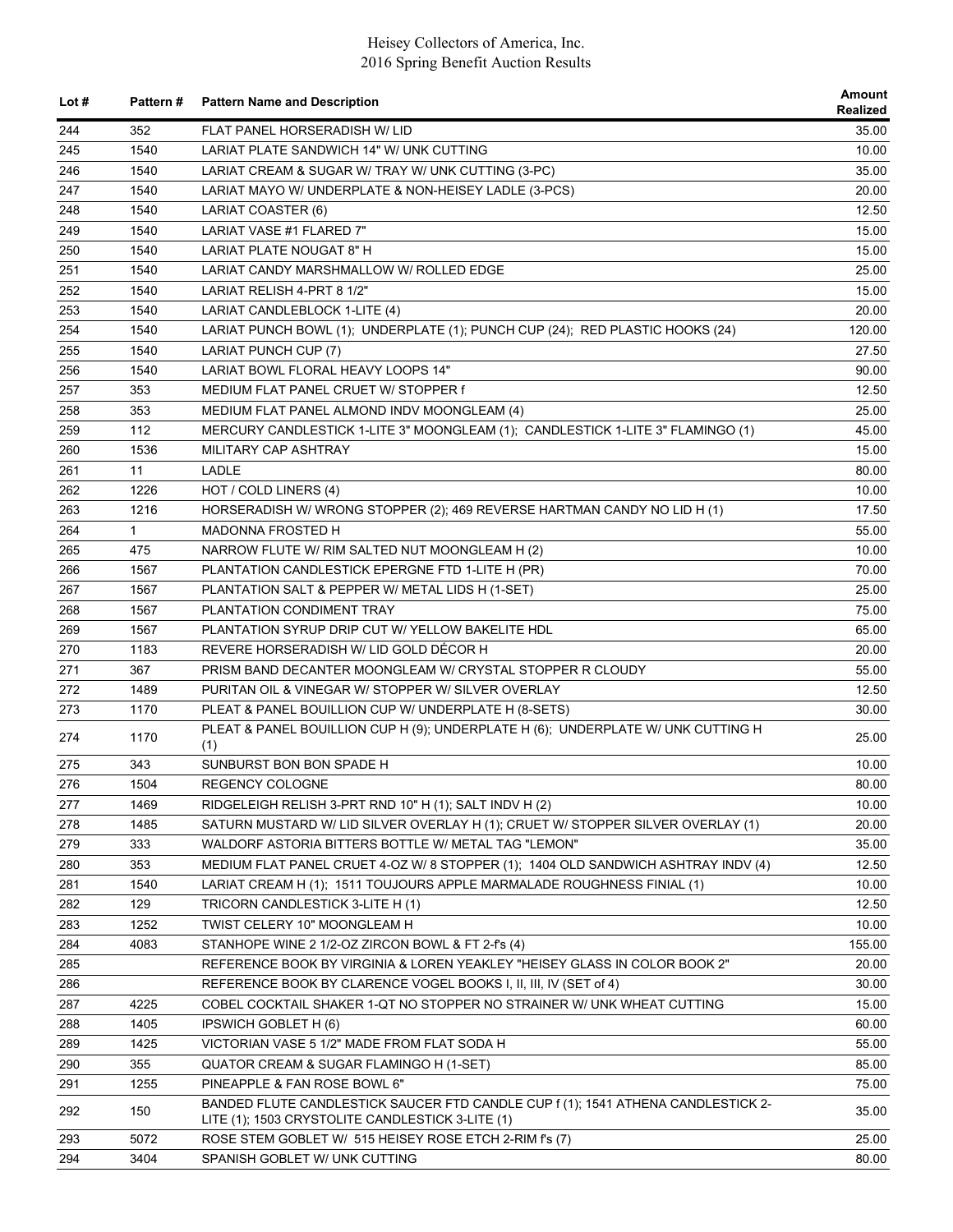| Lot $#$ | <b>Pattern#</b> | <b>Pattern Name and Description</b>                                                                                        | Amount<br><b>Realized</b> |
|---------|-----------------|----------------------------------------------------------------------------------------------------------------------------|---------------------------|
| 295     | 5025            | TYROLEAN CHAMPAGNE W/ 507 ORCHID ETCH H (1); GOBLET W/ 507 ORCHID ETCH H RIM f<br>(1)                                      | 7.50                      |
| 296     | 3370            | AFRICAN CHAMPAGNE MOONGLEAM STEM (1); 3355 FAIRACRE GOBLET MOONGLEAM STEM<br>(1)                                           | 50.00                     |
| 297     | 3366            | TROJAN GOBLET W/ 445 TROJAN ETCH FLAMINGO (1); 3380 OLD DOMINION GOBLET SAHARA<br>(1)                                      | 35.00                     |
| 298     | 3333            | OLD GLORY GOBLET W/ 9001 TREFOIL ETCH (1); 4044 NEW ERA CHAMPAGNE (1); 1567<br>PLANTATION CHAMPAGNE (1)                    | 10.00                     |
| 299     | 365             | OLD QUEEN ANNE PUNCH BOWL H (1); BASE H (1)                                                                                | 225.00                    |
| 300     | 1495            | FERN PLATE TORTE 13" W/ UNK CUTTING (2)                                                                                    | 20.00                     |
| 301     | 1519            | WAVERLY PLATE SANDWICH 14" POOR GOLD DÉCOR X                                                                               | 5.00                      |
| 302     | 1201            | <b>FANDANGO NAPPY SHALLOW 10"</b>                                                                                          | 15.00                     |
| 303     | 1280            | WINGED SCROLL NAPPY 8" EMERALD                                                                                             | 40.00                     |
| 304     | 1255            | PINEAPPLE & FAN CRACKER JAR NO LID SLIGHTLY SUNPURPLE                                                                      | 22.50                     |
| 305     | 1255            | PINEAPPLE & FAN VASE 10"                                                                                                   | 25.00                     |
| 306     | 1255            | PINEAPPLE & FAN VASE 8" FAIR GOLD EMERALD                                                                                  | 25.00                     |
| 307     | 1420            | <b>TULIP VASE COBALT</b>                                                                                                   | 400.00                    |
| 308     | 1255            | PINEAPPLE & FAN SUGAR HOTEL WORN GOLD EMERALD                                                                              | 12.50                     |
| 309     | 1951            | CABOCHON CREAM & SUGAR DAWN (1-SET)                                                                                        | 75.00                     |
| 310     | 1201            | FANDANGO SPOONER BASE f (1); JELLY 3-CORNER 1-HDL (2)                                                                      | 12.50                     |
| 311     | 1255            | PINEAPPLE & FAN NAPPY 4 1/2" GOOD GOLD (5)                                                                                 | 17.50                     |
| 312     | 1503            | CRYSTOLITE CANDY SHELL W/ LID SLIGHT SUNPURPLE (1); CANDLEBLOCK 1-SUNPURPLE (2)                                            | 12.50                     |
| 313     | 1445            | GRAPE CLUSTER CANDELABRA 1-LITE W/ BOBECHES AND PRISMS (PR)                                                                | 75.00                     |
| 314     | 301             | OLD WILLIAMSBURG CANDELABRA 3-LITE NO BOBECHE (PR)                                                                         | 95.00                     |
| 315     | 1401            | EMPRESS PLATE SQ 8" TANGERINE H (2)                                                                                        | 190.00                    |
| 316     | 1231            | RIBBED OCTAGON CUP MOONGLEAM (4); SAUCER MOONGLEAM (2)                                                                     | 10.00                     |
| 317     | 3335            | LADY LEG GOBLET W/ 431 VICTORY ETCH (1); 2351 SODA 12-OZ W/ 33 TATTING ETCH (1)                                            | 25.00                     |
| 318     | 1503            | CRYSTOLITE CREAM & SUGAR OVAL H (1-SET); CREAM OVAL H (1); THOUSAND ISLAND<br>CRIMPED H(1)                                 | 10.00                     |
| 319     | 1454            | DIAMOND POINT JELLY H (6)                                                                                                  | 5.00                      |
| 320     | 1201            | FANDANGO SALT INDV 1-SUNPURPLE (5)                                                                                         | 15.00                     |
| 321     | 1205            | FANCY LOOP SALT INDV (2)                                                                                                   | 15.00                     |
| 322     | 1469            | RIDGELEIGH MUSTARD W/ LID H (1); CREAM INDV & SUGAR INDV W/ TRAY (3 PCS)                                                   | 15.00                     |
| 323     | 343             | SUNBURST PUNCH BOWL H (1); BASE H (1)                                                                                      | 135.00                    |
| 324     | 325             | PILLOWS PITCHER 1/2-GAL H                                                                                                  | 235.00                    |
| 325     | 393             | NARROW FLUTE DOMINO SUGAR FTD INDV H (1); 355 QUATOR DOMINO SUGAR DOUBLE H (1)                                             | 17.50                     |
| 326     | 339             | CONTINENTAL TOOTHPICK H (2)                                                                                                | 20.00                     |
| 327     | 1255            | PINEAPPLE & FAN TOOTHPICK GOOD GOLD                                                                                        | 27.50                     |
| 328     | 393             | NARROW FLUTE CREAM INDV (1); 300 PEERLESS BAR FLARED (1); 300 PEERLESS MUSTARD<br>NO LID (1); 337 TOURAINE PUNCH CUP H (2) | 10.00                     |
| 329     | 373             | OLD WILLIAMSBURG WINE 2-OZ H (6)                                                                                           | 22.50                     |
| 330     | 1428            | WARWICK VASE 9" SAHARA H                                                                                                   | 65.00                     |
| 331     | 341             | PURITAN SHERBET CRIMPED 3-OZ (3); 351 PRISCILLA SHERBET CRIMPED 3-OZ (1)                                                   | 10.00                     |
| 332     | 160             | LOCKET ON CHAIN BUTTER BOTTOM ONLY VASELINE                                                                                | 160.00                    |
| 333     | $\overline{7}$  | MAYO LADLE H                                                                                                               | 20.00                     |
| 334     | 600             | SQUARE HANDLE CANDLESTICK SAUCER FTD 2 1/2" (PR)                                                                           | 47.50                     |
| 335     | 1503            | CRYSTOLITE CREAM & SUGAR INDV W/ TRAY H (3-PCS); CIGARETTE HOLDER RND H (1)                                                | 10.00                     |
| 336     | 1050            | COLONIAL STAR PLATE 8" H (4)                                                                                               | 10.00                     |
| 337     | 355             | QUATOR CREAM & SUGAR W/ UNK ART DECO ETCH H (1-SET)                                                                        | 25.00                     |
| 338     | 352             | FLAT PANEL LAVENDER JAR 3-OZ H                                                                                             | 20.00                     |
| 339     | 433             | GREEK KEY SHERBET CUPPED 3-OZ H (4)                                                                                        | 22.50                     |
| 340     | 433             | GREEK KEY PLATE 9" SHOWS WEAR H (1); CHAMPAGNE H (2)                                                                       | 40.00                     |
| 341     | 1280            | WINGED SCROLL CREAM & SUGAR W/ LID CUSTARD (1-SET); BON BON 6" CUSTARD POOR<br>GOLD (1)                                    | 25.00                     |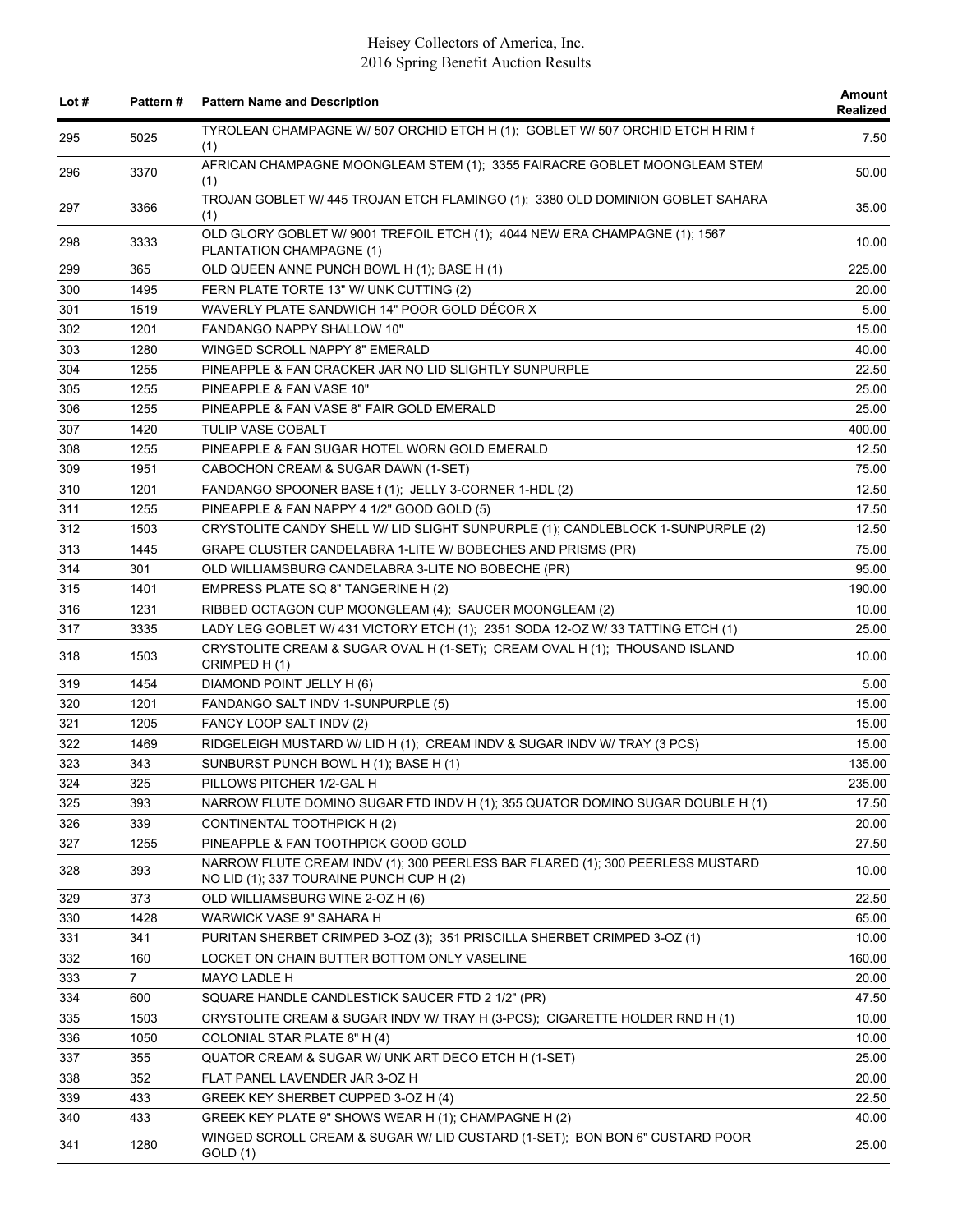| Lot $#$    | <b>Pattern#</b> | <b>Pattern Name and Description</b>                                                                                                                 | <b>Amount</b><br>Realized |
|------------|-----------------|-----------------------------------------------------------------------------------------------------------------------------------------------------|---------------------------|
| 342        | 1255            | PINEAPPLE & FAN TANKARD 1/2-PINT SOUV "WAUPACA WISC" CUSTARD HDL R (1); 1201<br>FANDANGO SUGAR INDV POOR GOLD (1); 341 PURITAN SUGAR INDV H (1)     | 15.00                     |
| 343        | 5               | MARIE ROSE PUFF BOX NO LID H (1); 351 PRISCILLA VASE VIOLET 3" H (1); 473 NARROW<br>FLUTE W/ RIM SALTED NUT FLAMINGO H (1)                          | 40.00                     |
| 344        | 458             | PICKET BASKET 8" W/ UNK CUTTING H                                                                                                                   | 35.00                     |
| 345        | 1503            | CRYSTOLITE CRUET (2); SALT & PEPPER METAL LIDS (PR)                                                                                                 | 25.00                     |
| 346        | 351             | PRISCILLA BUTTER INDV H (1); 500 OCTAGON FROZEN DESSERT MOONGLEAM (1); 411<br>TUDOR GRAPEFRUIT FTD H (1); 1506 WHIRLPOOL PLATE SNACK 7" 2-HDL H (1) | 65.00                     |
| 347        | 1469            | RIDGELEIGH RELISH 7" 2-PRT H (1); JELLY 2-HDL 2-PRT (1); PLATE CHEESE 6" 2-HDL H (2)                                                                | 12.50                     |
| 348        | 1405            | IPSWICH FINGER BOWL (1); UNDERPLATE (1); 341 PRISCILLA MUSTARD W/ LID H (1); 473<br>NARROW FLUTE WITH RIM DRESSING BOAT H                           | 30.00                     |
| 349        | 357             | PRISON STRIPE NAPPY 2-HDL H (1); 379 URN NAPPY 6" H (1)                                                                                             | 30.00                     |
| 350        | 7000            | SUNFLOWER CANDY / BUTTER W/ LID (1); 1183 REVERE MAYO 2-PRT STERLING BASE H (1)                                                                     | 15.00                     |
| 351        | 473             | NARROW FLUTE W/ RIM BAKED APPLE H (1); 393 NARROW FLUTE GRAPEFRUIT LO FTD H (1)                                                                     | 30.00                     |
| 352        | 1575            | CUPPED LILY BOWL 11" H (1); 33 SKIRTED PANEL CANDLESTICK TOY H (PR)                                                                                 | 15.00                     |
| 353        | 1483            | STANHOPE CUP W/ BLACK KNOB & SAUCER (1-SET); 150 BANDED FLUTE CREAM HOTEL H<br>HDL C (1); 343 SUNBURST TUMBLER H (1)                                | 22.50                     |
| 354        | $V-1070$        | FLOWERS BOWL NOT FROSTED VERLYS BY HEISEY                                                                                                           | 45.00                     |
| 355        | $V-1254$        | WATER LILIES BOWL FROSTED VERLYS BY HEISEY                                                                                                          | 20.00                     |
| 356        | $V-1060$        | MANDARIN VASE 9" NOT FROSTED VERLYS BY HEISEY                                                                                                       | 42.50                     |
| 357        | 4225            | COBEL COCKTAIL SHAKER 1-QT W/ 467 TALLY HO ETCH                                                                                                     | 65.00                     |
| 358        | 14              | KINGFISHER FLORAL BLOCK FLAMINGO                                                                                                                    | 100.00                    |
| 359        | 1540            | PLUG HORSE (OSCAR) HONEY AMBER                                                                                                                      | 430.00                    |
| 360        | 4227            | FAVOR VASE SAHARA SMALL RIM NON FILL                                                                                                                | 30.00                     |
| 361        | 4230            | FAVOR VASE MOONGLEAM RIM f                                                                                                                          | 85.00                     |
| 362        | 3397            | GASCONY SODA 14-OZ TANGERINE                                                                                                                        | 200.00                    |
| 363        | 3350            | WABASH GOBLET H (4)                                                                                                                                 | 12.50                     |
| 364        | 5003            | <b>CRYSTOLITE GOBLET (10)</b>                                                                                                                       | 20.00                     |
| 365        | 5003            | <b>CRYSTOLITE SHERBET (12)</b>                                                                                                                      | 20.00                     |
| 366        | 5003            | CRYSTOLITE SHERBET 1-RIM f (6)                                                                                                                      | 5.00                      |
| 367        | 1503            | CRYSTOLITE RELISH CLOVER 4-PRT 8 1/2" (1); NUT LEAF INDV (4)                                                                                        | 12.50                     |
| 368        | 1503            | CRYSTOLITE NUT SWAN MASTER 6" RIM f (1); NUT SWAN INDV (4)                                                                                          | 22.50                     |
| 369        | 1469            | RIDGELEIGH VASE 6" H (2)                                                                                                                            | 20.00                     |
| 370        | 1428            | WARWICK VASE 7" (2)                                                                                                                                 | 40.00                     |
| 371        | 1519            | WAVERLY CANDLESTICK 2-LITE (PR)                                                                                                                     | 12.50                     |
| 372        | 1540            | LARIAT PLATE EGG OVAL 14"                                                                                                                           | 460.00                    |
| 373        | 1255            | PINEAPPLE & FAN VASE 10" SLIGHT WATER STAIN                                                                                                         | 10.00                     |
| 374        | 3368            | ALBEMARLE COCKTAIL MARIGOLD H 1-RIM f (4)                                                                                                           | 140.00                    |
| 375        | 3368            | ALBEMARLE SODA 12-OZ MARIGOLD                                                                                                                       | 85.00                     |
| 376        | 3390            | CARCASSONNE GOBLET HI FTD SAHARA (3)                                                                                                                | 35.00                     |
| 377        | 4044            | NEW ERA CANDLESTICK 2-LITE (1); 10 PUFF BOX W/ METAL LID H BASE f (1)                                                                               | 20.00                     |
| 378        | 1519            | WAVERLY PLATE 8" W/ 507 ORCHID ETCH SOME SHOW WEAR (15)                                                                                             | 20.00                     |
| 379        | 1519            | WAVERLY CANDLESTICK 3-LITE W/ 507 0RCHID ETCH (PR)                                                                                                  | 70.00                     |
| 380        | 1519            | WAVERLY RELISH TRIPLEX 7" W/ 507 ORCHID ETCH H                                                                                                      | 10.00                     |
| 381        | 1519            | WAVERLY PLATE TORTE 14" W/ 507 ORCHID ETCH RIM f SOME WEAR                                                                                          | 15.00                     |
|            |                 | WAVERLY PLATE DINNER 10 1/2" W/ 507 ORCHID ETCH                                                                                                     |                           |
| 382<br>383 | 1519<br>1519    | WAVERLY MAYO H W/ UNDERPLATE W/ 507 ORCHID ETCH (2-SETS); NON-HEISEY LADLE (1)                                                                      | 45.00<br>25.00            |
|            |                 | WAVERLY CREAM & SUGAR W/ 507 ORCHD ETCH H (2-SETS)                                                                                                  |                           |
| 384<br>385 | 1519<br>1519    | WAVERLY SALT & PEPPER W/ METAL LIDS W/ 507 ORCHID ETCH (1-SET); 1509 QUEEN ANN                                                                      | 15.00<br>15.00            |
|            |                 | JELLY 2-HDL FTD W/ 507 ORCHID ETCH H (1)                                                                                                            |                           |
| 386        | 5025            | TYROLEAN SODA FTD 12-OZ W/ 507 ORCHID ETCH H (5)                                                                                                    | 55.00                     |
| 387        | 5025            | TYROLEAN GOBLET W/ 507 ORCHID ETCH H (2)                                                                                                            | 25.00                     |
| 388        | 5025            | TYROLEAN GOBLET LUNCHEON W/ 507 ORCHID ETCH (9)                                                                                                     | 45.00                     |
| 389        | 5025            | TYROLEAN SHERBET W/ 507 ORCHID ETCH (5)                                                                                                             | 15.00                     |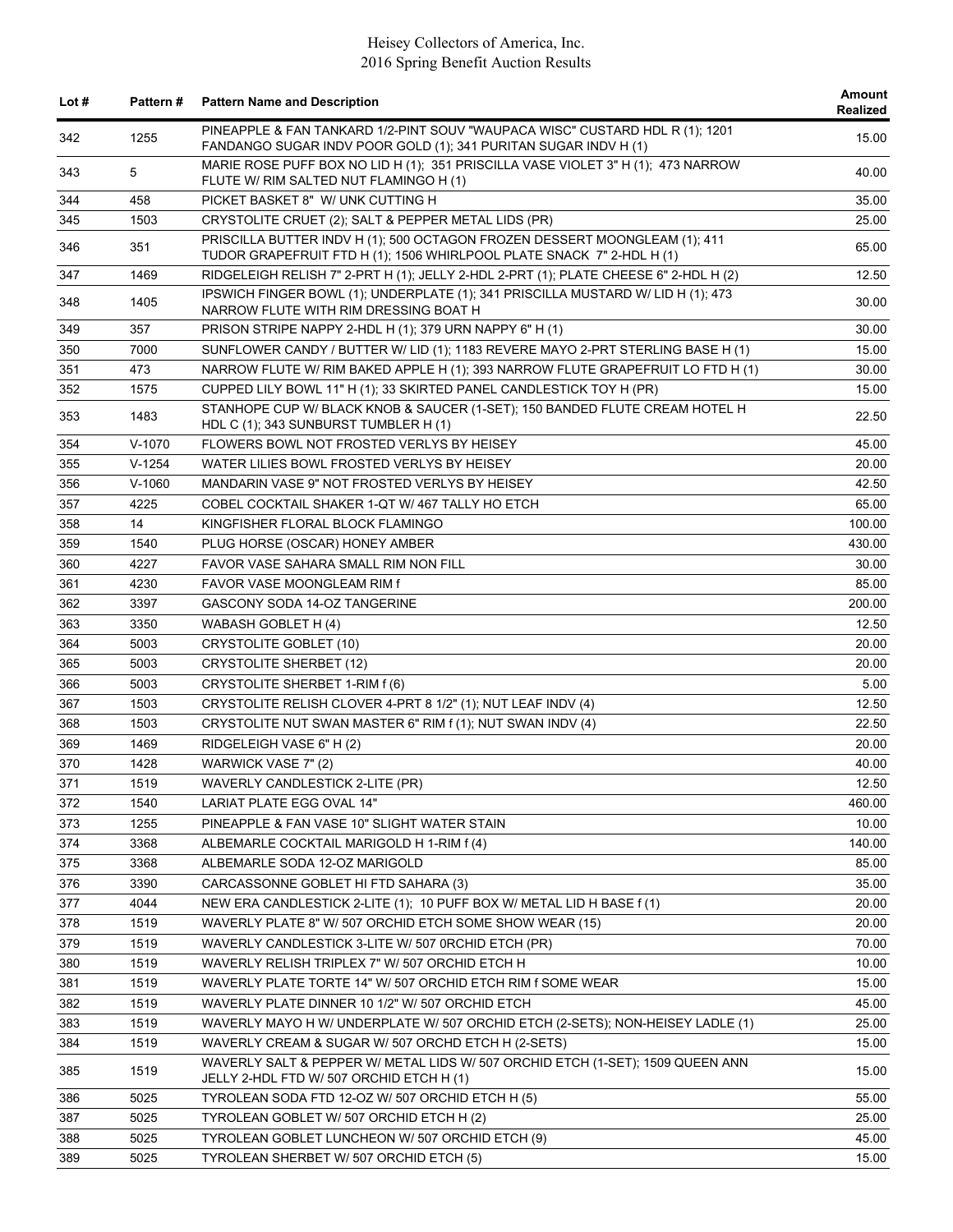| Lot $#$ | <b>Pattern#</b> | <b>Pattern Name and Description</b>                                                                                         | Amount<br>Realized |
|---------|-----------------|-----------------------------------------------------------------------------------------------------------------------------|--------------------|
| 390     | 341             | PURITAN JELLY HI FTD H (1); 353 MEDIUM FLAT PANEL CRUSHED FRUIT NO LID H<br>SCRATCHES (1); 341 PURITAN JELLY 5" 1-HDL H (1) | 5.00               |
| 391     | 4037            | CLARENCE SHERRY BOTTLE W/ STOPPER SILVER OVERLAY W/ 964 MARYLAND CUTTING<br><b>CLOUDY</b>                                   | 110.00             |
| 392     | 1001            | CASWELL SUGAR SHAKER DO METAL LID FLAMINGO                                                                                  | 55.00              |
| 393     | 1951            | CABOCHON BOWL GARDENIA 13" W/ 980 MOONGLO CUTTING                                                                           | 35.00              |
| 394     | 393             | NARROW FLUTE TANKARD 1/2-GAL H                                                                                              | 25.00              |
| 395     | 1255            | PINEAPPLE & FAN BOWL BERRY OVAL 12" EMERALD FAIR GOLD                                                                       | 130.00             |
| 396     | 411             | TUDOR MAYO W/ UNDERPLATE HAWTHORNE H (1-SET)                                                                                | 95.00              |
| 397     | 325             | PILLOWS TUMBLER FAIR GOLD H (2)                                                                                             | 55.00              |
| 398     | 1280            | WINGED SCROLL CRUET CUSTARD                                                                                                 | 70.00              |
| 399     | 10              | OAK LEAF COASTER (1); COASTER FLAMINGO (1); COASTER MOONGLEAM (1); COASTER<br>SAHARA (1)                                    | 65.00              |
| 400     | 343             | SUNBURST MOLASSES 16-OZ NO THUMB REST                                                                                       | 25.00              |
| 401     | 343.5           | SUNBURST TUMBLER 8-OZ H (1); TUMBLER 9-OZ (1)                                                                               | 30.00              |
| 402     | 150             | BANDED FLUTE PUNCH BOWL (1); BASE (1); PUNCH CUP (12)                                                                       | 100.00             |
| 403     | 150             | BANDED FLUTE CORDIAL H (2)                                                                                                  | 30.00              |
| 404d    | 433             | <b>GREEK KEY BREAD TRAY H RIM ROUGHNESS</b>                                                                                 | 45.00              |
| 405d    | 1506            | PROVINCIAL CANDY FTD W/ LID LIMELIGHT H                                                                                     | 180.00             |
| 406d    | 463             | BONNET BASKET 9" W/ HEAVY UNK CUTTING H RIM F                                                                               | 55.00              |
| 407     | 1020            | PHYLLIS CREAM RIM ROUGHNESS & SUGAR DARK MOONGLEAM H (1-SET)                                                                | 60.00              |
| 408     | 462             | PLAIN HEXAGON BASKET 8" W/ UNK FLORAL CUTTING H                                                                             | 50.00              |
| 409     | 1185            | YEOMAN PLATE SANDWICH CTR HDL 10 1/2" W/ 693 CLOISTER CUTTING H                                                             | 30.00              |
| 410     | 351             | PRISCILLA VASE SWEET PEA 6" H                                                                                               | 25.00              |
| 411     | 343             | SUNBURST NAPPY 4 1/2" H (1); NAPPY 8" H (1)                                                                                 | 45.00              |
| 412     | 4164            | GALLAGHER JUG W/ UNK CUTTING W/ 3805 LID                                                                                    | 65.00              |
| 413     | 1445            | GRAPE CLUSTER CANDLESTICK 1-LITE H (PR)                                                                                     | 60.00              |
| 414     | 1445            | GRAPE CLUSTER CANDLESTICK 2-LITE H (1)                                                                                      | 55.00              |
| 415     | 1252            | TWIST CELERY 13" H                                                                                                          | 7.50               |
| 416     | 1               | <b>GEORGIAN CANDLESTICK 9" (PR)</b>                                                                                         | 75.00              |
| 417     | 1615            | FLAME CANDLESTICK 2-LITE H (PR)                                                                                             | 130.00             |
| 418     | 70              | OCTAGON CANDLESTICK 9" H (PR)                                                                                               | 70.00              |
| 419     | 4044            | NEW ERA CANDLESTICK 2-LITE (1)                                                                                              | 10.00              |
| 420     | 102             | BALL STEM CANDLESTICK H (PR)                                                                                                | 170.00             |
| 421     | 16              | CLASSIC CANDLESTICK 9" H (1)                                                                                                | 25.00              |
| 422     | 21              |                                                                                                                             | 55.00              |
|         | 5               | ARISTOCRAT CANDLESTICK 7" H (PR)<br>PATRICIAN CANDLESTICK 7" H (PR)                                                         |                    |
| 423     |                 |                                                                                                                             | 40.00              |
| 424     | 21              | ARISTOCRAT CANDLESTICK 9" H (1)                                                                                             | 35.00              |
| 425     | 1503            | CRYSTOLITE PUNCH BOWL (1); UNDERPLATE (1); PUNCH CUP (22); NON-HEISEY LADLE (1)                                             | 125.00             |
| 426     | 341             | PURITAN CREAM & SUGAR OVAL HOTEL H (1-SET)                                                                                  | 12.50              |
| 427     | 128             | LIBERTY CANDLESTICK FLAMINGO (1); CANDLESTICK MARIGOLD (1)                                                                  | 75.00              |
| 428     | 1503            | CRYSTOLITE CANDLEBLOCK (6 PR)                                                                                               | 7.50               |
| 429     | 300             | PEERLESS SHERBET 2 W/ ENGLISH REGISTRY MARKS H (5)                                                                          | 5.00               |
| 430     | 339             | CONTINENTAL TOOTHPICK PAPER LABEL                                                                                           | 10.00              |
| 431     | 1540            | LARIAT BASKET STEM LOOP                                                                                                     | 37.50              |
| 432     | 469             | REVERSE HARTMAN CANDY W/ LID 1/2-LB W/ UNK CUTTING H                                                                        | 175.00             |
| 433     | 1554            | FISH BOOKEND (1)                                                                                                            | 35.00              |
| 434     | 3370            | AFRICAN GOBLET FLAMINGO (2)                                                                                                 | 95.00              |
| 435     | 1557            | ROOSTER VASE                                                                                                                | 30.00              |
| 436     | 352             | FLAT PANEL SUGAR SHAKER H                                                                                                   | 60.00              |
| 437     | 129             | TRICORN CANDLESTICK 3-LITE FLAMINGO H (1) INTERNAL FRACTURE ON CANDLE CUP                                                   | 40.00              |
| 438     | 372             | MCGRADY SYRUP 7-OZ FLAMINGO H                                                                                               | 55.00              |
| 439     | 1186            | YEOMAN PUFF BOX W/ LID FLAMINGO H NO INSERT                                                                                 | 15.00              |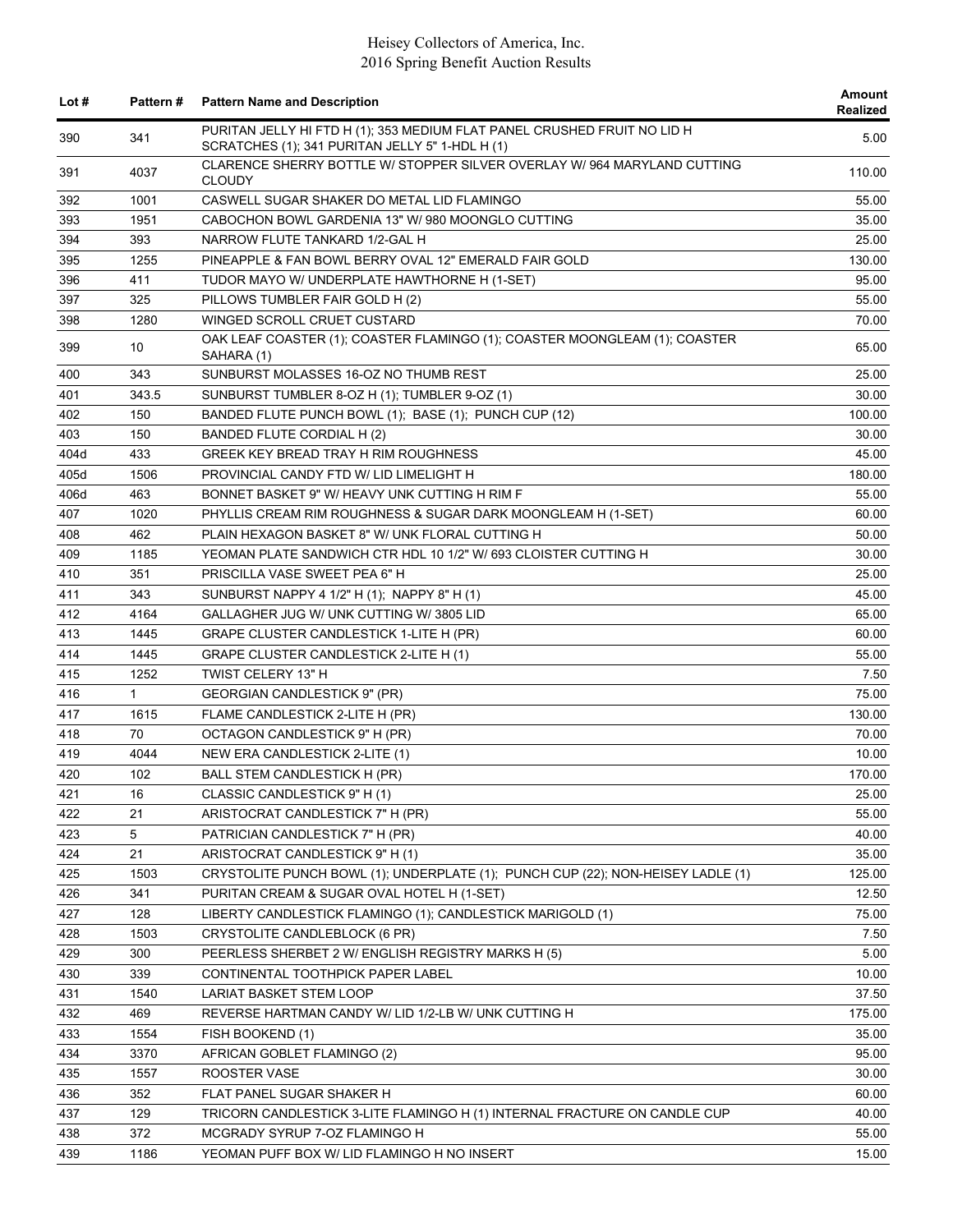| Lot $#$ | Pattern #      | <b>Pattern Name and Description</b>                                                                                                                                                              | Amount<br>Realized |
|---------|----------------|--------------------------------------------------------------------------------------------------------------------------------------------------------------------------------------------------|--------------------|
| 440     | 337            | TOURAINE PUNCH CUP H (12)                                                                                                                                                                        | 7.50               |
| 441     | 1101           | STITCH PUNCH CUP H (8)                                                                                                                                                                           | 5.00               |
| 442     | 500            | OCTAGON CREAM W/ MOONGLEAM HDL H (1); 354 WIDE FLAT PANEL CREAM MOONGLEAM H<br>BOTTOM f (1); 1184 YEOMAN LEMON DISH NO LID MOONGLEAM H (1); 1280 WINGED SCROLL<br>TRINKET BOX NO LID EMERALD (1) | 25.00              |
| 443     | 500            | OCTAGON ICE TUB NO HDL MOONGLEAM H                                                                                                                                                               | 40.00              |
| 444     | 1567           | PLANTATION SALT SHAKER H                                                                                                                                                                         | 12.50              |
| 445     | 1184           | YEOMAN NAPPY 4 1/2" FLAMINGO H (3)                                                                                                                                                               | 12.50              |
| 446     | 3408           | JAMESTOWN COCKTAIL W/ 941 BARCELONA CUTTING H 1-RIM f (5)                                                                                                                                        | 5.00               |
| 447     | 300            | PEERLESS CLARET H (4)                                                                                                                                                                            | 5.00               |
| 448     | 1010           | DECAGON MINT FLAMINGO H                                                                                                                                                                          | 15.00              |
| 449     | 1242           | FINGER BOWL FLAMINGO H (1); 1184 YEOMAN DEMITASSE CUP FLAMINGO H (1); 473<br>NARROW FLUTE W/ RIM SALTED NUT FLAMINGO H (1)                                                                       | 12.50              |
| 450     | 341            | PURITAN NAPPY 8 1/2" H                                                                                                                                                                           | 10.00              |
| 451     | $\mathbf{1}$   | FILLY HEAD FORWARD FROSTED HEISEY-BY-IMPERIAL ALIG                                                                                                                                               | 25.00              |
| 452     | 1401           | EMPRESS CANDLESTICK 1-LITE DF SUNSHINE YELLOW BY IMPERIAL FOR COLLECTORS<br>GUILD CG (1)                                                                                                         | 30.00              |
| 453     | $\mathbf{1}$   | AIREDALE CARAMEL SLAG HEISEY-BY-IMPERIAL IG                                                                                                                                                      | 27.50              |
| 454     | $\overline{2}$ | ELEPHANT MEDIUM CARAMEL SLAG HEISEY-BY-IMPERIAL                                                                                                                                                  | 15.00              |
| 455     | $\mathbf{1}$   | DONKEY CARAMEL SLAG HEISEY-BY-IMPERIAL IG                                                                                                                                                        | 15.00              |
| 456     | 11             | MALLARD WINGS HALF CARAMEL SLAG HEISEY-BY-IMPERIAL IG (1); 12 MALLARD WINGS UP<br>CARAMEL SLAG HEISEY-BY-IMPERIAL IG (1)                                                                         | 17.50              |
| 457     | 1591           | STORYBOOK MUG MILKGLASS HEISEY-BY-IMPERIAL IG (2)                                                                                                                                                | 12.50              |
| 458     | 1591           | STORYBOOK MUG NUT BROWN HEISEY-BY-IMPERIAL IG (2)                                                                                                                                                | 5.00               |
| 459     | 1560           | VICTORIAN GIRL BELL MILKGLASS HCA 1978 BY IMPERIAL IG (1); ROSE HCA 1978 BY<br>IMPERIAL IG (1); ULTRA BLUE HCA 1978 BY IMPERIAL IG (1)                                                           | 17.50              |
| 460     | 1540           | PLUG HORSE CARAMEL SLAG HEISEY-BY-IMPERIAL IG (1): 1522 COLT STANDING CARAMEL<br>SLAG HEISEY-BY-IMPERIAL IG (1)                                                                                  | 20.00              |
| 461     | 1519           | WAVERLY CANDY W/ LID FTD ANTIQUE BLUE HEISEY-BY-IMPERIAL                                                                                                                                         | 5.00               |
| 462     | 1519           | WAVERLY CANDY W/ LID FTD CARAMEL SLAG HEISEY-BY-IMPERIAL                                                                                                                                         | 10.00              |
| 463     | 1590           | ZODIAC CANDY W/ LID FTD HEISEY-BY-IMPERIAL IG                                                                                                                                                    | 5.00               |
| 464     | 1590           | ZODIAC CANDY W/ LID FTD ANTIQUE BLUE HEISEY-BY-IMPERIAL IG PAPER LABEL                                                                                                                           | 20.00              |
| 465     | 1590           | ZODIAC CANDY W/ LID FTD PEACOCK CARNIVAL HEISEY-BY-IMPERIAL IG                                                                                                                                   | 20.00              |
| 466D    | 1447           | ROCOCO PLATE LAND OF LEGEND NUT BROWN HCA 1974 BY IMPERIAL IG (1); PLATE LAND<br>OF LEGEND HCA 1976 BY IMPERIAL IG (1)                                                                           | 5.00               |
| 467     | 1601           | SLEEPING FOX ASHTRAY LAVENDAR ICE HCA 1993 MUSEUM DEDICATION BY DALZELL D                                                                                                                        | 15.00              |
| 468     | 1590           | ZODIAC PLATE 14" HEISEY-BY-IMPERIAL IG PAPER LABEL                                                                                                                                               | 15.00              |
| 469     | $\overline{2}$ | MADONNA FROSTED HEISEY-BY-IMPERIAL IG                                                                                                                                                            | 20.00              |
| 470     | $\overline{c}$ | FILLY HEAD BACK VERDE BY HEISEY-BY-IMPERIAL ALIG                                                                                                                                                 | 27.50              |
| 471     | 103            | TIGER PAPERWEIGHT ROSALENE FROSTED HCA 1993 BY FENTON                                                                                                                                            | 25.00              |
| 472     | 1590           | ZODIAC CREAM & SUGAR HEISEY-BY-IMPERIAL (1-SET)                                                                                                                                                  | 7.50               |
| 473     | 1405           | <b>IPSWICH CANDY W/ LID VERDE HEISEY-BY-IMPERIAL</b>                                                                                                                                             | 5.00               |
| 474     | 1519           | WAVERLY CANDY W/ LID FTD SUNSHINE YELLOW HEISEY-BY-IMPERIAL                                                                                                                                      | 12.50              |
| 475     | 1590           | ZODIAC CANDY W/ LID FTD HEISEY-BY-IMPERIAL                                                                                                                                                       | 10.00              |
| 476     | 1540           | PLUG HORSE SUNSHINE YELLOW HCA 1979 BY IMPERIAL IG (2)                                                                                                                                           | 20.00              |
| 477     | 1540           | PLUG HORSE GOODNESS GRACIOUS BROWN HCA 1995 BY DALZELL D                                                                                                                                         | 10.00              |
| 478     | 1540           | PLUG HORSE TANGELO HCA 1983 BY IMPERIAL IG (2)                                                                                                                                                   | 30.00              |
| 479     | 1540           | PLUG HORSE RUBY HCA 1984 BY IMPERIAL IG                                                                                                                                                          | 25.00              |
| 480     | 1540           | PLUG HORSE RUBY FROSTED HCA 1984 BY IMPERIAL IG                                                                                                                                                  | 42.50              |
| 481     | 1540           | PLUG HORSE BURMESE HCA 1992 BY FENTON F (2)                                                                                                                                                      | 25.00              |
| 482     | 1540           | PLUG HORSE SAPPHIRE OPALESCENT HCA 1991 BY FENTON F (2)                                                                                                                                          | 55.00              |
| 483     | 1540           | PLUG HORSE BISCAYNE BLUE HCA 1993 BY DALZELL D                                                                                                                                                   | 32.50              |
| 484     | 1540           | PLUG HORSE GREEN MIST HCA 1994 BY DALZELL D (2)                                                                                                                                                  | 32.50              |
| 485     | 1540           | PLUG HORSE ROSALENE HCA 1990 BY FENTON F                                                                                                                                                         | 15.00              |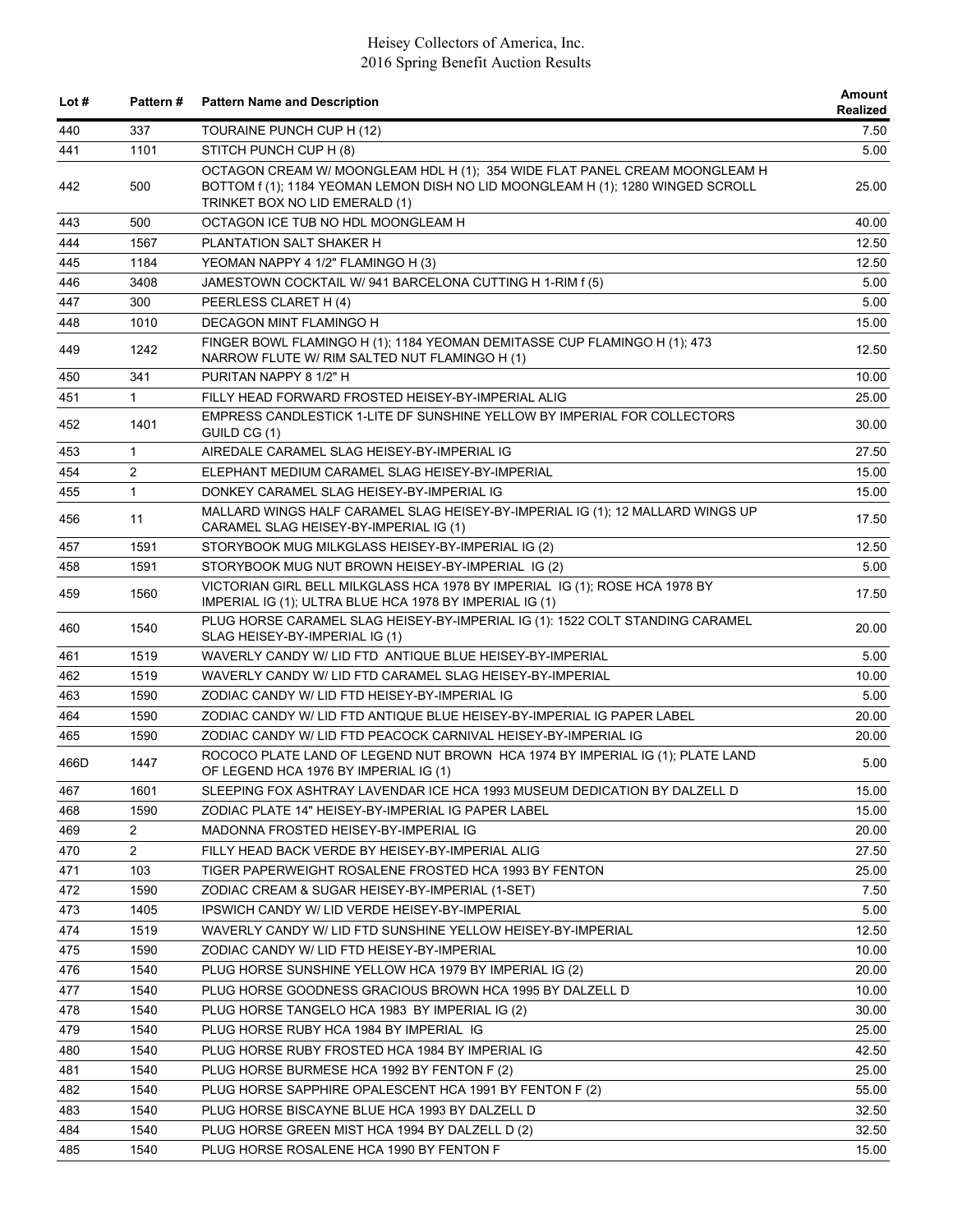| Lot $#$ |                | Pattern # Pattern Name and Description                                                                                                                                                       | <b>Amount</b><br>Realized |
|---------|----------------|----------------------------------------------------------------------------------------------------------------------------------------------------------------------------------------------|---------------------------|
| 486     | 1540           | PLUG HORSE OPAL HCA 1988 BY FENTON                                                                                                                                                           | 20.00                     |
| 487     | 1540           | PLUG HORSE TEAL HCA 1989 BY FENTON                                                                                                                                                           | 25.00                     |
| 488     | 1540           | PLUG HORSE SAPPHIRE BLUE FROSTED HCA 1991 BY FENTON F                                                                                                                                        | 40.00                     |
| 489     | 1426           | CLOVER ROPE MUG BISCAYNE BLUE HCA 1991 BY DALZELL D (2)                                                                                                                                      | 17.50                     |
| 490     | 1426           | CLOVER ROPE MUG FOREST GREEN HCA 1989 BY DALZELL D (2)                                                                                                                                       | 17.50                     |
| 491     | 1426           | CLOVER ROPE MUG RUBY HCA 1988 BY DALZELL D (2)                                                                                                                                               | 30.00                     |
| 492     | 1426           | CLOVER ROPE MUG AMBER HCA 1990 BY DALZELL D (2)                                                                                                                                              | 12.50                     |
| 493     |                | DOUBLE HORSEHEAD PAPERWEIGHT HCA 1992 BY DALZELL RUBY D (2)                                                                                                                                  | 10.00                     |
| 494     |                | DOUBLE HORSEHEAD PAPERWEIGHT RUBY FROSTED HCA 1992 BY DALZELL D                                                                                                                              | 20.00                     |
| 495     | 103            | TIGER PAPERWEIGHT COBALT HCA 1993 LICKING VALLEY HS BY DALZELL D (1)                                                                                                                         | 22.50                     |
| 496     | 103            | TIGER PAPERWEIGHT JADE HEISEY-BY-IMPERIAL LIG                                                                                                                                                | 27.50                     |
| 497     | 3              | ELEPHANT SMALL LAVENDAR ICE FROSTED HCA 1993 BY DALZELL D                                                                                                                                    | 12.50                     |
| 498     |                | HORSEHEAD PAPERWEIGHT RUBY HCA 1986 BY DALZELL-VIKING                                                                                                                                        | 35.00                     |
| 499     |                | HORSEHEAD PAPERWEIGHT LIGHT BLUE HAZE HCA 1987 BY FENTON                                                                                                                                     | 22.50                     |
| 500     | 341            | PURITAN CREAM & SUGAR INDV AMBER HEISEY-BY-IMPERIAL H                                                                                                                                        | 5.00                      |
| 501     | 3390           | CARCASSONNE COCKTAIL W/ 980 MOONGLO CUTTING H (2); 4044 NEW ERA COCKTAIL (2)                                                                                                                 | 27.50                     |
| 502     | 1205           | FANCY LOOP #1 BON BON                                                                                                                                                                        | 20.00                     |
| 503     | 500            | OCTAGON TRAY 6" X 11" MOONGLEAM                                                                                                                                                              | 35.00                     |
| 504     | 1417           | ARCH TUMBLER FLAMINGO (5)                                                                                                                                                                    | 70.00                     |
| 505     | 1184           | YEOMAN MINT CTR HDL 3-PRT FLAMINGO H                                                                                                                                                         | 17.50                     |
| 506     | 479            | PETAL CREAM & SUGAR FLAMINGO H (1-SET)                                                                                                                                                       | 30.00                     |
| 507     | 1401           | EMPRESS BOWL VEGETABLE OVAL MOONGLEAM H                                                                                                                                                      | 22.50                     |
| 508     | 1401           | EMPRESS BON BON SAHARA H                                                                                                                                                                     | 10.00                     |
| 509     | $\overline{2}$ | <b>GOOSE WINGS HALF</b>                                                                                                                                                                      | 37.50                     |
| 510     | 490            | KAREN COLOGNE W/ UNK CUTTING H W/ DAUBER R                                                                                                                                                   | 70.00                     |
| 511     | 1503           | CRYSTOLITE CREAM INDV H (1); 1021 CHRISTINE CREAM H (1); 1519 WAVERLY EPERGNETTE<br>H (1); 1540 LARIAT COLOGNE NO STOPPER W/ CHARLTON DÉCOR (1); 461 CONVEX CIRCLE<br>CRUET NO STOPPER H (1) | 15.00                     |
| 512     | 1401           | EMPRESS PLATE RND 8" W/ UNK ELABORATE CUTTING ALEXANDRITE                                                                                                                                    | 90.00                     |
| 513     | 4044           | NEW ERA CLARET BLUE FLASH                                                                                                                                                                    | 10.00                     |
| 514     | 3366           | <b>TROJAN GOBLET HAWTHORNE RIM R</b>                                                                                                                                                         | 22.50                     |
| 515     | 3368           | ALBEMARLE WINE MOONGLEAM STEM & FT H                                                                                                                                                         | 50.00                     |
| 516     | 3380           | OLD DOMINION WINE W/ 447 EMPRESS ETCH SAHARA                                                                                                                                                 | 10.00                     |
| 517     | 3370           | AFRICAN WINE FLAMINGO                                                                                                                                                                        | 42.50                     |
| 518     | 3390           | CARCASSONNE GOBLET TALL STEM ALEXANDRITE BOWL                                                                                                                                                | 130.00                    |
| 519     | 484            | EDITH BOWL FLORAL ROLLED EDGE 10" W/ WHEELING FLORAL DECOR H                                                                                                                                 | 45.00                     |
| 520     | 11             | GIBSON GIRL BOWL FLORAL 11" W/ 741 CHANTILLY CUTTING H                                                                                                                                       | 10.00                     |
| 521     | $\overline{2}$ | <b>GOOSE WINGS HALF</b>                                                                                                                                                                      | 40.00                     |
| 522     | 3389           | DUQUESNE CORDIAL (1); 3555 FAIRACRE CORDIAL (1)                                                                                                                                              | 60.00                     |
| 523     | 150            | BANDED FLUTE CORDIAL H (1); 347 CORDIAL H (1)                                                                                                                                                | 47.50                     |
| 524     | 5079           | PAN AMERICAN COCKTAIL (1); 5024 OXFORD CHAMPAGNE H (1)                                                                                                                                       | 10.00                     |
| 525     | 3357           | KING ARTHUR SHERBET W/ 442 DIANA ETCH (1); 2401 OAKWOOD SODA 7-OZ W 462 FOX<br>CHASE ETCH (1)                                                                                                | 32.50                     |
| 526     | 1469           | RIDGELEIGH CIGARETTE BOX OVAL NO LID W/ METAL HDL & PLASTIC FRUIT                                                                                                                            | 15.00                     |
| 527     | 1503           | CRYSTOLITE RELISH SHELL 5-PRT 13"                                                                                                                                                            | 35.00                     |
| 528     | 1184           | YEOMAN TRAY CTR HDL 3-PRT 11" H                                                                                                                                                              | 17.50                     |
| 529     | 411            | TUDOR FLORAL PLATEAU 10" H                                                                                                                                                                   | 7.50                      |
| 530     | 1417           | <b>ARCH TUMBLER</b>                                                                                                                                                                          | 10.00                     |
| 531     | 1425           | VICTORIAN VASE 4" IRIDIZED H                                                                                                                                                                 | 5.00                      |
| 532     | 1506           | WHIRLPOOL VASE PANSY 4" H                                                                                                                                                                    | 7.50                      |
| 533     | 1503           | CRYSTOLITE SHELL PRALINE                                                                                                                                                                     | 27.50                     |
| 534     | 1540           | LARIAT CANDLESTICK 2-LITE (PR)                                                                                                                                                               | 10.00                     |
| 535     | 421            | PRISM BLOCK W/ ANGULAR SCALLOP NAPPY 4" H                                                                                                                                                    | 20.00                     |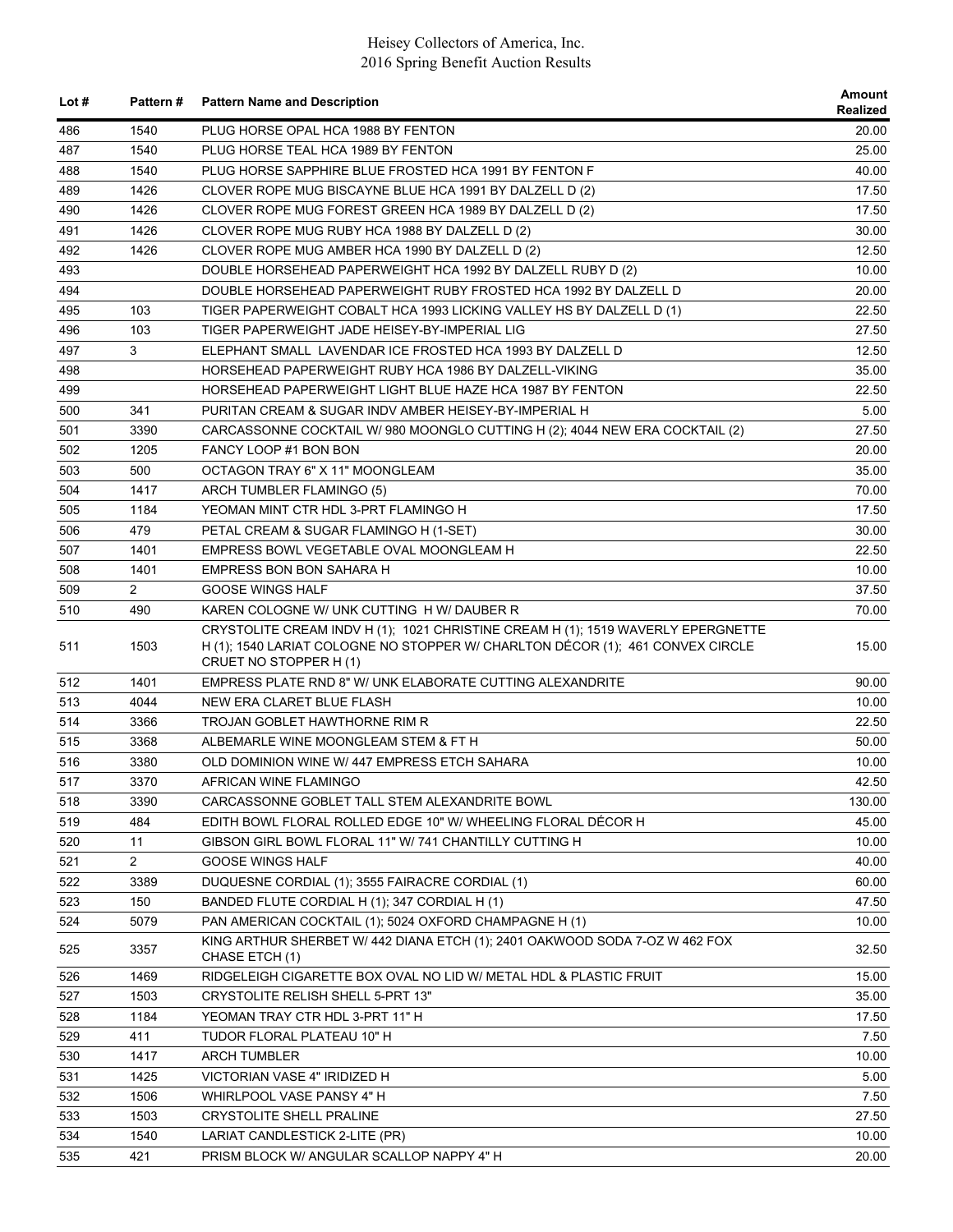| Lot $#$    | <b>Pattern#</b> | <b>Pattern Name and Description</b>                                                    | Amount<br>Realized |
|------------|-----------------|----------------------------------------------------------------------------------------|--------------------|
| 536        | 1590            | ZODIAC GOBLET H                                                                        | 25.00              |
| 537        | 1425            | VICTORIAN JELLY FTD 3 1/2"                                                             | 5.00               |
| 538        | 1233            | PRESSED DIAMOND BAKED APPLE HAWTHORNE H                                                | 45.00              |
| 539        | 351             | PRISCILLA VASE 2 1/2" H                                                                | 12.50              |
| 540        | 1229            | OCTAGON NUT W/ ROTARY WHEELING WV DÉCOR FLAMINGO H                                     | 7.50               |
| 541        | 102             | <b>CUPPED SAUCER CANDLESTICK (1)</b>                                                   | 5.00               |
| 542        | 1951            | CABOCHON PLATE SANDWICH 14"                                                            | 17.50              |
| 543        | 1225            | PLAIN BAND BOWL 10 1/4"                                                                | 15.00              |
| 544        | 393             | NARROW FLUTE NAPPY 8" H                                                                | 10.00              |
| 545        | 350             | PINWHEEL & FAN NAPPY 8" H                                                              | 20.00              |
| 546        | 451             | CROSS LINED FLUTE NAPPY 8" H                                                           | 30.00              |
| 547        | 315             | PANELLED CANE NAPPY 8" H                                                               | 45.00              |
| 548        | 1469            | RIDGELEIGH NAPPY FLARED 9" H                                                           | 25.00              |
| 549        | 150             | BANDED FLUTE NAPPY 9" H                                                                | 15.00              |
| 550        | 1503            | CRYSTOLITE NAPPY 8" H                                                                  | 12.50              |
| 551        | 1506            | WHIRLPOOL CHEESE FTD 7 1/2" H                                                          | 27.50              |
| 552        | 412             | TUDOR MUG H                                                                            | 55.00              |
| 553        | 473             | NARROW FLUTE W/ RIM STACK SET: CREAM BASE f & SUGAR & BUTTER INDV H (3-PCS)            | 20.00              |
| 554        | 1184            | YEOMAN CREAM BASE f SUGAR W/ LID W/ 447 EMPRESS ETCH SAHARA H (1-SET)                  | 10.00              |
| 555        | 1540            | <b>LARIAT PLATE SANDWICH 14"</b>                                                       | 10.00              |
|            | 411             |                                                                                        |                    |
| 556        |                 | TUDOR PLATE SANDWICH H BASE f                                                          | 7.50               |
| 557        | 1503            | CRYSTOLITE PLATE SANDWICH 11 1/2" (1); PLATE TORTE 11" (1)                             | 10.00              |
| 558        | 1503            | CRYSTOLITE PLATE SHELL 7" (1); LEAF PRESERVE (2); SANDWICH PLATE 11" (1)               | 25.00              |
| 559        | 416             | HERRINGBONE PLATE 10 1/2" H USE MARK                                                   | 12.50              |
| 560        | 393             | NARROW FLUTE PLATE 10" H                                                               | 7.50               |
| 561        | 343             | SUNBURST CELERY 12" H                                                                  | 10.00              |
| 562        | 1567            | PLANTATION CELERY & OLIVE 13" H                                                        | 10.00              |
| 563        | 1951            | CABOCHON RELISH 3-PRT 9" H                                                             | 12.50              |
| 564        | 468             | OCTAGON W/ RIM CELERY 9" W/ UNK DECO CUTTING H                                         | 7.50               |
| 565        | 411             | TUDOR MARMALADE 3-FTD                                                                  | 7.50               |
| 566        | 1280            | WINGED SCROLL BUTTER LID ONLY WORN GOLD                                                | 5.00               |
| 567        | 463             | <b>BONNET BASKET 9" H</b>                                                              | 60.00              |
| 568        | 1252            | <b>TWIST PLATTER 12" OHIO SESQICENTENNIAL</b>                                          | 17.50              |
| 569        | 133             | SWAN-HANDLED BOWL FLORAL W/ UNK CUTTING H RIM ROUGHNESS (1); 17 FLORAL BLOCK<br>(1)    | 75.00              |
| 570        | 1428            | WARWICK VASE 9" H (2)                                                                  | 25.00              |
| 571        | 1503            | <b>CRYSTOLITE PITCHER RIM F</b>                                                        | 10.00              |
| 572        | 1433            | THUMBPRINT & PANEL CANDLESTICK 2-LITE (PR)                                             | 10.00              |
| 573        | 1632            | LODESTAR CANDLESTICK 2-LITE DAWN H CANDLECUP ROUGHNESS (1)                             | 170.00             |
| 574        | 1519            | WAVERLY COMPORT OVAL W/ 517 HEISEY ROSE ETCH                                           | 17.50              |
| 575        | 1405            | IPSWICH CANDY JAR NO LID 1/2-LB SAHARA H                                               | 50.00              |
| 576        | 105             | PEMBROKE CANDELABRA 7" NO PRISMS H (PR)                                                | 20.00              |
| 577        | 4044            | NEW ERA CANDELABRUM MATTE FINISH (PR)                                                  | 60.00              |
| 578        | 134             | TRIDENT CANDLESTICK FLAMINGO CANDLE CUP f (PR)                                         | 65.00              |
| 579        | 112             | MERCURY CANDLESTICK SAHARA (PR)                                                        | 45.00              |
| 580        | 305             | PUNTY & DIAMOND POINT #2 SALT & PEPPER (1-SET)                                         | 25.00              |
|            | 1401            |                                                                                        |                    |
| 581<br>582 | 142             | EMPRESS RELISH TRIPLEX 7" SAHARA<br>CASCADE CANDLESTICK 3-LITE W/ 507 ORCHID ETCH (PR) | 10.00<br>40.00     |
|            |                 |                                                                                        |                    |
| 583        | 1469            | RIDGELEIGH BOWL SALAD 9" H                                                             | 30.00              |
| 584        | 341             | PURITAN BON BONNAIRE CUPPED                                                            | 30.00              |
| 585        | 300             | PEERLESS VASE ORCHID 8" BOTTOM WEAR                                                    | 20.00              |
| 586        | 3359            | PLATEAU ROSE BOWL FLAMINGO                                                             | 70.00              |
| 587        | 7000            | SUNFLOWER PLATE TORTE 14" H SHOWS WEAR (2)                                             | 20.00              |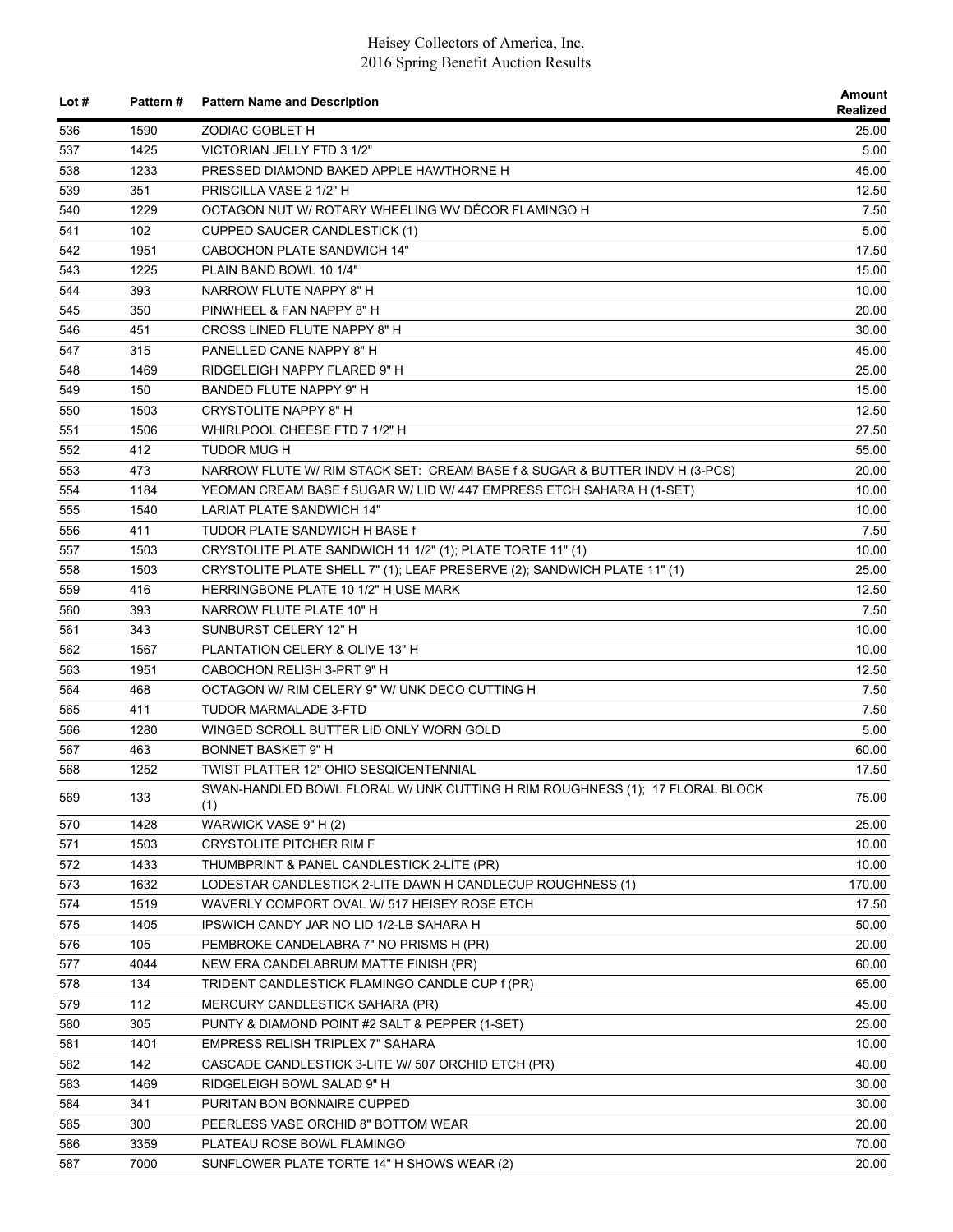| Lot $#$ |                | Pattern # Pattern Name and Description                                                                                                          | Amount<br>Realized |
|---------|----------------|-------------------------------------------------------------------------------------------------------------------------------------------------|--------------------|
| 588     | 1519           | WAVERLY PLATE TORTE 14" W/ 508 FLORAL ETCH                                                                                                      | 10.00              |
| 589     | 1495           | FERN PLATE TORTE 14" W/ 500 BELVEDERE ETCH SHOWS WEAR                                                                                           | 15.00              |
| 590     | 1519           | WAVERLY PLATE TORTE 14" W/ 507 ORCHID ETCH (2)                                                                                                  | 35.00              |
| 591     | 385            | <b>GRID &amp; SQUARE TANKARD H</b>                                                                                                              | 195.00             |
| 592     | 4035           | BETHEL DECANTER W/ UNK CUTTING                                                                                                                  | 45.00              |
| 593     | 1447           | ROCOCO CHEESE & CRACKER W/ UNK CUTTING H (2-PCS)                                                                                                | 65.00              |
| 594     | 1509           | QUEEN ANN PLATE TORTE 15" BOTTOM ROUGHNESS                                                                                                      | 5.00               |
| 595     | 1519           | WAVERLY PLATE TORTE 14" W/ 905 NARCISSUS CUTTING                                                                                                | 12.50              |
| 596     | 17             | DECANTER - SLIGHTLY SMALLER THAN LOT 597                                                                                                        | 15.00              |
| 597     | 17             | DECANTER - SLIGHTLY LARGER THAN LOT 596                                                                                                         | 17.50              |
| 598     | 1235           | <b>BEADED PANEL &amp; SUNBURST DECANTER</b>                                                                                                     | 30.00              |
| 599     | 465            | RECESSED PANEL CANDY W/ LID 1-LB W/ GOLD DÉCOR H                                                                                                | 27.50              |
| 600     | 351            | PRISCILLA WATER BOTTLE SQUAT                                                                                                                    | 10.00              |
| 601     | 1235           | BEADED PANEL & SUNBURST WATER BOTTLE                                                                                                            | 20.00              |
| 602     | $\overline{2}$ | SALAD FORK & SPOON BEADED DESIGN H ROUGHNESS (1-SET)                                                                                            | 40.00              |
| 603     | 341            | PURITAN DECANTER 24-OZ                                                                                                                          | 40.00              |
| 604     | 351            | PRISCILLA DECANTER 1-PINT BOTTOM ROUGHNESS (2)                                                                                                  | 50.00              |
| 605     | 333            | WALDORF ASTORIA WATER BOTTLE (2)                                                                                                                | 25.00              |
| 606     | 4035           | BETHEL DECANTER W/480 NORMANDIE ETCH                                                                                                            | 100.00             |
| 607     | 1201           | <b>FANDANGO WATER BOTTLE</b>                                                                                                                    | 35.00              |
| 608     | 300            | PEERLESS DECANTER ROUGHNESS                                                                                                                     | 50.00              |
| 609     | 339            | CONTINENTAL WATER BOTTLE                                                                                                                        | 12.50              |
| 610     | 6060           | COUNTRY CLUB DECANTER                                                                                                                           | 100.00             |
| 611     | 6060           | COUNTRY CLUB COCKTAIL SHAKER                                                                                                                    | 50.00              |
| 612     | 1489           | PURITAN BITTERS BOTTLE NO STOPPER MALLARD DÉCOR SIGNED "CARWIN" (1); BITTERS<br>BOTTLE NO STOPPER TURKEY DÉCOR SIGNED "ROLAND CLARK-CARWIN" (1) | 20.00              |
| 613     | 1540           | LARIAT SHERBET W/ 980 MOONGLO CUTTING (8)                                                                                                       | 22.50              |
| 614     | 1540           | LARIAT CANDLEHOLDER 2-LITE (1); 1183 REVERE PLATE 8" (3)                                                                                        | 5.00               |
| 615     | 1540           | LARIAT ICE TEA FTD 12-OZ W/ 980 MOONGLO CUTTING (2); CLARET 4-OZ W/ 980<br>MOONGLO CUTTING (4)                                                  | 32.50              |
| 616     | 1252           | TWIST BOWL FLORAL 12" FLAMINGO H                                                                                                                | 45.00              |
| 617     | 1252           | TWIST BOWL NASTURTIUM FLAMINGO H FT f                                                                                                           | 35.00              |
| 618     | 1231           | RIBBED OCTAGON PLATE SANDWICH CTR HDL FLAMINGO H                                                                                                | 45.00              |
| 619     | 1252           | TWIST NUT FTD INDV MOONGLEAM (1); PLATE CHEESE 2-HDL MOONGLEAM H (1)                                                                            | 35.00              |
| 620     | 1205           | RAINDROP BOWL FLORAL MOONGLEAM H (1); NON HEISEY CRYSTAL FROG (1)                                                                               | 25.00              |
| 621     | 393            | NARROW FLUTE SUGAR OVAL HOTEL W/ UNK CTTING H (1); 407 COARSE RIB PLATE 7" H (3)                                                                | 7.50               |
| 622     | 1489           | PURITAN ASHTRAY SQ 2 1/2" (2)                                                                                                                   | 50.00              |
| 623     | 465            | RECESSED PANEL CANDY JAR W/ LID 1-LB GOLD DÉCOR H                                                                                               | 32.50              |
| 624     | 1519           | WAVERLY BOWL FLORAL FLARED 12" W/ 507 ORCHID ETCH                                                                                               | 17.50              |
| 625     | 3350           | WABASH CHAMPAGNE W/ 439 PIED PIPED ETCH H 3-RIM f's (5)                                                                                         | 5.00               |
| 626     | 3350           | WABASH GOBLET W/ 440 FRONTENAC ETCH H                                                                                                           | 5.00               |
| 627     | 1425           | VICTORIAN PUNCH CUP H (13)                                                                                                                      | 17.50              |
| 628     | 1255           | PINEAPPLE & FAN NAPPY 9"                                                                                                                        | 17.50              |
| 629     | 353            | MEDIUM FLAT PANEL CREAM HOTEL H (1); 1170 PLEAT & PANEL SPICE TRAY RND 10" H (1)                                                                | 10.00              |
| 630     | 150            | POINTED OVAL IN DIAMOND POINT JUG 1/2-GAL EMERALD NO LID                                                                                        | 80.00              |
| 631     | $\overline{2}$ | <b>GOOSE WINGS HALF</b>                                                                                                                         | 27.50              |
| 632     | 305            | PUNTY & DIAMOND POINT PUNCH CUP H (5)                                                                                                           | 12.50              |
| 633     | 1540           | LARIAT VASE #2 FAN                                                                                                                              | 30.00              |
| 634d    | 433            | GREEK KEY STRAW HOLDER NO LID H BASE F                                                                                                          | 70.00              |
| 635d    | $\mathbf{1}$   | <b>GIRAFFE HEAD BACK</b>                                                                                                                        | 80.00              |
| 636d    | 3373           | MORNING GLORY GOBLET LUNCHEON H 1-BASE f RIM R (7)                                                                                              | 65.00              |
| 637d    | 300            | OLD WILLIAMSBURG CANDELABRA 2-LITE SHORT BASE W/ 4" C PRISMS (PR) MISSING ONE<br><b>PRISM</b>                                                   | 100.00             |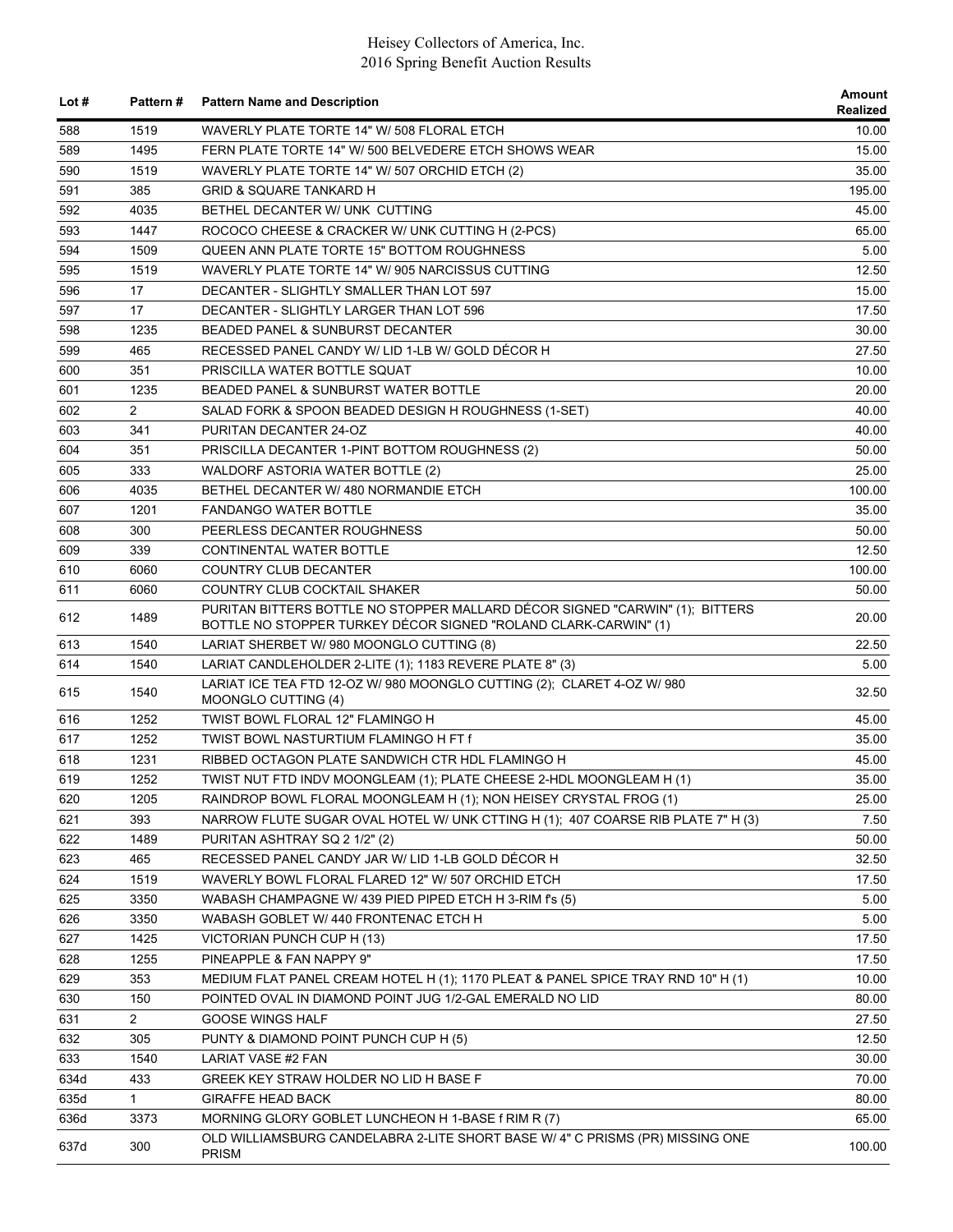| Lot $#$    |        | Pattern # Pattern Name and Description                                         | Amount<br>Realized |
|------------|--------|--------------------------------------------------------------------------------|--------------------|
| 638        | 1205   | <b>FANCY LOOP CRACKER JAR W/ LID</b>                                           | 155.00             |
| 639        | 1235   | BEADED PANEL & SUNBURST COMPORT 8"                                             | 40.00              |
| 640        | 365    | OLD QUEEN ANNE COMPORT 9" SHALLOW                                              | 390.00             |
| 641        | 379    | URN ORANGE BOWL 12" H                                                          | 245.00             |
| 642        | 465    | RECESSED PANEL CANDY W/ LID 1/4-LB H                                           | 75.00              |
| 643        | 465    | RECESSED PANEL CANDY W/ LID 1/2-LB H                                           | 35.00              |
| 644        | 465    | RECESSED PANEL CANDY W/ LID 1-LB H                                             | 40.00              |
| 645        | 465    | RECESSED PANEL CANDY W/ LID 3-LB H                                             | 55.00              |
| 646        | 465    | RECESSED PANEL CANDY W/ LID 5-LB H                                             | 275.00             |
| 647        | 1541   | ATHENA URN W/ LID                                                              | 260.00             |
| 648        | 469    | REVERSE HARTMAN CANDY W/ LID H                                                 | 100.00             |
| 649        | 1183   | REVERE CANDY W/ LID 3-LB W/ UNK CUTTING H                                      | 290.00             |
| 650        | 1183   | REVERE CANDY W/ LID 1-LB W/ UNK THISTLE CUTTING AND WHEELING GOLD DÉCOR H      | 35.00              |
| 651        | 1405   | IPSWICH CANDY W/ LID 1/4-LB H                                                  | 55.00              |
| 652        | 1590   | ZODIAC CANDY W/ LID H                                                          | 35.00              |
| 653        | 1184   | YEOMAN CANDY W/ LID 2-HDL GOOD GOLD DÉCOR H                                    | 1650.00            |
| 654        | 477    | HAIR PIN BASKET PATENT DATED 2/15/16 H                                         | 260.00             |
| 655        | 500    | OCTAGON BASKET FLAMINGO H                                                      | 110.00             |
| 656        | 417    | DOUBLE RIB & PANEL BASKET FLAMINGO H RUB MARKS                                 | 35.00              |
| 657        | 1509   | QUEEN ANN PLATE SQ 8" W/ 462 FOX CHASE ETCH ACID DRIP                          | 95.00              |
| 658        |        | GOBLET (2) -NOT HEISEY, PULLED FROM AUCTION                                    | \$                 |
| 659        | 1504   | REGENCY COLOGNE CLOUDY                                                         | 75.00              |
| 660        | 4206   | OPTIC TOOTH VASE 12" FLAMINGO RIM f                                            | 150.00             |
| 661        | 1420   | <b>TULIP VASE</b>                                                              | 55.00              |
| 662        | 1421   | HI-LO VASE SAHARA H                                                            | 200.00             |
| 663        | 1469   | RIDGELEIGH CANDLEVASE ZIRCON (PR)                                              | 220.00             |
| 664        | 3397   | <b>GASCONY TOMATO JUICE SAHARA H</b>                                           | 100.00             |
| 665        | 1184   | YEOMAN PLATE SALAD CRESCENT MOONGLEAM H                                        | 30.00              |
| 666        | 50     | ADENA BOWL FLORAL FLARED MOONGLEAM H (1); 2 FROG FLAT TOP 3 1/2" MOONGLEAM (1) | 55.00              |
| 667        | 3362   | CHARTER OAK COMPORT MOONGLEAM H SMALL INTERNAL FRACTURES                       | 35.00              |
| 668        | 361    | IRWIN CIGARETTE BOX W/ LID FLAMINGO H                                          | 120.00             |
| 669        | 1253   | TWIST MINT TRI-CORNER W/ LID FLAMINGO                                          | 85.00              |
| 670        | 1210   | FROG CHEESE PLATE FLAMINGO                                                     | 110.00             |
| 671        | 1253   | TWIST MINT TRI-CORNER W/ LID MARIGOLD FINIAL f                                 | 120.00             |
| 672        | 1252   | TWIST SODA FTD 12-OZ MARIGOLD                                                  | 80.00              |
| 673        | 160    | LOCKET ON CHAIN NAPPY 4" EMERALD 1 BEAD MISSING                                | 10.00              |
| 674        | 353    | MEDIUM FLAT PANEL SODA FTD HARVEY AMBER                                        | 100.00             |
| 675        | 201    | HARVEY COLONIAL TUMBLER HARVEY AMBER H BASE f                                  | 45.00              |
| 676        | 1280   | WINGED SCROLL PUFF BOX W/ LID CUSTARD                                          | 40.00              |
| 677        | 1280   | WINGED SCROLL VASE 6" CUSTARD                                                  | 100.00             |
| 678        | 1280   | WINGED SCROLL TRAY 10" CUSTARD                                                 | 45.00              |
| 679        | 1280   | WINGED SCROLL PIN TRAY CUSTARD                                                 | 60.00              |
|            | 1280   | WINGED SCROLL CRUET W/ CRYSTAL STOPPER CUSTARD                                 | 85.00              |
| 680<br>681 | 1469   | RIDGELEIGH ROCK & RYE BOTTLE W/#104 STOPPER                                    | 190.00             |
|            |        |                                                                                |                    |
| 682        | 1469   | RIDGELEIGH DECANTER ICICLE W/#95 STOPPER                                       | 80.00              |
| 683        | 4036.5 | MARSHALL DECANTER 1-PINT W/ 507 ORCHID ETCH CLOUDY                             | 35.00              |
| 684        | 1489   | PURITAN RYE BOTTLE 24-OZ W/ HARP & NOTES ETCH PAPER LABEL W/ #111 STOPPER      | 130.00             |
| 685        | 417    | DOUBLE RIB & PANEL BASKET H                                                    | 40.00              |
| 686        | 417    | DOUBLE RIB & PANEL BASKET MOONGLEAM H                                          | 100.00             |
| 687        | 417    | DOUBLE RIB & PANEL BASKET IRIDIZED H                                           | 130.00             |
| 688        | 417    | DOUBLE RIB & PANEL BASKET HAWTHORNE H                                          | 140.00             |
| 689        | 1540   | LARIAT BASKET SIDE LOOPS W/ APOCRYPHAL "FENTON" STYLUS MARK ON BASE            | 40.00              |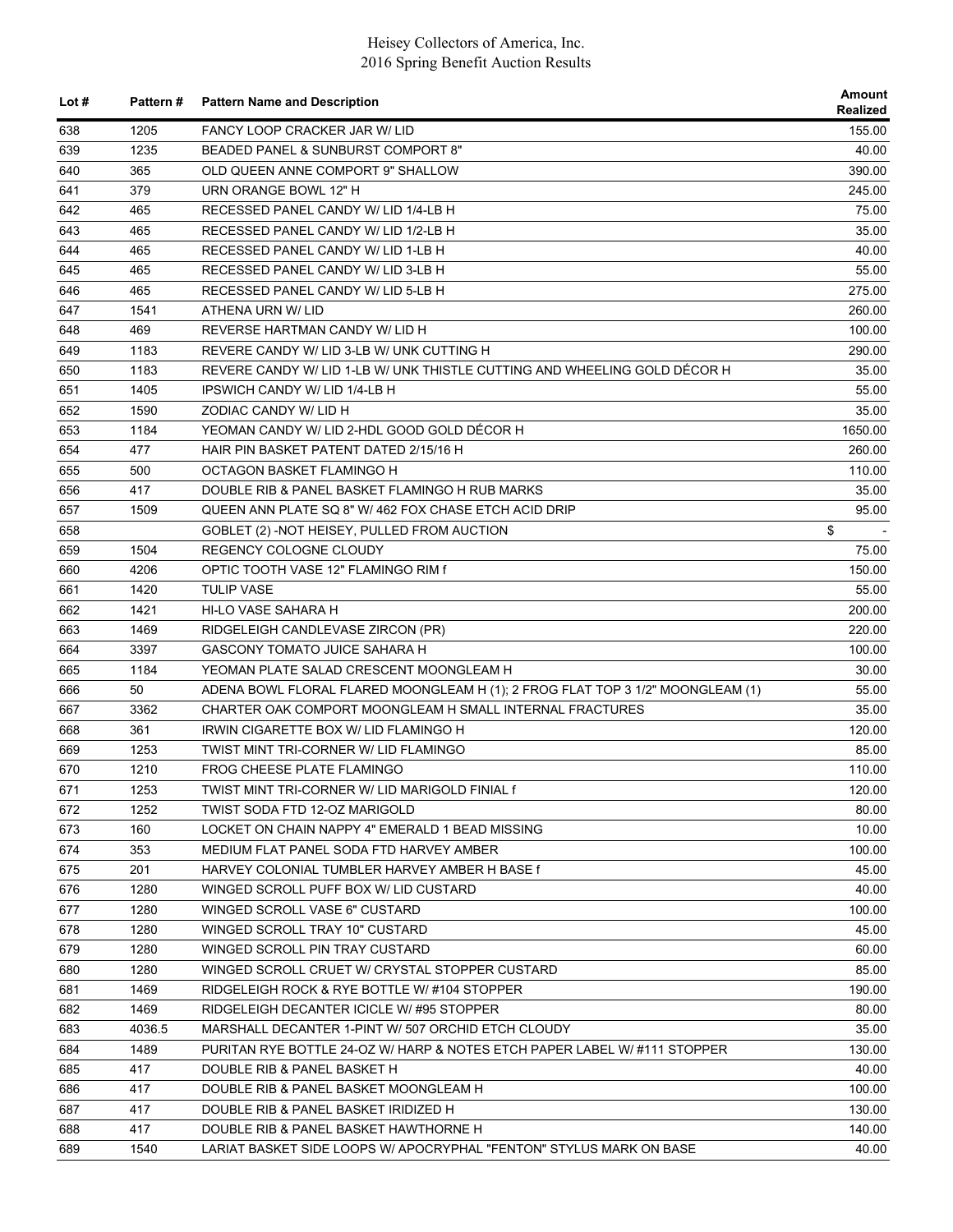| Lot $#$    | Pattern#       | <b>Pattern Name and Description</b>                                                                                                                                                                          | Amount<br>Realized |
|------------|----------------|--------------------------------------------------------------------------------------------------------------------------------------------------------------------------------------------------------------|--------------------|
| 690        | 343            | SUNBURST TOOTHPICK RIM fs                                                                                                                                                                                    | 40.00              |
| 691        | 1235           | <b>BEADED PANEL &amp; SUNBURST TOOTHPICK</b>                                                                                                                                                                 | 30.00              |
| 692        | 305            | PUNTY & DIAMOND POINT TOOTHPICK                                                                                                                                                                              | 80.00              |
| 693        | 335            | PRINCE OF WALES PLUMES TOOTHPICK W/ RUBY FLASH H                                                                                                                                                             | 115.00             |
| 694        | 339            | CONTINENTAL COMPORT LOW FTD W/ LID 7" H                                                                                                                                                                      | 50.00              |
| 695        | 1428           | WARWICK VASE 9" W/ 809 CALCUTTA CUTTING H                                                                                                                                                                    | 135.00             |
| 696        | 1776           | KALONYAL COMPORT HI FTD 8" H                                                                                                                                                                                 | 115.00             |
| 697        | 1184           | YEOMAN FRENCH DRESSING BOAT FLAMINGO H (1); UNDERPLATE FLAMINGO H (1); #6<br>LADLE FLAMINGO H (1)                                                                                                            | 65.00              |
| 698        | 516/1          | VASE DO HAWTHORNE BASE WEAR                                                                                                                                                                                  | 170.00             |
| 699        | 1185/109       | YEOMAN / PETTICOAT DOLPHIN COMPORT FLAMINGO                                                                                                                                                                  | 105.00             |
| 700        | 1183           | REVERE COMPORT HI FTD SWIRL OPTIC HAWTHORNE H                                                                                                                                                                | 70.00              |
| 701        | 1403           | HALF CIRCLE CREAM & SUGAR SAHARA H (1-SET)                                                                                                                                                                   | 40.00              |
| 702        | 3397           | GASCONY WINE 2 1/2-OZ OPTIC CUT PANELS SAHARA (5)                                                                                                                                                            | 150.00             |
| 703        | 1401           | EMPRESS ASHTRAY ALEXANDRITE H                                                                                                                                                                                | 270.00             |
| 704        | 1401           | EMPRESS ASHTRAY SAHARA H                                                                                                                                                                                     | 65.00              |
| 705        | 1401           | EMPRESS ASHTRAY MOONGLEAM H                                                                                                                                                                                  | 135.00             |
| 706        | 1401           | EMPRESS ASHTRAY FLAMINGO H                                                                                                                                                                                   | 35.00              |
| 707        | 1401           | <b>EMPRESS PLATE SQ 8" TANGERINE H</b>                                                                                                                                                                       | 140.00             |
| 708        | 3390           | CARCASSONNE FLAGON SAHARA                                                                                                                                                                                    | 85.00              |
| 709        | 3404           | SPANISH SODA FTD 12-OZ SAHARA BOWL BASE C                                                                                                                                                                    | 35.00              |
| 710        | 3404           | SPANISH GOBLET COBALT BOWL H RIM f's                                                                                                                                                                         | 70.00              |
| 711        | 3404           | SPANISH CLARET COBALT BOWL                                                                                                                                                                                   | 85.00              |
| 712        | 3390           | CARCASSONNE CHAMPAGNE ALEXANDRITE BOWL                                                                                                                                                                       | 160.00             |
| 713        | 3390           | CARCASSONNE SODA FTD ALEXANDRITE BOWL 12-OZ                                                                                                                                                                  | 200.00             |
| 714        | 3390           | CARCASSONNE BAR 2-OZ ALEXANDRITE BOWL                                                                                                                                                                        | 165.00             |
| 715        | 1401           | EMPRESS NUT INDV ALEXANDRITE H                                                                                                                                                                               | 130.00             |
| 716        | 3389           | DUQUESNE GOBLET TANGERINE BOWL                                                                                                                                                                               | 175.00             |
| 717        | 1235           | BEADED PANEL & SUNBURST CRACKER JAR W/ LID RIB f's                                                                                                                                                           | 135.00             |
| 718        | 357            | PRISON STRIPE TOOTHPICK H RIM C                                                                                                                                                                              | 70.00              |
| 719        | 1776           | KALONYAL TOOTHPICK                                                                                                                                                                                           | 140.00             |
| 720        | 4034           | SEVEN OCTAGON COLOGNE W/#77 DUCK STOPPER C ALL FLAMINGO PAPER LABEL                                                                                                                                          | 240.00             |
| 721        | 367            | PRISM BAND DECANTER W/#48 STOPPER MOONGLEAM STOPPER POINT R                                                                                                                                                  | 170.00             |
| 722        | 5058           | GOOSE DECANTER W/ TAIL 1-QT NOT FROSTED                                                                                                                                                                      | 180.00             |
|            |                |                                                                                                                                                                                                              |                    |
| 723        | 3397           | GASCONY DECANTER W/ 462 FOX CHASE ETCH<br>PENGUIN DECANTER 1-PINT                                                                                                                                            | 250.00             |
| 724        | 5089           |                                                                                                                                                                                                              | 390.00             |
| 725<br>726 | 4026<br>4225   | SPENCER DECANTER W/ #73 FLAMINGO STOPPER W/ 440 FRONTENAC ETCH<br>COBEL COCKTAIL SHAKER 1-PINT ETCHED "US" (1); 4069 REIS-RIDGELEIGH CHAMPAGNE CUT<br>"YOU" (1); 4069 REIS-RIDGELEIGH CHAMPAGNE CUT "ME" (1) | 200.00<br>110.00   |
| 727        | 4225           | COBEL COCKTAIL SHAKER W/ 462 FOX CHASE STRAINER C                                                                                                                                                            | 105.00             |
| 728        | 373            | OLD WILLIAMSBURG SHERBET H (10)                                                                                                                                                                              | 30.00              |
| 729        | 373            | OLD WILLIAMSBURG GOBLET H (13)                                                                                                                                                                               | 50.00              |
| 730        | 373            | OLD WILLIAMSBURG COCKTAIL H (12)                                                                                                                                                                             | 30.00              |
| 731        | 1050           | COLONIAL STAR PLATE 8" H (11)                                                                                                                                                                                | 15.00              |
| 732        | 1050           | COLONIAL STAR PLATE 7" H (6)                                                                                                                                                                                 | 5.00               |
|            |                |                                                                                                                                                                                                              |                    |
| 733        | 1050           | COLONIAL STAR PLATE 7 1/2" H (1); PLATE 5 1/2" H (1); PLATE 6" H (1)                                                                                                                                         | 5.00               |
| 734        | 1229           | OCTAGON BON BON MOONGLEAM                                                                                                                                                                                    | 12.50              |
| 735        | 6              | LADLE MOONGLEAM H (1); 6 LADLE W/ UNK CUTTING (1)                                                                                                                                                            | 22.50              |
| 736        | $\overline{7}$ | LADLE H(2)                                                                                                                                                                                                   | 40.00              |
| 737        | 1229           | OCTAGON NUT INDV GOOD GOLD MOONGLEAM H (4)                                                                                                                                                                   | 40.00              |
| 738        | 7026           | HEART & DRAPE PLATE 8" MOONGLEAM H                                                                                                                                                                           | 35.00              |
| 739        | 1186           | YEOMAN COMPORT 7" HI FTD SHALLOW DO MOONGLEAM STEM & FT H                                                                                                                                                    | 35.00              |
| 740        | 1428           | WARWICK CANDLESTICK 2-LITE (3)                                                                                                                                                                               | 20.00              |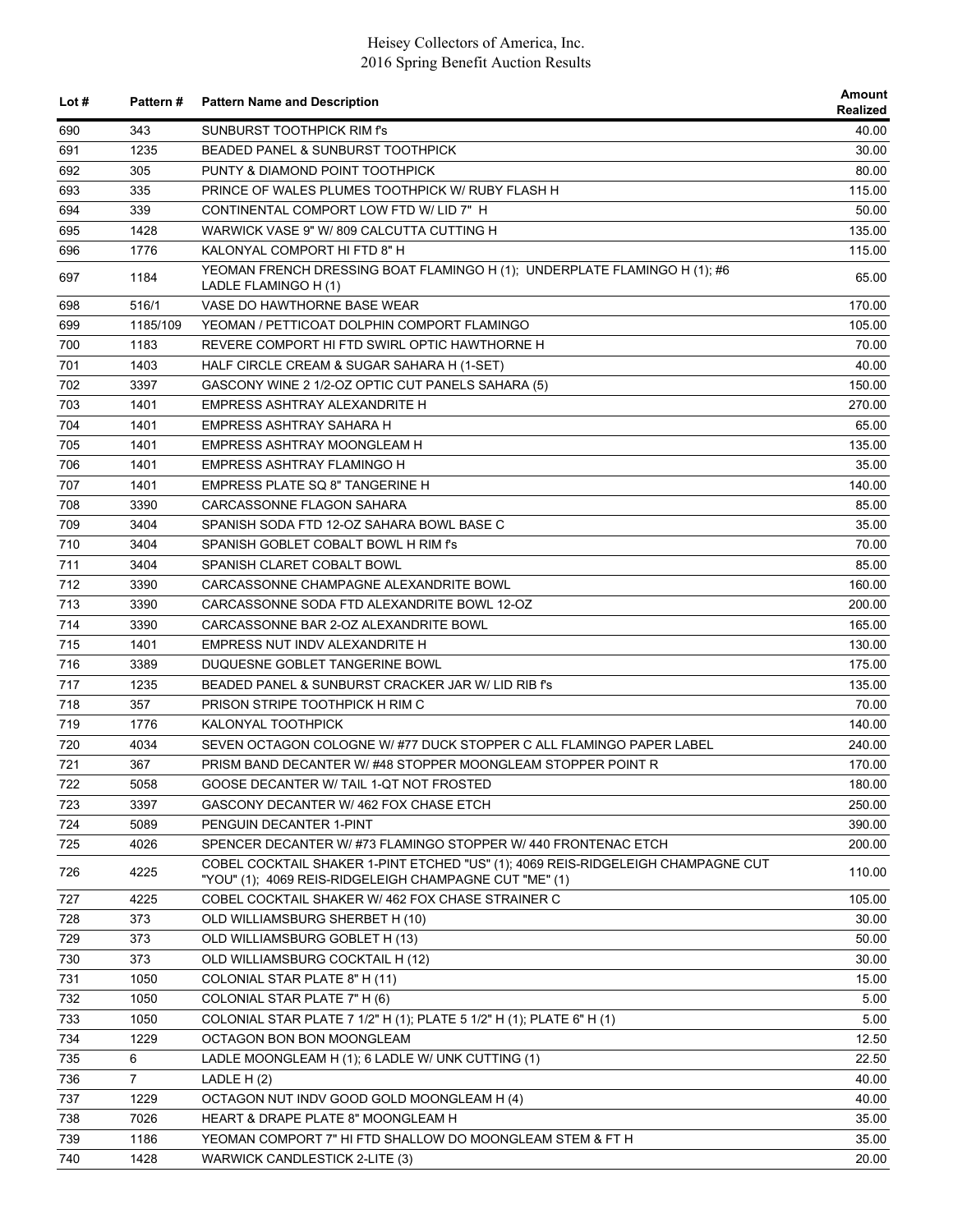| Lot $#$ | <b>Pattern#</b> | <b>Pattern Name and Description</b>                                                                                                                 | Amount<br>Realized |
|---------|-----------------|-----------------------------------------------------------------------------------------------------------------------------------------------------|--------------------|
| 741     | 1428            | <b>WARWICK VASE 5" H</b>                                                                                                                            | 22.50              |
| 742     | 1428            | WARWICK CANDLEHOLDER INDV H (4)                                                                                                                     | 42.50              |
| 743     | 393             | NARROW FLUTE SALT INDV H (3)                                                                                                                        | 20.00              |
| 744     | 393             | NARROW FLUTE PARFAIT 4 1/2-OZ H (4)                                                                                                                 | 30.00              |
| 745     | 393             | NARROW FLUTE JUG 1-QT H RIB f's                                                                                                                     | 35.00              |
| 746     | 393             | NARROW FLUTE CREAM HOTEL H                                                                                                                          | 22.50              |
| 747     | 407             | COARSE RIB PLATE 6" MOONGLEAM H (8)                                                                                                                 | 42.50              |
| 748     | 1184            | YEOMAN CUP & SAUCER DO FLAMINGO H (4-SETS)                                                                                                          | 25.00              |
| 749     | 1170            | PLEAT & PANEL CREAM FLAMINGO H (1); CHAMPAGNE FLAMINGO H (1); SHERBET FLAMINGO<br>H $(1)$ ; BOUILLION FLAMINGO H $(1)$                              | 40.00              |
| 750     | 3362            | CHARTER OAK GOBLET FLAMINGO H                                                                                                                       | 35.00              |
| 750AD   | 3381            | CREOLE GOBLET HI FTD ALEXANDRITE (1); OYSTER COCKTAIL ALEXANDRITE<br>PROFESSIONAL R(1)                                                              | 240.00             |
| 751     | 372             | MCGRADY SYRUP 7-OZ H                                                                                                                                | 22.50              |
| 752     | 372             | MCGRADY SYRUP 5-OZ SAHARA H                                                                                                                         | 50.00              |
| 753     | 1485            | SATURN MUSTARD W/ LID H (1); SUGAR H (1)                                                                                                            | 17.50              |
| 754     | 351             | PRISCILLA MUSTARD W/ LID H (1); 1184 REVERE MARMALADE W/ LID H (1)                                                                                  | 30.00              |
| 755     | 351             | PRISCILLA JELLY FTD 2-HDL H                                                                                                                         | 20.00              |
| 756     | 393             | NARROW FLUTE CREAM HOTEL & SUGAR HOTEL H (2-SETS)                                                                                                   | 15.00              |
| 757     | 4054            | <b>CORONATION ICE BUCKET</b>                                                                                                                        | 320.00             |
| 758     | 4225            | COBEL COCKTAIL SHAKER 1-QT X'S W/ 9031 WEST POINT ETCH STOPPER X'S                                                                                  | 35.00              |
| 759     | 1503            | CRYSTOLITE CANDY SHELL W/ LID                                                                                                                       | 30.00              |
| 760     | 112             | MERCURY CANDLESTICK MOONGLEAM (PR)                                                                                                                  | 70.00              |
| 761     | 333             | WALDORF ASTORIA BITTERS BOTTLE NO STOPPER W/ SILVER OVERLAY                                                                                         | 5.00               |
| 762     | 1559            | COLUMBIA CANDLESTICK CRIMPED FT (PR)                                                                                                                | 20.00              |
| 763     | 479             | PETAL CREAM & SUGAR FLAMINGO MIS-MATCH COLOR (1-SET)                                                                                                | 15.00              |
| 764     | 300             | PEERLESS SHERBET H (1); 6060 COUNTRY CLUB BAR (1); 2927 BAR W/ 33 TATTING ETCH (1)                                                                  | 55.00              |
| 765     | 1486            | COLEPORT BAR H (5); NON-HEISEY BAR (1)                                                                                                              | 60.00              |
| 766     | 112             | MERCURY CANDLESTICK FLAMINGO (PR)                                                                                                                   | 25.00              |
| 767     | 113             | MARS CANDLESTICK (PR)                                                                                                                               | 40.00              |
| 768     | 7000            | SUNFLOWER CANDLESTICK (PR)                                                                                                                          | 20.00              |
| 769     | 1472            | PARALLEL QUARTER CANDLESTICK W/ 492 KING HOUSE ETCH (PR)                                                                                            | 25.00              |
|         | 99              | LITTLE SQUATTER CANDLESTICK FLAMINGO (PR); 99 LITTLE SQUATTER CANDLESTICK (PR)                                                                      |                    |
| 770     |                 |                                                                                                                                                     | 30.00              |
| 771     | 1533            | WAMPUM CANDLESTICK (PR)                                                                                                                             | 30.00              |
| 772     | 128             | LIBERTY CANDLESTICK (PR)                                                                                                                            | 20.00              |
| 773     | 1951            | CABOCHON CREAM & SUGAR W/ LID H (1-SET)                                                                                                             | 17.50              |
| 774     | 118             | MISS MUFFET CANDLESTICK NO OPTIC (PR)                                                                                                               | 25.00              |
| 775     | 1428            | WARWICK VASE 9" H (2)                                                                                                                               | 45.00              |
| 776     | 1428            | WARWICK CANDLESTICK (PR)                                                                                                                            | 25.00              |
| 777     | 1225            | PLAIN BAND CAKE BASKET                                                                                                                              | 65.00              |
| 778     | 394             | NARROW FLUTE MUSTARD W/ LID H                                                                                                                       | 10.00              |
| 779     | 1401            | EMPRESS MUSTARD W/ LID W/ UNK CUTTING H                                                                                                             | 10.00              |
| 780     | 406             | COARSE RIB MUSTARD W/ LID W/#3 SPOON H                                                                                                              | 30.00              |
| 781     | 393             | NARROW FLUTE MUSTARD W/ LID H RIB f (1); 351 PRISCILLA MUSTARD W/ LID H (1)                                                                         | 20.00              |
| 782     | 352             | FLAT PANEL MUSTARD W/ LID W/ #33 SPOON H                                                                                                            | 30.00              |
| 783     | 1185            | YEOMAN CREAM & SUGAR HOTEL H (1-SET)                                                                                                                | 5.00               |
| 784     | 1503            | CRYSTOLITE MUSTARD W/ LID W #3 SPOON H (2-SETS)                                                                                                     | 45.00              |
| 785     | 300             | PEERLESS CREAM RIB f & SUGAR INDV H (1-SET); 400 COLONIAL SCALLOPED TOP CREAM &<br>SUGAR INDV H (1-SET)                                             | 20.00              |
| 786     | 1200            | CUT BLOCK TOOTHPICK RUBY FLASH SOUV "ANNA" BASE f (1); 1220 PUNTY BAND<br>SCALLOPED TOP RUBY FLASH SOUV "JESIE" (1)                                 | 25.00              |
| 787     | 1220            | PUNTY BAND TUMBLER RUBY FLASH SOUV "1899 GRANDMA ATLANTIC CITY" (1); 1255<br>PINEAPPLE & FAN MUG RUBY FLASH SOUV "1899 DAISY JESSING ATLANTIC CITY" | 30.00              |
| 788     | 351             | PRISCILLA TOOTHPICK H (1); 333 WALDORF ASTORIA TOOTHPICK (1)                                                                                        | 25.00              |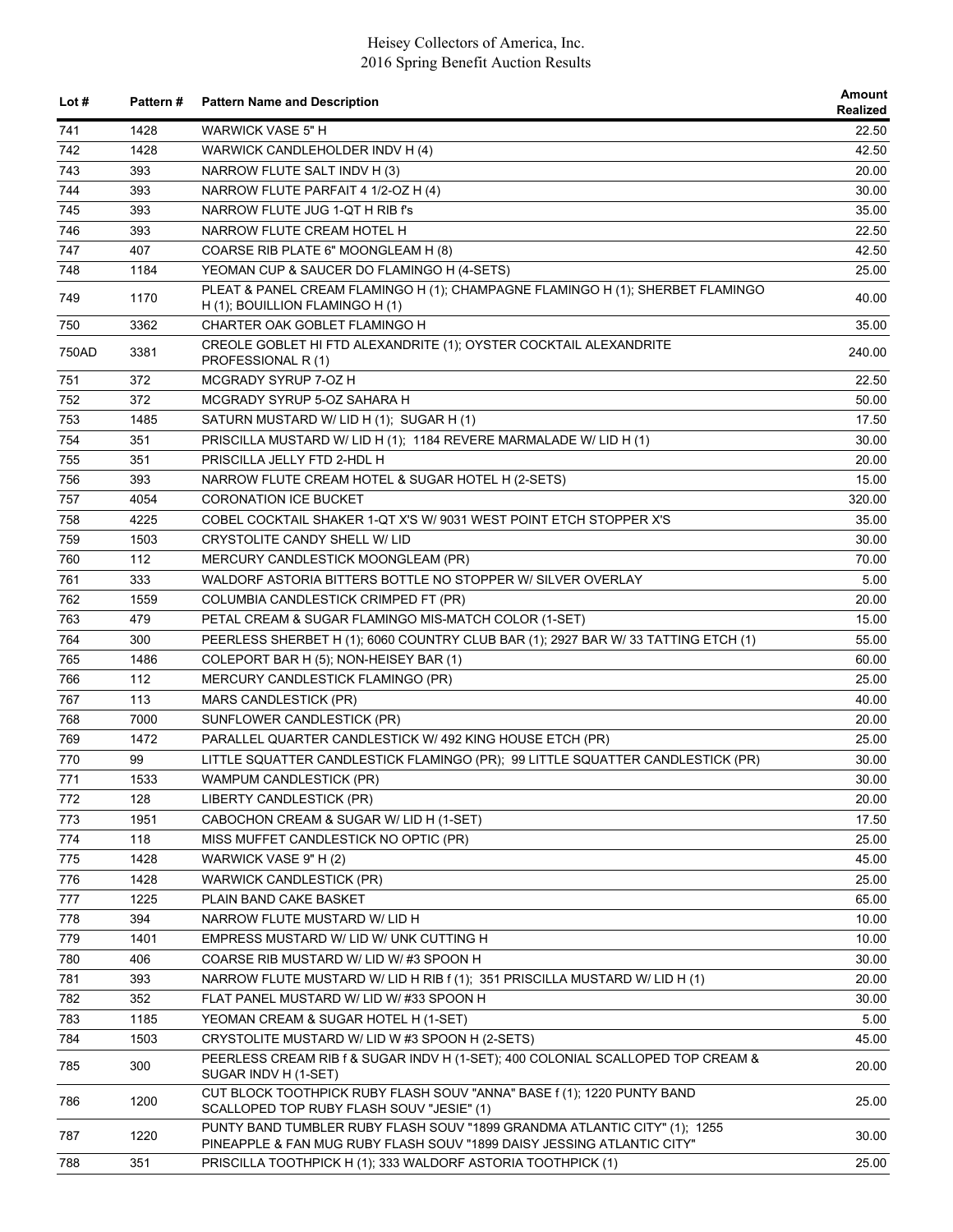| Lot # | Pattern#       | <b>Pattern Name and Description</b>                                                                                                                                                                                                                                                                                   | Amount<br>Realized |
|-------|----------------|-----------------------------------------------------------------------------------------------------------------------------------------------------------------------------------------------------------------------------------------------------------------------------------------------------------------------|--------------------|
| 789   | 351            | PRISCILLA CREAM & SUGAR HOTEL H (1-SET)                                                                                                                                                                                                                                                                               | 5.00               |
| 790   | 379            | URN GOBLET FLARED H (2)                                                                                                                                                                                                                                                                                               | 25.00              |
| 791   | 335            | PRINCE OF WALES PLUMES PUNCH BOWL (1); BASE (1); PUNCH CUPS (16); NON-HEISEY<br>LADLE (1)                                                                                                                                                                                                                             | 200.00             |
| 792   | 1183           | REVERE SALT INDV W/ UNK FLORAL CUTTING H (8)                                                                                                                                                                                                                                                                          | 15.00              |
| 793   | 1183           | REVERE SALT INDV W/ UNK STAR CUTTING H (3)                                                                                                                                                                                                                                                                            | 17.50              |
| 794   | 1184           | YEOMAN SALT INDV FLAMINGO (7)                                                                                                                                                                                                                                                                                         | 45.00              |
| 795   | 393            | NARROW FLUTE SALT INDV H (3)                                                                                                                                                                                                                                                                                          | 15.00              |
| 796   | 1184           | YEOMAN SALT INDV (1); SALT INDV MOONGLEAM (1)                                                                                                                                                                                                                                                                         | 27.50              |
| 797   | 1225           | PLAIN BAND SALT INDV (4)                                                                                                                                                                                                                                                                                              | 12.50              |
| 798   | 1235           | BEADED PANEL & SUNBURST SALT INDV (4)                                                                                                                                                                                                                                                                                 | 12.50              |
| 799   | 1469           | RIDGELEIGH SALT INDV H (9)                                                                                                                                                                                                                                                                                            | 17.50              |
| 800   | 1205           | FANCY LOOP SALT INDV (7)                                                                                                                                                                                                                                                                                              | 30.00              |
| 801   | $\mathbf{1}$   | DONKEY CRYSTAL OPALESCENT HCA 1988 BY FENTON                                                                                                                                                                                                                                                                          | 47.50              |
| 802   | 1550           | FISH CANDLESTICK SUNSHINE YELLOW HEISEY-BY-IMPERIAL IG                                                                                                                                                                                                                                                                | 15.00              |
| 803   | $\mathbf{1}$   | GIRAFFE HEAD BACK ROSALENE FROSTED HCA 1993 BY FENTON                                                                                                                                                                                                                                                                 | 60.00              |
| 804   | $\mathbf{1}$   | GIRAFFE HEAD BACK AMBER HEISEY-BY-IMPERIAL ALIG                                                                                                                                                                                                                                                                       | 80.00              |
| 805   | $\mathbf{1}$   | GIRAFFE HEAD BACK HCA 1995 "SAMPLE" ICE BLUE BY DALZELL                                                                                                                                                                                                                                                               | 190.00             |
| 805AD | $\mathbf{1}$   | FLYING MARE LAVENDER ICE #383 OF 450 HCA 1993 BY DALZELL                                                                                                                                                                                                                                                              | 200.00             |
| 806   | 1540           | PLUG HORSE CARMEL SLAG PAPER LABEL HEISEY-BY-IMPERIAL                                                                                                                                                                                                                                                                 | 17.50              |
| 807   | $\overline{2}$ | MADONNA NOT FROSTED HEISEY-BY-IMPERIAL IG                                                                                                                                                                                                                                                                             | 60.00              |
| 808   | 20             | WOOD DUCK MOTHER CARAMEL SLAT HEISEY-BY-IMPERIAL                                                                                                                                                                                                                                                                      | 30.00              |
| 809   | 1519           | WAVERLY CANDY W/ LID PLUME FINIAL SUNSHINE YELLOW HEISEY-BY-IMPERIAL                                                                                                                                                                                                                                                  | 15.00              |
| 809AD |                | GOLD ANIMAL SERIES SET COMPLETE 12-PC SET GOLD ANIMAL SERIES #33 OF 450<br>ROSALENE HCA BY FENTON: 1 FILLY HEAD FORWARD; 22 WOOD DUCKLING STANDING; 1554<br>FISH BOOKEND; 1538 RABBIT PAPERWEIGHT; 104 GAZELLE; 5 CYGNET; 1 AIREDALE; 1522<br>COLT STANDING: 1 GIRAFFE HEAD BACK: 103 TIGER PAPERWEIGHT: 2 HEN: 1 SOW | 300.00             |
| 810   | 300            | PEERLESS BRANDY BOTTLE WRONG STOPPER (1); OYSTER COCKTAIL (1)                                                                                                                                                                                                                                                         | 20.00              |
| 811   | 4215           | DOROTHY VASE FLAMINGO RIM fs                                                                                                                                                                                                                                                                                          | 45.00              |
| 812   | 1567           | PLANTATION BOWL FRUIT FTD                                                                                                                                                                                                                                                                                             | 65.00              |
| 813   | 1469           | RIDGELEIGH PLATE DINNER H (2)                                                                                                                                                                                                                                                                                         | 270.00             |
| 814   | 1280           | WINGED SCROLL TABLE SET: BUTTER W/ LID; SUGAR W/ LID, CREAM, SPOONER ALL<br>CUSTARD (1-SET)                                                                                                                                                                                                                           | 45.00              |
| 815   | 1280           | WINGED SCROLL SALT & PEPPER W/ SANITARY TOPS FAIR GOLD CUSTARD (1-SET)                                                                                                                                                                                                                                                | 90.00              |
| 816   | 1280           | WINGED SCROLL CONDIMENT TRAY 10" CUSTARD                                                                                                                                                                                                                                                                              | 50.00              |
| 817   | 1280           | WINGED SCROLL MATCH HOLDER CUSTARD                                                                                                                                                                                                                                                                                    | 40.00              |
| 818   | 1280           | WINGED SCROLL CIGARETTE HOLDER CUSTARD                                                                                                                                                                                                                                                                                | 75.00              |
| 819   | 1280           | WINGED SCROLL CIGAR HOLER CUSTARD                                                                                                                                                                                                                                                                                     | 200.00             |
| 820   | 310            | RING BAND SALT & PEPPER W/ SANITARY TOPS CUSTARD (1-SET)                                                                                                                                                                                                                                                              | 20.00              |
| 821   | 310            | RING BAND CRUET W/ CRYSTAL FACETED STOPPER CUSTARD                                                                                                                                                                                                                                                                    | 30.00              |
| 822   | 310            | RING BAND CONDIMENT TRAY SQ 8 1/2" FAIR GOLD CUSTARD                                                                                                                                                                                                                                                                  | 20.00              |
| 823   | 310            | RING BAND JELLY FTD 5" GOLD DECOR CUSTARD                                                                                                                                                                                                                                                                             | 45.00              |
| 824   | 300            | PEERLESS CAKE SALVER 9 1/2"                                                                                                                                                                                                                                                                                           | 55.00              |
| 825   | 300            | PEERLESS CHAMPAGNE 3 1/2-OZ TALL H (9)                                                                                                                                                                                                                                                                                | 25.00              |
| 826   | 500            | OCTAGON FROZEN DESSERT MOONGLEAM (4)                                                                                                                                                                                                                                                                                  | 35.00              |
| 827   | 1469           | RIDGELEIGH LAMP MADE FROM 5" VASE                                                                                                                                                                                                                                                                                     | 25.00              |
| 828   | 121            | PINWHEEL CANDLESTICK HAWTHORNE H (PR)                                                                                                                                                                                                                                                                                 | 90.00              |
| 829   | 1186           | YEOMAN PLATE OYSTER 9" VASELINE H                                                                                                                                                                                                                                                                                     | 65.00              |
| 830   | 362            | EARNSHAW SYRUP 7-OZ GOLD DÉCOR H                                                                                                                                                                                                                                                                                      | 15.00              |
| 831   | 362            | EARNSHAW SYRUP 7-OZ W/ UNK CUTTING H                                                                                                                                                                                                                                                                                  | 25.00              |
| 832   | 1252           | TWIST ALMOND FTD MOONGLEAM                                                                                                                                                                                                                                                                                            | 60.00              |
| 833   | 150            | <b>BANDED FLUTE HORSERADISH</b>                                                                                                                                                                                                                                                                                       | 22.50              |
| 834   | 1001           | CASWELL CREAM MOONGLEAM HDL & FT (1); 150 POINTED OVAL & DIAMOND POINT SUGAR<br>NO LID EMERALD (1); 1401 EMPRESS CELERY SAHARA (1)                                                                                                                                                                                    | 25.00              |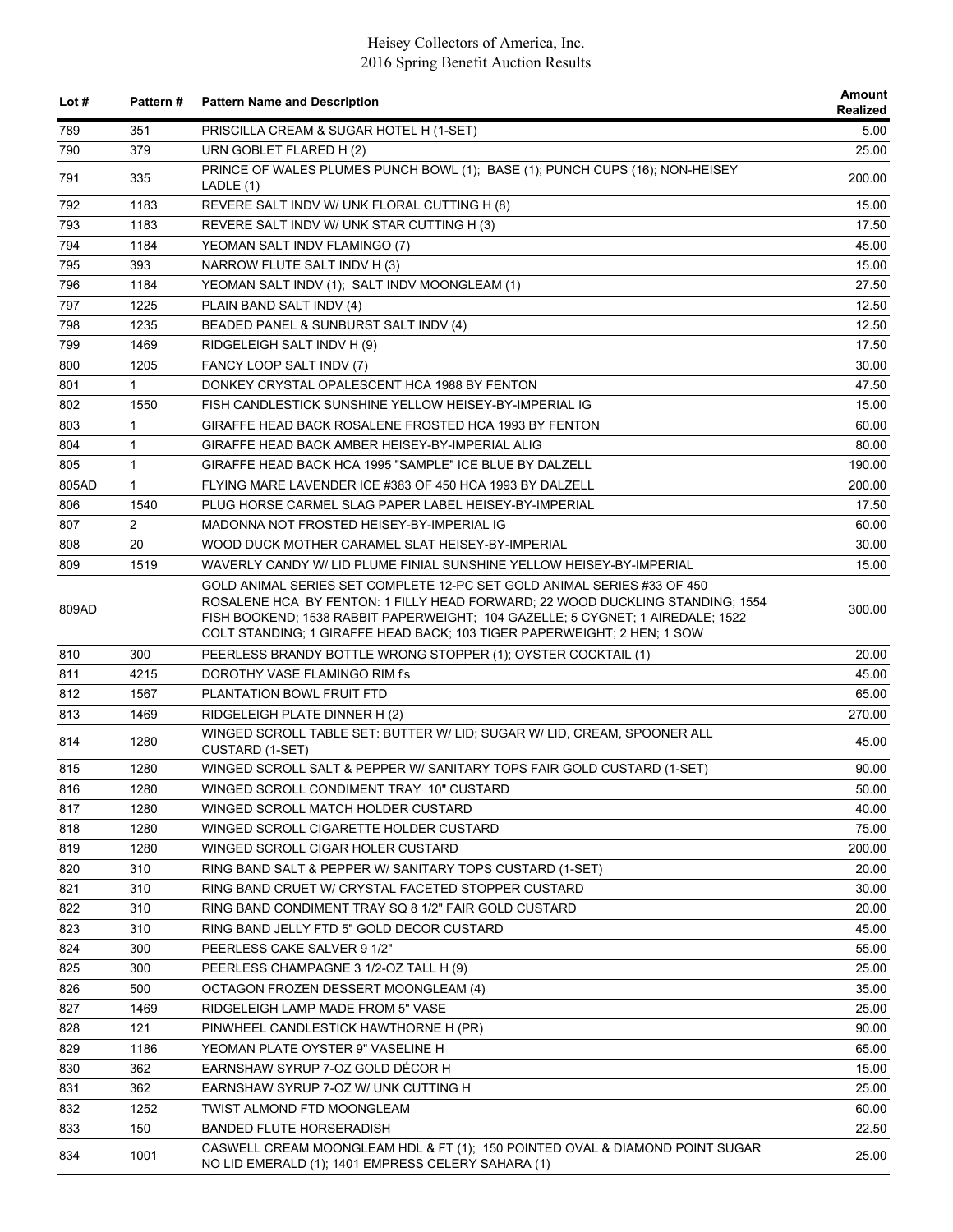| Lot # | Pattern#       | <b>Pattern Name and Description</b>                                                                                                                      | Amount<br>Realized |
|-------|----------------|----------------------------------------------------------------------------------------------------------------------------------------------------------|--------------------|
| 835   | 1229           | OCTAGON NUT INDV MARIGOLD H (4)                                                                                                                          | 70.00              |
| 836   | 1200           | <b>CUT BLOCK COMPORT 8"</b>                                                                                                                              | 20.00              |
| 837   | 400            | COLONIAL SCALLOPED TOP JUG 3-QT H BASE ROUGHNESS                                                                                                         | 45.00              |
| 838   | 5077           | LEGIONNAIRE SODA FTD 12-OZ SULTANA STEM H (2)                                                                                                            | 60.00              |
| 839   | 341            | PURITAN TRAY OVAL 12" H RIM f (1); 352 FLAT PANEL NAPPY SHALLOW 5" H (5)                                                                                 | 10.00              |
| 840   | 343            | SUNBURST NAPPY CRIMPED SHALLOW 13 1/2" H                                                                                                                 | 50.00              |
| 841   | 113            | MARS CANDLESTICK FLAMINGO BASE F (PR)                                                                                                                    | 30.00              |
| 842   | 1483           | STANHOPE MAYO NO KNOBS H (1); 393 NARROW FLUTE UNDERPLATE FOR CHEESE H (1)                                                                               | 10.00              |
| 843   | $\mathbf{1}$   | FLYING MARE AMBER TAIL X                                                                                                                                 | 275.00             |
| 844   | $\overline{2}$ | FILLY HEAD BACK FT f                                                                                                                                     | 250.00             |
| 845   | 3              | PIGLET SITTING (1); 2 PIGLET STANDING (1) FT f's                                                                                                         | 190.00             |
| 846   | $\overline{4}$ | SWAN                                                                                                                                                     | 375.00             |
| 847   | 100            | <b>ASIATIC PHEASANT H</b>                                                                                                                                | 160.00             |
| 848   | 1550           | FISH BOWL BASE f                                                                                                                                         | 175.00             |
| 849   | $\overline{2}$ | <b>CLYDESDALE BASE f</b>                                                                                                                                 | 210.00             |
| 850   | $\mathbf{1}$   | <b>GOOSE WINGS DOWN</b>                                                                                                                                  | 250.00             |
| 850AD | 3381           | CREOLE CORDIAL ALEXANDRITE PROFFESIONAL R                                                                                                                | 200.00             |
| 851   | 341            | PURITAN SALT INDV (7)                                                                                                                                    | 10.00              |
| 852   | 429            | PLAIN PANEL RECESS SALT INDV (10)                                                                                                                        | 10.00              |
| 853   | 1121           | SALT INDV (1)                                                                                                                                            | 10.00              |
| 854   | 331            | COLONIAL PANEL SALT INDV (2)                                                                                                                             | 10.00              |
| 855   | 393            | NARROW FLUTE CREAM INDV H (2); SUGAR INDV H (1)                                                                                                          | 12.50              |
| 856   | 1200           | CUT BLOCK CREAM INDV GOLD DÉCOR CUSTARD (1); SUGAR INDV WORN GOLD CUSTARD<br>(1); 1220 PUNTY BAND CREAM INDV WORN GOLD CUSTARD H (1)                     | 10.00              |
| 857   | 804            | COLONIAL CANDY / CRACKER 2-LB GOLD DÉCOR ROSES ON LID H RIB WEAR                                                                                         | 75.00              |
| 858   | 343            | SUNBURST CREAM OVAL HOTEL H RIM f (1); 150 BANDED FLUTE CREAM HOTEL H B (1)'<br>1205 FANCY LOOP CREAM & SUGAR HOTEL (1-SET)                              | 30.00              |
| 859   | $\overline{2}$ | OLD WILLIAMSBURG CANDLESTICK 7" (PR)                                                                                                                     | 25.00              |
| 860   | 360            | CORBY CREAM & SUGAR NO LID W/ UNK CUTTING H (1-SET)                                                                                                      | 70.00              |
| 861   | 1503           | CRYSTOLITE CANDELABRUM 2-LITE 1 CANDLE CUP C (PR)                                                                                                        | 50.00              |
| 862   | 1413           | CATHEDRAL VASE H                                                                                                                                         | 45.00              |
| 863   | 1185           | YEOMAN CELERY 12" FLAMINGO H                                                                                                                             | 10.00              |
| 864   | 500            | OCTAGON ICE BUCKET FLAMINGO H                                                                                                                            | 55.00              |
| 865   | 500            | OCTAGON ICE BUCKET W/ TONGS MOONGLEAM H                                                                                                                  | 55.00              |
| 866   | 343            | SUNBURST WATER BOTTLE                                                                                                                                    | 20.00              |
| 867   | 305            | PUNTY & DIAMOND POINT WATER BOTTLE                                                                                                                       | 45.00              |
| 868   | 1205           | <b>FANCY LOOP WATER BOTTLE</b>                                                                                                                           | 40.00              |
| 869   | 341            | PURITAN NAPPY SHALLOW 9" (1); 300 PEERLESS JELLY COMPORT (1)                                                                                             | 25.00              |
| 870   | 1235           | BEADED PANEL & SUNBURST TUMBLER FAIR GOLD H (1)                                                                                                          | 10.00              |
| 871   | 353            | MEDIUM FLAT PANEL TOOTHBRUSH HOLDER H C (1); 407 COARSE RIB PLATE 7" H (1); 1503<br>CRYSTOLITE CANDLEBLOCK (PR); 1503 CRYSTOLITE CONDIMENT TRAY INDV (1) | 25.00              |
| 872   | 1469           | RIDGELEIGH RELISH TRAY 3-PRT 10 1/2" H                                                                                                                   | 12.50              |
| 873   | 351            | PRISCILLA JUG 3-PINT H HDL C                                                                                                                             | 15.00              |
| 874   | 393            | NARROW FLUTE PUNCH CUP H (11)                                                                                                                            | 35.00              |
| 875   | 1217           | NASHPORT PUNCH CUP FTD H (3)                                                                                                                             | 10.00              |
| 876   | 1218           | BROOKVILLE PUNCH CUP FTD H (6)                                                                                                                           | 17.50              |
| 877   | 315            | PANELED CANE PUNCH CUP H (1); 393 NARROW FLUTE PUNCH CUP W/ UNK CUTTING H (1);<br>1161 PUNCH CUP 2 1/2-OZ H (1); 1101 STITCH PUNCH CUP H (2)             | 10.00              |
| 878   | 1235           | BEADED PANEL & SUNBURST PUNCH BOWL H (1); BASE (1); PUNCH CUP (11); PLASTIC<br>HOOKS (12); NON-HEISEY LADLE (1)                                          | 220.00             |
| 879   | $\mathbf{1}$   | FILLY HEAD FORWARD H                                                                                                                                     | 700.00             |
| 880   | 2              | FILLY HEAD BACK H                                                                                                                                        | 750.00             |
| 881   | 1503           | CRYSTOLITE HURRICANE LAMP 1-LITE W/ 300 SHADE W/ 917 SARASOTA CUTTING (PR)                                                                               | 325.00             |
| 882   | 1255           | PINEAPPLE & FAN VASE 10" EMERALD                                                                                                                         | 100.00             |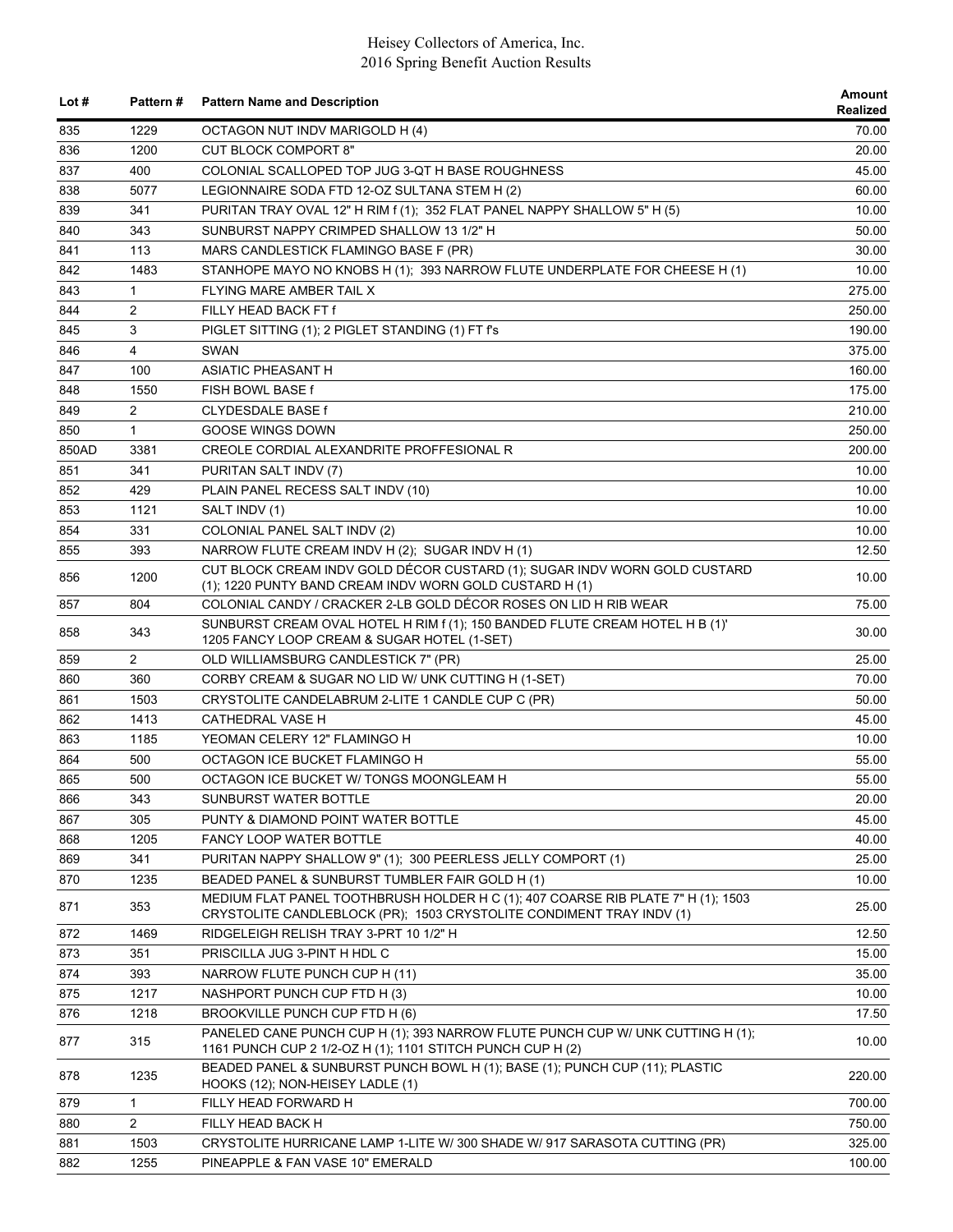| Lot $#$ |      | Pattern # Pattern Name and Description                                                                              | Amount<br>Realized |
|---------|------|---------------------------------------------------------------------------------------------------------------------|--------------------|
| 883     | 1001 | CASWELL CREAM MOONGLEAM HDL & FT                                                                                    | 35.00              |
| 884     | 352  | FLAT PANEL COLOGNE W/ SILVER OVERLAY STOPPER B                                                                      | 120.00             |
| 885     | 1519 | WAVERLY MAYO W/ 507 ORCHID ETCH (1); UNDERPLATE W/ 507 ORCHID ETCH H (1)                                            | 37.50              |
| 886     | 1465 | LEAF JELLY DAWN H (1); LEAF JELLY SMOKE HEISEY-BY-IMPERIAL PAPER LABEL (1)                                          | 85.00              |
| 887     | 10   | SALT & PEPPER SQUARE H (1-SET); 1485 SATURN SALT & PEPPER H (1-SET)                                                 | 25.00              |
| 888     | 325  | PILLOWS SPOONER H                                                                                                   | 90.00              |
| 889     | 160  | LOCKET ON CHAIN WINE                                                                                                | 45.00              |
| 890     | 7070 | PINEAPPLE & HEART HAIR RECEIVER W/ METAL LID H (1); 7012 SQUARED FAN PUFF BOX W/<br>METAL LID H(1)                  | 22.50              |
| 891     | 1255 | PINEAPPLE & FAN TOOTHPICK GOOD GOLD EMERALD                                                                         | 40.00              |
| 892     | 1255 | PINEAPPLE & FAN NAPPY 4" EXCELLENT GOLD EMERALD                                                                     | 10.00              |
| 893     | 1255 | PINEAPPLE & FAN MUG GOOD GOLD EMERALD (2)                                                                           | 35.00              |
| 894     | 310  | RING BAND TUMBLER W/ ROSE & GOLD DÉCOR CUSTARD H (1); 1280 WINGED SCROLL<br>TRINKET BOX NO LID RUBY FLASH (1)       | 75.00              |
| 895     | 325  | PILLOWS NAPPY 8" H                                                                                                  | 80.00              |
| 896     | 1541 | ATHENA BOWL 10 1/2"                                                                                                 | 30.00              |
| 897     | 372  | MCGRADY SYRUP 5-OZ H (2); 353 MEDIUM FLAT PANEL SYRUP 7-OZ H HDL C (1)                                              | 30.00              |
| 898     | 5067 | PLANTATION COCKTAIL (2)                                                                                             | 7.50               |
| 899     | 352  | FLAT PANEL HORSERADISH H                                                                                            | 20.00              |
| 900     | 1519 | WAVERLY BOWL FLORAL CRIMPED 11" W/ 507 ORCHID ETCH H                                                                | 25.00              |
| 901     | 393  | NARROW FLUTE CELERY 12" H (2)                                                                                       | 17.50              |
| 902     | 1425 | VICTORIAN CELERY 12" H                                                                                              | 10.00              |
| 903     | 1447 | ROCOCO CELERY 12" H                                                                                                 | 35.00              |
| 904     | 1252 | TWIST RELISH 3-PRT 12" H                                                                                            | 12.50              |
| 905     | 4044 | NEW ERA CELERY 12" PAPER LABEL                                                                                      | 32.50              |
| 906     | 429  | PLAIN PANEL RECESS CELERY 12" (1); 468 OCTAGON W/ RIM CELERY 12" W/ UNK CUTTING H<br>(1)                            | 27.50              |
| 907     | 1218 | SIMPLICITY PLATE 4 1/2" W/ UNK CUTTING H (5)                                                                        | 5.00               |
| 908     | 354  | WIDE FLAT PANEL CREAM & SUGAR H (1-SET)                                                                             | 10.00              |
| 909     | 1200 | CUT BLOCK INDIVIDUAL SUGAR SOUV "RYDER ND" CUSTARD (1); 1101 STITCH PUNCH CUP<br>ROSEBUD DÉCOR CUSTARD H (1)        | 30.00              |
| 910     | 1295 | BEADED SWAG PICKLE 7" ROSEBUD DÉCOR OPAL (1); TOOTHPICK ROSEBUD DÉCOR OPAL<br>(1)                                   | 40.00              |
| 911     | 310  | RING BAND PUNCH CUP SOUV "EAU CLAIRE" OPAL (1); 1255 PINEAPPLE & FAN TANKARD 1/2-<br>PINT ROSEBUD DÉCOR CUSTARD (1) | 12.50              |
| 912     | 351  | PRISCILLA CRÈME D MENTHE 2 1/2-OZ H (2)                                                                             | 10.00              |
| 913     | 341  | PURITAN COCKTAIL 3-OZ H (1); SHERRY FLARED 2-OZ H (1); CORDIAL 1-OZ H (1); BURGUNDY<br>$31/2-OZH(1)$                | 20.00              |
| 914     | 369  | HARTMAN WINE 2-OZ H (2)                                                                                             | 47.50              |
| 915     | 1558 | BOWL FLORAL ROLLED EDGE H                                                                                           | 22.50              |
| 916     | 339  | CONTINENTAL PUNCH CUP H (5)                                                                                         | 5.00               |
| 917     | 331  | COLONIAL PANEL PUNCH CUP H (4)                                                                                      | 5.00               |
| 918     | 305  | PUNTY & DIAMOND POINT PUNCH CUP H (3)                                                                               | 5.00               |
| 919     | 433  | GREEK KEY PUNCH CUP FLAMINGO H                                                                                      | 20.00              |
| 920     | 1235 | BEADED PANEL & SUNBURST PUNCH CUP H (3)                                                                             | 5.00               |
| 921     | 1103 | COLONIAL PUNCH CUP H (2)                                                                                            | 5.00               |
| 922     | 357  | PRISON STRIPE PUNCH CUP H (1); 439 RAISED LOOP PUNCH CUP H (1)                                                      | 20.00              |
| 923     | 150  | BANDED FLUTE PUNCH CUP H (1); 1469 RIDGELEIGH BEVERAGE CUP H (1)                                                    | 5.00               |
| 924     | 343  | SUNBURST PUNCH CUP H (1); 325 PILLOWS PUNCH CUP H (1); 1205 FANCY LOOP PUNCH<br>CUP(1)                              | 25.00              |
| 925     | 429  | PLAIN PANEL RECESS PUNCH CUP H (1); 393 NARROW FLUTE PUNCH CUP H (1); 1401<br>EMPRESS PUNCH CUP H (1)               | 5.00               |
| 926     | 1495 | FERN CREAM & SUGAR H (1-SET)                                                                                        | 20.00              |
| 927     | 1469 | RIDGELEIGH CANDLE VASE (5)                                                                                          | 30.00              |
| 928     | 1469 | RIDGELEIGH RELISH STAR 5-PRT H (2)                                                                                  | 15.00              |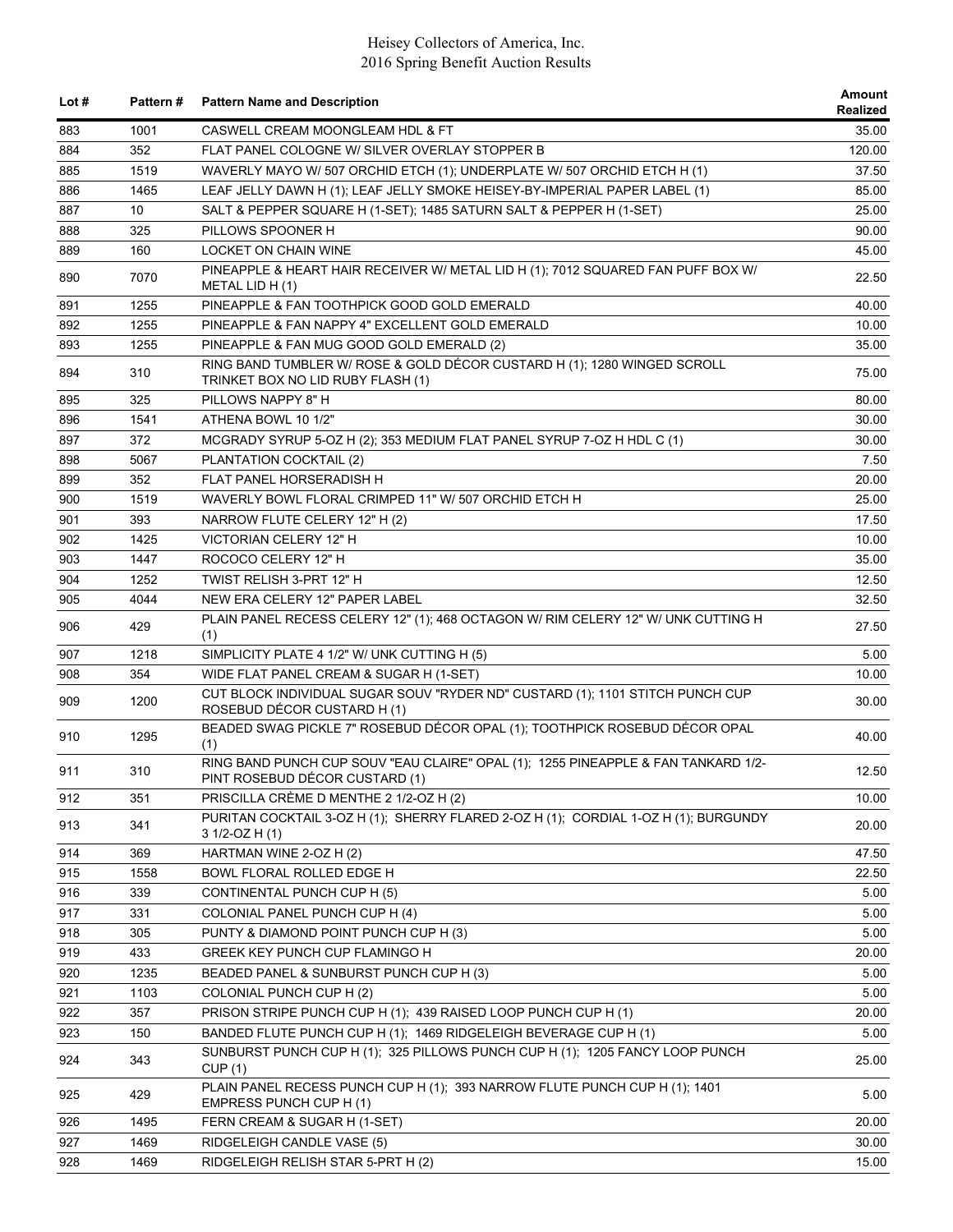| Lot $#$    | <b>Pattern#</b> | <b>Pattern Name and Description</b>                                                                                                                                                                             | <b>Amount</b><br>Realized |
|------------|-----------------|-----------------------------------------------------------------------------------------------------------------------------------------------------------------------------------------------------------------|---------------------------|
| 929        | 1469            | RIDGELEIGH CANDLE HOLDER SQ 2" (PR)                                                                                                                                                                             | 15.00                     |
| 930        | 1469            | RIDGELEIGH CENTERPIECE 8" H                                                                                                                                                                                     | 12.50                     |
| 931        | 1469            | RIDGELEIGH RELISH 2-PRT 7" H                                                                                                                                                                                    | 5.00                      |
| 932        | 1503            | CRYSTOLITE BOWL OVAL SHALLOW 12" H                                                                                                                                                                              | 15.00                     |
| 933        | 1503            | <b>CRYSTOLITE PUNCH BOWL H</b>                                                                                                                                                                                  | 40.00                     |
| 934        | 1503            | CRYSTOLITE RELISH 5-PRT RD 10" H                                                                                                                                                                                | 10.00                     |
| 935        | 1503            | CRYSTOLITE BOWL FLORAL 12" H STAIN ON RIBS                                                                                                                                                                      | 27.50                     |
| 936        | 1503.5          | CRYSTOLITE COFFEE / TEA CUP (7)                                                                                                                                                                                 | 25.00                     |
| 937        | 479             | PETAL SUGAR HAWTHORNE (1); CREAM FLAMINGO H (1)                                                                                                                                                                 | 65.00                     |
| 938        | 1229            | OCTAGON PLATE MUFFIN 10 1/2" HAWTHORNE (1); PLATE CHEESE 2-HDL HAWTHORNE (1);<br>JELLY 5 1/2" 2-HDL HAWTHORNE (1)                                                                                               | 85.00                     |
| 939        | 1404            | OLD SANDWICH ASHTRAY INDV SAHARA H (4); 3390 CARCASSONNE CIGARETTE HOLDER<br>SAHARA (1)                                                                                                                         | 45.00                     |
| 940        | 1401            | EMPRESS CREAM DF SAHARA (1)                                                                                                                                                                                     | 7.50                      |
| 941        | 355             | QUATOR CONSERVE 7" W/ UNK CUTTING H                                                                                                                                                                             | 10.00                     |
| 942        | 1205            | FANCY LOOP CRUET 6-OZ W/#4 STOPPER                                                                                                                                                                              | 25.00                     |
| 943        | 393             | NARROW FLUTE PRESERVE W/ LID LOW FTD ENAMEL & GOLD DÉCOR H                                                                                                                                                      | 10.00                     |
| 944        | 354             | WIDE FLAT PANEL COLOGNE 6-OZ IRIDIZED H W/#61 STOPPER H                                                                                                                                                         | 25.00                     |
| 945        | 25              | PUFF BOX NO LID H (2); 1250 GROOVE & SLASH PUFF BOX NO LID H (1)                                                                                                                                                | 10.00                     |
| 946        | 25              | PUFF BOX W/ LID W/ UNK CUTTING H LID C BASE f's                                                                                                                                                                 | 17.50                     |
| 947        | 9               | STEEPLE STOPPER (2) 1-f                                                                                                                                                                                         | 12.50                     |
| 948        | 1183            | REVERE MAYO 2-PRT STERLING BASE W/ UNK CUTTING H f                                                                                                                                                              | 5.00                      |
| 949        | 1127            | FINE TOOTH PLATE 7" W/ UNK CUTTING H (1); 1129 FINETOOTH NAPPY 7 1 /2" SHALLOW W/<br>UNK CUTTING (1)                                                                                                            | 20.00                     |
| 950        | 393             | NARROW FLUTE BUTTER INDV H (2)                                                                                                                                                                                  | 12.50                     |
| 951        | 393             | NARROW FLUTE ALMOND INDV H (1); SUGAR INDV W/ UNK CUTTING H (1); PLATE 8" H (1)                                                                                                                                 | 5.00                      |
| 952        | 1125            | STARBURST PLATE 6 1/2" W/ UNK CUTTING H (1); 4183 NARROW RIM PLATE 7 1/2" W/ UNK<br>CUTTING H (1); 1219 SIMPLICITY W/ STAR PLATE 5 1/2" W/ UNK CUTTING H (1); 1125<br>STARBURST PLATE 5" STERLING OVERLAY H (1) | 5.00                      |
| 953        | 10              | SHAKER DOUBLE AA METAL TOP (1); 1225 PLAIN BAND SALT INDV (1); 41 SALT & PEPPER H<br>TRACE GOLD (1-SET)                                                                                                         | 5.00                      |
| 954        | 350             | PINWHEEL & FAN TUMBLER H                                                                                                                                                                                        | 12.50                     |
| 955        | 436             | ASHTRAY 4" RND H (1); 352 FLAT PANEL SUGAR W/ UNK CUTTING H (1); 351 PRISCILLA<br>SUGAR (1)                                                                                                                     | 5.00                      |
| 956        | $\overline{2}$  | <b>GIRAFFE HEAD BACK CARBON STREAK</b>                                                                                                                                                                          | 140.00                    |
| 957        | 6092            | CABOCHON JUICE 5-OZ SULTANA BASE                                                                                                                                                                                | 50.00                     |
| 958        | 3397            | GASCONY SODA 12-OZ TANGERINE BOWL (2)                                                                                                                                                                           | 310.00                    |
| 959        | 3397            | GASCONY CHAMPAGNE TANGERINE BOWL (2); ONE WITH FLAKE ON RIM                                                                                                                                                     | 130.00                    |
| 960        | 357             | DUCK ASHTRAY FLAMINGO H                                                                                                                                                                                         | 75.00                     |
| 961        | 10              | CARTER INKWELL W/ COVER H                                                                                                                                                                                       | 500.00                    |
| 962        | 465             | RECESSED PANEL CANDY W/ LID FROSTED 5-LB H                                                                                                                                                                      | 185.00                    |
| 963        | 3404            | SPANISH GOBLET COBALT BOWL (2)                                                                                                                                                                                  | 280.00                    |
| 964        | 3404            | SPANISH COCKTAIL COBALT BOWL (2)                                                                                                                                                                                | 100.00                    |
| 965        | 3404            | SPANISH WINE COBALT BOWL (2)                                                                                                                                                                                    | 110.00                    |
| 966        | 3404            | SPANISH CORDIAL COBALT BOWL                                                                                                                                                                                     | 100.00                    |
| 967        | 3404            | SPANISH CORDIAL COBALT BOWL                                                                                                                                                                                     | 100.00                    |
| 968        | 3404            | SPANISH JUICE COBALT BOWL (2)                                                                                                                                                                                   | 110.00                    |
|            | 3404            |                                                                                                                                                                                                                 |                           |
| 969        |                 | SPANISH SHERBET COBALT BOWL 1-f (2)                                                                                                                                                                             | 60.00                     |
| 970<br>971 | 1401<br>1401    | EMPRESS PLATE 8" SQ COBALT H (2)<br>EMPRESS PLATE 7" SQ COBALT H (2)                                                                                                                                            | 100.00<br>90.00           |
|            |                 |                                                                                                                                                                                                                 |                           |
| 972        | 351             | PRISCILLA PILSNER COBALT H                                                                                                                                                                                      | 675.00                    |
| 973        | 4044            | NEW ERA PLATE LUNCHEON 9x7 COBALT                                                                                                                                                                               | 275.00                    |
| 974        | 1485            | SATURN COMPORT ZIRCON H                                                                                                                                                                                         | 475.00                    |
| 975        | 473             | NARROW FLUTE W/ RIM GRIDDLE SET COMPLETE H (1-SET); SMALL FLAKE ON BASE                                                                                                                                         | 550.00                    |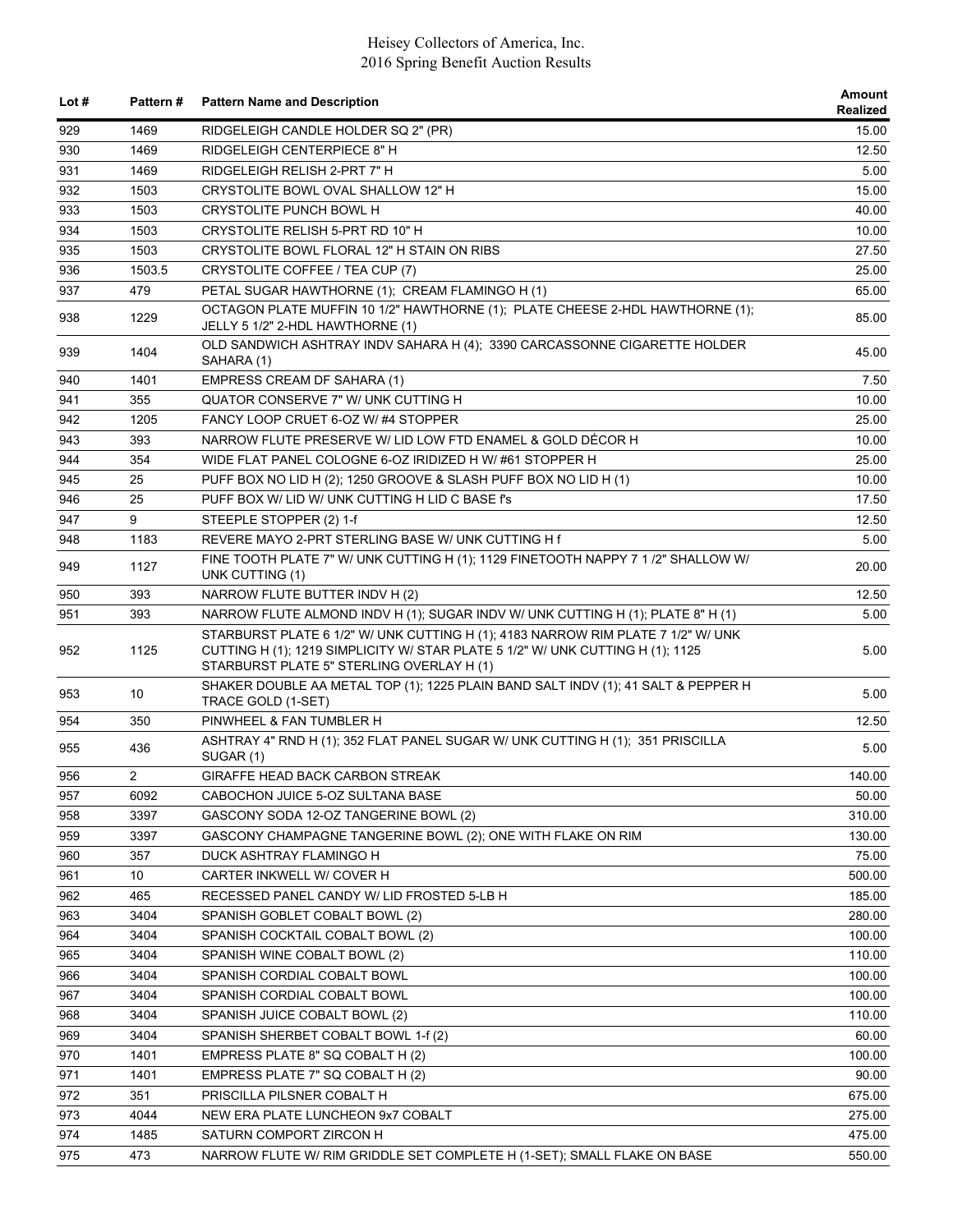| Lot $#$ |                | Pattern # Pattern Name and Description                                                                                                                                                                         | Amount<br>Realized |
|---------|----------------|----------------------------------------------------------------------------------------------------------------------------------------------------------------------------------------------------------------|--------------------|
| 976     | 477            | HAIRPIN BASKET W/ UNK CUTTING H                                                                                                                                                                                | 325.00             |
| 977     | 3416           | BARBARA FRITCHIE GOBLET W/ 799 MANHATTEN CUTTING H (2)                                                                                                                                                         | 65.00              |
| 978     | 6060           | COUNTRY CLUB SODA 14-OZ W/ 517 WINCHESTER '73 ETCH                                                                                                                                                             | 160.00             |
| 979     | 3379           | PYRAMID CHAMPAGNE FLAMINGO H STEM f                                                                                                                                                                            | 60.00              |
| 980     | 417            | DOUBLE RIB & PANEL BASKET MOONGLEAM                                                                                                                                                                            | 110.00             |
| 981     | 341            | PURITAN CANDY W/ LID 5-LB H                                                                                                                                                                                    | 725.00             |
| 982     | 433            | <b>GREEK KEY CORDIAL H</b>                                                                                                                                                                                     | 160.00             |
| 983     | 1229           | OCTAGON MAYO FTD HAWTHORNE                                                                                                                                                                                     | 30.00              |
| 984     | $V-8621$       | PINE CONE NAPPY 6 1/2" FROSTED VERLYS BY HEISEY PAPER STICKER                                                                                                                                                  | 65.00              |
| 985     | 352            | FLAT PANEL OYSTER COCKTAIL H (4)                                                                                                                                                                               | 10.00              |
| 986     | 1454           | DIAMOND POINT ASHTRAY INDV H (5)                                                                                                                                                                               | 15.00              |
| 987     | 3408           | JAMESTOWN CHAMPAGNE W/ 965 NARCISSUS CUTTING H (3); ICE TEA W/ 965 NARCISSUS<br>CUTTING (1)                                                                                                                    | 5.00               |
| 988     | 3333           | OLD GLORY GOBLET H RIM f                                                                                                                                                                                       | 5.00               |
| 989     | 353            | MEDIUM FLAT PANEL NUT MASTER H (1); NUT INDV FTD (1)                                                                                                                                                           | 10.00              |
| 990     | 1205           | RAINDROP CANDLESTICK MOONGLEAM H (1); 1252 TWIST CANDLESTICK FLAMINGO H (1)                                                                                                                                    | 70.00              |
| 991     | 1486           | COLEPORT OYSTER COCKTAIL H                                                                                                                                                                                     | 5.00               |
| 992     | 1503.25        | CRYSTOLITE CANDLEBLOCK MELON (1); 1540 LARIAT CANDLEBLOCK (1); 1540 LARIAT<br>CANDLEHOLDER 3-LITE (1)                                                                                                          | 30.00              |
| 993     | 1506           | WHIRLPOOL CANDLEBLOCK (PR); 1503 CRYSTOLITE MAYO OVAL H (1); 407 COARSE RIB<br>PLATE 4 1/2" H (5)                                                                                                              | 30.00              |
| 994     | 1252           | TWIST PLATE 9" MOONGLEAM H (1); NAPPY 4 1/2" MOONGLEAM H (4)                                                                                                                                                   | 30.00              |
| 995     | 352            | MEDIUM FLAT PANEL JUG 3-PINT H RIB f                                                                                                                                                                           | 10.00              |
| 996     | 475            | NARROW FLUTE W/ RIM CHOW CHOW H (2)                                                                                                                                                                            | 25.00              |
| 997     | 1233           | COUPE LINER H (2)                                                                                                                                                                                              | 7.50               |
| 998     | 341.5          | PURITAN JUG SQUAT 1-QT H SLIGHT CLOUDINESS                                                                                                                                                                     | 20.00              |
| 999     | 1428           | WARWICK BOWL FLORAL CRANBERRY FLASH H SHOWS WEAR                                                                                                                                                               | 20.00              |
| 1000    | 1405           | <b>IPSWICH PLATE SQ 8" MOONGLEAM H</b>                                                                                                                                                                         | 50.00              |
| 1001    | 1567           | PLANTATION RELISH 4-PRT RND 8" W/ 516 PLANTATION IVY ETCH H                                                                                                                                                    | 10.00              |
| 1002    | 350            | PINWHEEL & FAN NAPPY 8" FLAMINGO H                                                                                                                                                                             | 300.00             |
| 1003    | 1401           | EMPRESS PLATTER OVAL 14" FLAMINGO H                                                                                                                                                                            | 35.00              |
| 1004    | 372            | MCGRADY SYRUP 5-OZ FLAMINGO H                                                                                                                                                                                  | 65.00              |
| 1005    | 3380           | OLD DOMNION FINGER BOWL DO SAHARA H (1); 1229 OCTAGON NUT INDV DO SAHARA H (1)                                                                                                                                 | 10.00              |
| 1006    | 1252           | TWIST BON BON 2-HDL MOONGLEAM H (1); NUT INDV MOONGLEAM H (1)                                                                                                                                                  | 25.00              |
| 1007    | 411            | TUDOR MINT 2-HDL 6" HAWTHORNE (1); 1229 OCTAGON MINT 2-HDL 6" HAWTHORNE (1)                                                                                                                                    | 25.00              |
|         |                | COARSE RIB PLATE 9" MOONGLEAM H (1); 1243 STEPPED OCTAGON PLATE 7" MOONGLEAM                                                                                                                                   |                    |
| 1008    | 407            | H(1)                                                                                                                                                                                                           | 10.00              |
| 1009    | 353            | MEDIUM FLAT PANEL LAVENDER JAR 26-OZ H                                                                                                                                                                         | 40.00              |
| 1010    | 393            | NARROW FLUTE JUG 1-QT H RIB WEAR                                                                                                                                                                               | 10.00              |
| 1011    |                | REFERENCE BOOKS BY CLARENCE VOGEL BOOKS I, II, III, IV (SET of 4); BY MARV JACOBS<br>"HEISEY CANDLESTICKS FIELD GUIDE (1); BY MARV JACOBS "HEISEY JUGS, PITCHERS,<br>TANKARDS & WATER BOTTLES FIELD GUIDE" (1) | 35.00              |
| 1012    | 1533           | WAMPUM PLATE TORTE 13 1/2" (2)                                                                                                                                                                                 | 25.00              |
| 1013    | $\overline{2}$ | OLD WILLIAMSBURG CANDLESTICK 9" H (1); 5 PATRICIAN CANDLESTICK 7" (1)                                                                                                                                          | 10.00              |
| 1014    | 1200           | CUT BLOCK CREAM INDV SOUV "GREENWICH CONN" CUSTARD H (1); SUGAR INDV SOUV<br>"HAVENSVILLE KS" CUSTARD (1)                                                                                                      | 10.00              |
| 1015    | 1280           | WINGED SCROLL NAPPY 4 1/2" WORN GOLD CUSTARD RIM X (1); 1220 PUNTY BAND CREAM<br>INDV SOUV "COLLINWOOD" CUSTARD H (1); 1255 PINEAPPLE & FAN TANKARD 1/2- PINT SOUV<br>"CHERRYVALE KS" ROSE DÉCOR CUSTARD H (1) | 25.00              |
| 1016    | 1295           | BEADED SWAG WINE SOUV "BOSWELL PA" CUSTARD (1); PUNCH CUP ENAMEL FLORAL<br>DÉCOR OPAL (1)                                                                                                                      | 5.00               |
| 1017    | 1255           | PINEAPPLE & FAN TANKARD 1/2-PINT SOUV "COONTOOKCOOK NH" RUBY FLASH (1)                                                                                                                                         | 10.00              |
| 1018    | 1220           | PUNTY BAND MUG SOUV "LOUIS" RUBY FLASH H (1); HANDLELESS CUSTARD CUP SOUV<br>"WARTHENA 1904" RUBY FLASH H RIM R (1);                                                                                           | 20.00              |
| 1019    | 1483           | STANHOPE CANDLESTICK 2-LITE CANDLE CUP X (1); 1570 LOTUS LEAF CANDLEBLOCK (1)                                                                                                                                  | 5.00               |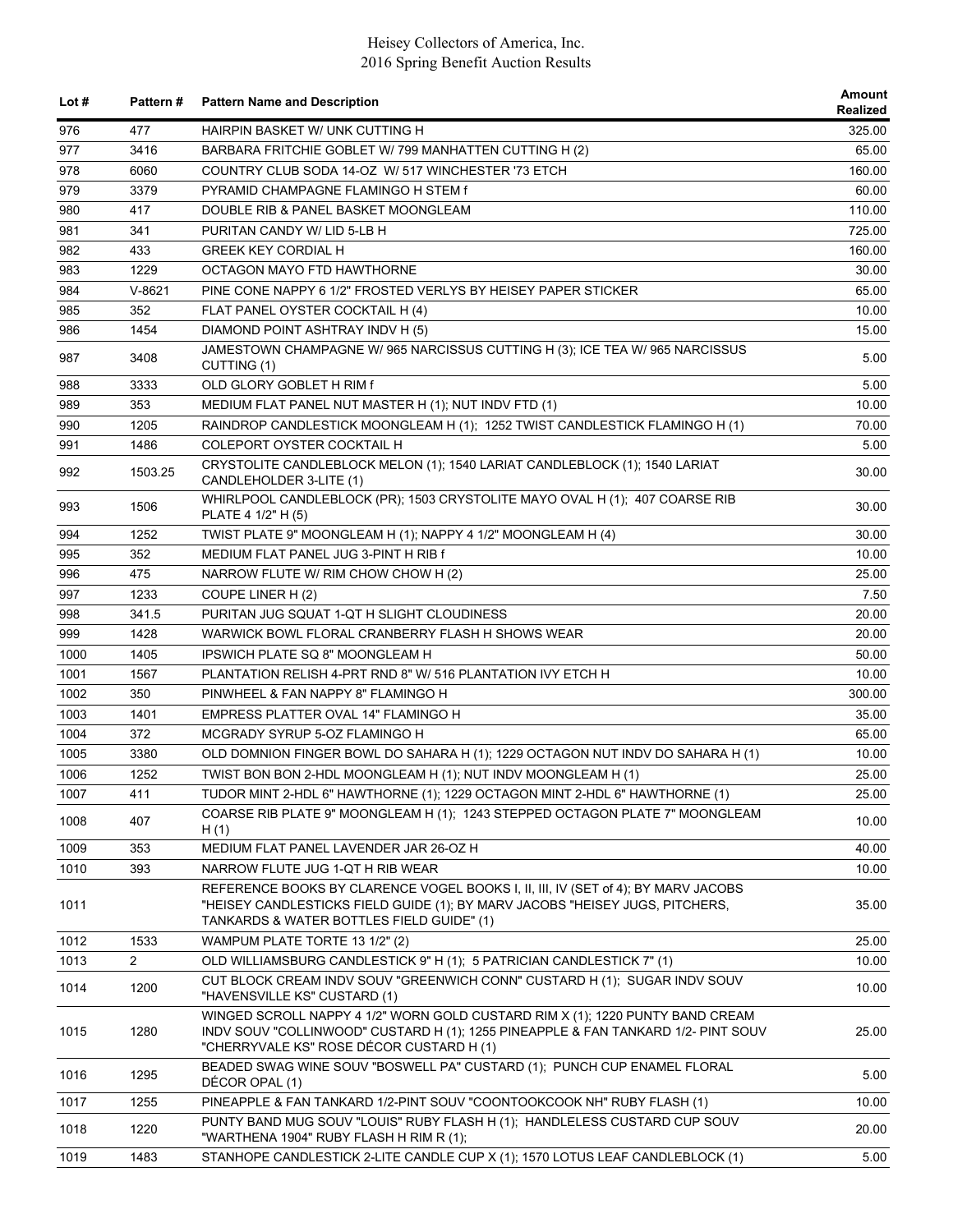| Lot $#$        | <b>Pattern#</b> | <b>Pattern Name and Description</b>                                                                | Amount<br>Realized |
|----------------|-----------------|----------------------------------------------------------------------------------------------------|--------------------|
| 1020           | 134             | TRIDENT CANDLESTICK W/ SILVER OVERLAY (1); 129 TRICORN CANDLESTICK (1)                             | 10.00              |
| 1021           | 1567            | PLANTATION CANDLESTICK 2-LITE (PR)                                                                 | 30.00              |
| 1022           | 1615            | FLAME CANDLESTICK 2-LITE W/ 1072 SOUTHWIND CUTTING (PR)                                            | 85.00              |
| 1023           | 1558            | BOWL FLORAL DROOPED ENDS H (1): BOWL FLORAL FLARED ENDS H (1)                                      | 15.00              |
| 1024           | 1472            | PARALLEL QUARTER CANDLESTICK (PR)                                                                  | 7.50               |
| 1025           | 112             | MERCURY CANDLESTICK W/ 507 ORCHID ETCH (PR)                                                        | 20.00              |
| 1026           | 1519            | WAVERLY CANDLESTICK 2-LITE (PR)                                                                    | 10.00              |
| 1027           | 1428            | WARWICK CANDLESTICK 2-LITE (PR)                                                                    | 10.00              |
| 1028           | 1503            | CRYSTOLITE CANDLESTICK 3-LITE (PR); 1504 REGENCY CANDLESTICK 2-LITE 1-BASE X (PR)                  | 20.00              |
| 1029           | 1509            | QUEEN ANN CANDELABRA (PR)                                                                          | 70.00              |
| 1030           | 31              | JACK-BE-NIMBLE CANDLESTICK TOY H (2-PRS)                                                           | 20.00              |
| 1031           | 1540            | LARIAT CANDLESTICK 3-LITE (PR)                                                                     | 25.00              |
| 1032           | 1506            | WHIRLPOOL CREAM & SUGAR INDV H (1-SET); COCKTAIL (2); UNK BLOWN BAR 3-OZ WITH<br>HEISEY TISSUE (1) | 120.00             |
| 1033           | 4225            | COBEL COCKTAIL SHAKER 1-QT W/ ROOSTER HEAD STOPPER                                                 | 70.00              |
| 1034           | 350             | PINWHEEL & FAN NAPPY 8" H (1); NAPPY 4 1/2" H 1-RIM B (6)                                          | 50.00              |
| 1035           | 1235            | BEADED PANEL & SUNBURST CRACKER JAR NO LID                                                         | 30.00              |
| 1036           | 461             | CONVEX CIRCLE SPOONER H                                                                            | 20.00              |
| 1037           | 1404            | OLD SANDWICH BAR COBALT H                                                                          | 200.00             |
| 1038           | 433             | <b>GREEK KEY CORDIAL FLARED H</b>                                                                  | 180.00             |
| 1039           | 1540            | LARIAT URN W/ LID                                                                                  | 50.00              |
| 1040           | 3357            | KING ARTHUR GOBLET H (3)                                                                           | 20.00              |
| 1041           | 1425            | VICTORIAN SUGAR H (1); CHEESE FTD H RIM f (1)                                                      | 10.00              |
| 1042           | 1469            | RIDGELEIGH CRUET (1); 417 DOUBLE RIB & PANEL CRUET W/ NON HEISEY STOPPER H (1)                     | 5.00               |
| 1043           | 1231            | RIBBED OCTAGON PLATE SANDWICH CTR HDL MOONGLEAM H                                                  | 40.00              |
| 1044           | 1540            | LARIAT CHEESE FTD W/ LID H                                                                         | 25.00              |
| 1045           | 31              | JACK-BE-NIMBLE CANDLESTICK TOY H (PR)                                                              | 7.50               |
| 1046           | 473             | NARROW FLUTE W/ RIM PICKLE 6" H RIM X (1); PLATE OVAL 7" H (1)                                     | 12.50              |
| 1047           | 473             | NARROW FLUTE W/ RIM CRUET 2-OZ H (2)                                                               | 20.00              |
| 1048           | 393             | NARROW FLUTE FRENCH DRESSING BOAT (1); UNDERPLATE H (1)                                            | 25.00              |
| 1049           | 393             | NARROW FLUTE MUSTARD W/ LID H (1); TRAY OVAL 4-PART H (1)                                          | 10.00              |
| 1050           | 1184            | YEOMAN CRUET 4-OZ                                                                                  | 15.00              |
| 1051           | 142             | CASCADE CANDLESTICK W/ 507 ORCHID ETCH (1)                                                         | 15.00              |
| 1052           | 1503            | CRYSTOLITE HURRICANE BLOCK W/ SHADE (1)                                                            | 7.50               |
| 1053           | 150             | BANDED FLUTE CANDLESTICK SAUCER FT H                                                               | 7.50               |
| 1054           | 411             | TUDOR NAPPY 8" H SHOWS WEAR (1); COMPORT HI FTD 6" H (1)                                           | 10.00              |
| 1055           | 411             | TUDOR BAKED APPLE 6 1/2" H                                                                         | 5.00               |
| 1056           | 21              | ELECTROPORTABLE LAMP 9" W/ METAL SPIDER, NO GLOBE, MISSING SOME PRISMS H                           | 125.00             |
| 1057D          | $\overline{2}$  | OLD WILLIAMSBURG CANDLESTICK 9" (PR)                                                               | 25.00              |
| 1058D          | 4               | ESSEX CANDLESTICK 9" (PR)                                                                          | 150.00             |
| 1059D          | 5               | PATRICIAN CANDLESTICK 8" H (PR)                                                                    | 35.00              |
| 1060D          | 5               | PATRICIAN CANDLESTICK 9" H (PR)                                                                    | 70.00              |
| 1061D          | 16              | CLASSIC CANDLESTICK 9" (PR)                                                                        | 75.00              |
| 1062D          | 21              | ARISTOCRAT CANDLESTICK 9" H (PR)                                                                   | 115.00             |
| 1063D          | 31              | JACK-BE-NIMBLE CANDLESTICK TOY H (PR)                                                              | 15.00              |
| 1064D          | 33              | SKIRTED PANEL CANDLESTICK 5" H (PR)                                                                |                    |
| 1065D          | 70              | OCTAGON CANDLESTICK 9" H (PR)                                                                      | 15.00<br>75.00     |
|                | 114             |                                                                                                    |                    |
| 1066D<br>1067D | 134             | PLUTO CANDLESTICK FLAMINGO (PR)                                                                    | 30.00<br>45.00     |
|                |                 | TRIDENT CANDLESTICK SAHARA (PR)                                                                    |                    |
| 1068D          | 135             | EMPRESS CANDLESTICK W/ UNK CUTTING H (PR)                                                          | 50.00              |
| 1069D          | 150             | BANDED FLUTE CANDLESTICK SAUCER (PR)                                                               | 10.00              |
| 1070D          | 1509            | QUEEN ANN CANDELABRUM (PR)                                                                         | 80.00              |
| 1071D          | 150             | BANDED FLUTE CANDLESTICK SAUCER H (PR)                                                             | 20.00              |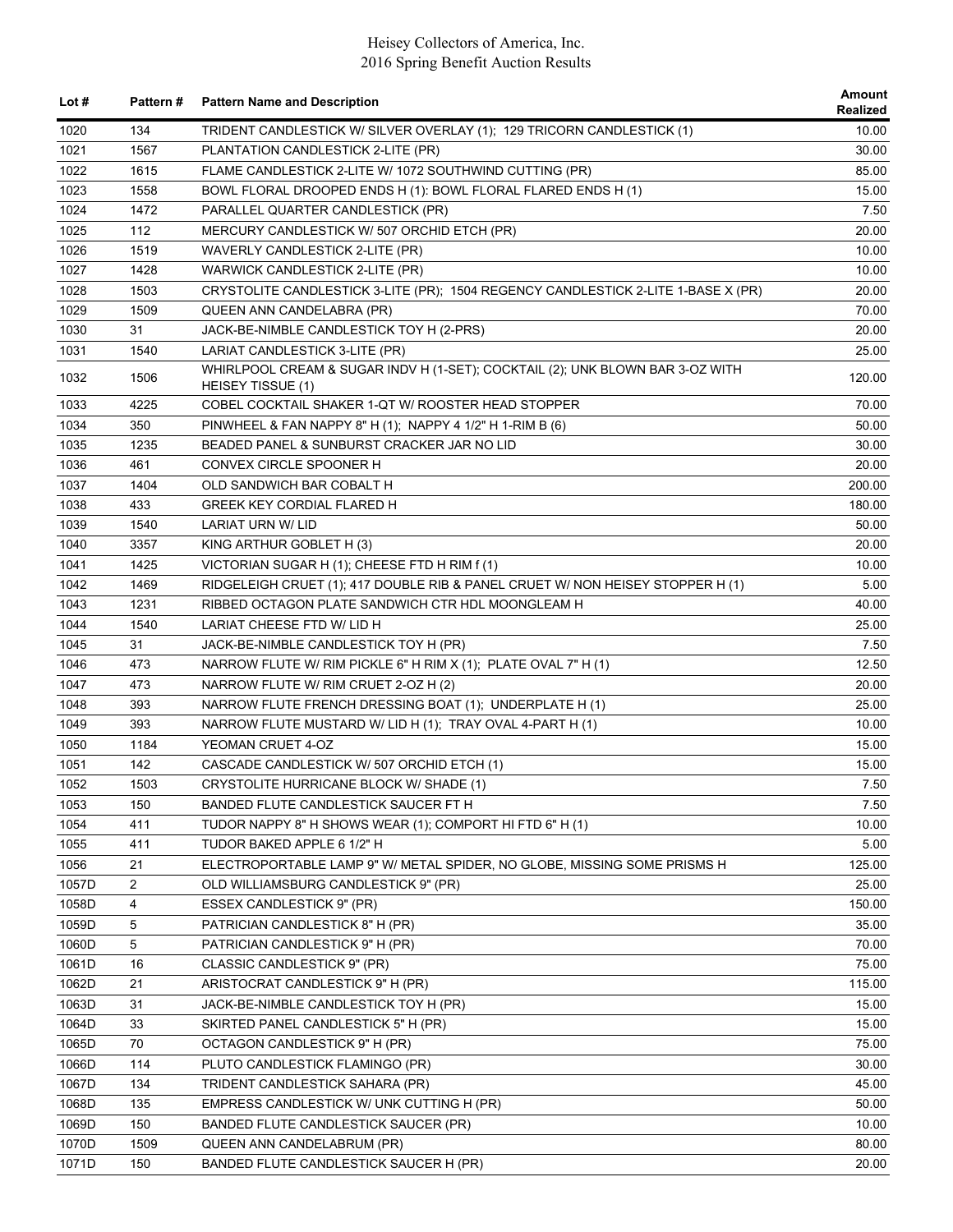| Lot #  | <b>Pattern#</b> | <b>Pattern Name and Description</b>                                                                                                                         | Amount<br>Realized |
|--------|-----------------|-------------------------------------------------------------------------------------------------------------------------------------------------------------|--------------------|
| 1072D  | 341             | OLD WILLIAMSBURG EPERGNETTES H (PR)                                                                                                                         | 22.50              |
| 1073D  | 134             | TRIDENT CANDLESTICK MOONGLEAM (PR)                                                                                                                          | 110.00             |
| 1074D  | 341             | PURITAN WINE H (4); 300 PEERLESS CORDIAL H (1)                                                                                                              | 7.50               |
| 1075D  | 1186            | YEOMAN COMPORT HI FTD DEEP SAHARA H                                                                                                                         | 15.00              |
| 1076D  | 411             | TUDOR JELLY 2-HDL HAWTHORNE H                                                                                                                               | 15.00              |
| 1077D  | 1220            | PUNTY BAND MUG RUBY FLASH SOUV "RENVILLE" H                                                                                                                 | 5.00               |
| 1078D  | 1229            | OCTAGON NUT FLAMINGO H (1); 1401 EMPRESS NUT MOONGLEAM (1); 353 MEDIUM FLAT<br>PANEL NUT MOONGLEAM (1); 1503 CRYSTOLITE LEAF NUT (1)                        | 30.00              |
| 1079D  | 341             | PURITAN OYSTER COCKTAIL H (6)                                                                                                                               | 15.00              |
| 1080D  | 1401            | <b>EMPRESS COMPORT RND FLAMINGO</b>                                                                                                                         | 30.00              |
| 1081D  | $\mathbf{1}$    | RINGNECK PHEASANT H                                                                                                                                         | 95.00              |
| 1082D  | 2               | GOOSE WINGS HALF (1); 3 GOOSE WINGS UP (1)                                                                                                                  | 105.00             |
| 1083D  | 10              | MALLARD WINGS DOWN H (1); 11 MALLARD WINGS HALF (1); 12 MALLARD WINGS UP H (1)                                                                              | 210.00             |
| 1084D  | 5               | <b>CYGNET H</b>                                                                                                                                             | 90.00              |
| 1085D  | 1519            | WAVERLY PLATE SANDWICH 11" W/ 515 HEISEY ROSE ETCH (2); PLATE TORTE 10 1/2" W/515<br>HEISEY ROSE ETCH H (1)                                                 | 50.00              |
| 1086   | 1184            | YEOMAN CRUET 4-OZ MOONGLEAM PAPER LABEL                                                                                                                     | 25.00              |
| 1087   | 1205            | <b>FANCY LOOP TUMBLER</b>                                                                                                                                   | 15.00              |
| 1088   | 1401            | EMPRESS BOWL FLORAL DF 11"                                                                                                                                  | 15.00              |
| 1089   | 337             | TOURAINE NAPPY 9 1/2" WORN GOLD BAND H                                                                                                                      | 5.00               |
| 1090   | 1252            | TWIST CREAM MADE FROM CUP MOONGLEAM H                                                                                                                       | 95.00              |
| 1091   | 473             | NARROW FLUTE W/ RIM CREAM & SUGAR INDV H (1-SET)                                                                                                            | 10.00              |
| 1092   | 1503            | CRYSTOLITE PLATE SHELL 13" SQ HINGE SHOWS WEAR                                                                                                              | 10.00              |
| 1093   | 500             | OCTAGON FROZEN DESSERT                                                                                                                                      | 25.00              |
| 1094   | 458             | PICKET BASKET W/ UNK CUTTING H                                                                                                                              | 60.00              |
| 1095   | 354             | WIDE FLAT PANEL LAVENDER JAR 4 1/2-OZ H                                                                                                                     | 35.00              |
| 1096   | 354             | WIDE FLAT PANEL LAVENDER JAR 11-OZ H                                                                                                                        | 50.00              |
| 1097   | 1540            | LARIAT CHAMPAGNE (6)                                                                                                                                        | 10.00              |
| 1098   | 397             | COLONIAL CUPPED SCALLOP CRUET W/ 2 STOPPER                                                                                                                  | 10.00              |
| 1099   | 1235            | BEADED PANEL & SUNBURST TUMBLER FAIR GOLD PANELS (1); 412 TUDOR TUMBLER H (1)                                                                               | 10.00              |
| 1100   | 1201            | <b>FANDANGO NAPPY 8"</b>                                                                                                                                    |                    |
| 1100AD | 4004            | AQUA CALIENTE COCKTAIL W/ 496 SKIER ETCH (1); COCKTAIL W/ 485 GOLF SCENE ETCH<br>PROFESSIONAL R(1)                                                          | 27.50<br>105.00    |
| 1101   | 1201            | FANDANGO JELLY HDL RND                                                                                                                                      | 12.50              |
| 1102   | 1225            | PLAIN BAND WINE RUBY FLASH SOUV "ALPHONSE 1904"                                                                                                             | 5.00               |
| 1103   | 1503            | CRYSTOLITE CANDLEBLOCK (PR); RELISH 3-PRT 9 1/2" (1)                                                                                                        | 15.00              |
| 1104   | 1506            | PROVINCIAL TUMBLER FTD LIMELIGHT                                                                                                                            | 47.50              |
| 1105   | 353             | MEDIUM FLAT PANEL NUT FLAMINGO (1); 393 NARROW FLUTE CREAM INDV H (1); 433<br>GREEK KEY PLATE 4 1/2" H (1); 1469 RIDGELEIGH NUT H (1); 341 OLD WILLIAMSBURG | 15.00              |
|        |                 | EPERGNETTE H (1); 6 SPOON MAYO GOLD RIM H (1)                                                                                                               |                    |
| 1106   | 1404            | OLD SANDWICH ASHTRAY H (6)                                                                                                                                  | 5.00               |
| 1107   | 1252            | TWIST JELLY MOONGLEAM H                                                                                                                                     | 17.50              |
| 1108   | 1485            | SATURN SUGER W/ LID NO HDL H (1); 1224 HOT & COLD LINER H (3)                                                                                               | 12.50              |
| 1109   | 5072            | ROSE STEM CHAMPAGNE W/ 515 HEISEY ROSE ETCH H (2)                                                                                                           | 15.00              |
| 1110   | 359             | COLONIAL GOBLET NO OPTIC H (3)                                                                                                                              | 5.00               |
| 1111   | 5010            | SYMPHONE CHAMPAGNE W/ 502 CRINOLINE ETCH (1); 1425 VICTORIAN GOBLET (1); 1221<br>SOUFFLE SHERBET (1)                                                        | 7.50               |
| 1112   | 411             | TUDOR JELLY HANDPAINTED GOLD FLORAL DÉCOR H                                                                                                                 | 5.00               |
| 1113   | 1425            | VICTORIAN MUSTARD W/ LID (1); TRAY CONDIMENT (1)                                                                                                            | 20.00              |
| 1114   | 5087            | COMET SODA 18-OZ PAPER LABEL VERY CLOUDY                                                                                                                    | 17.50              |
| 1115   | 1205            | FANCY LOOP SPOON TRAY                                                                                                                                       | 12.50              |
| 1116   | $\mathbf{1}$    | SHOW HORSE TAIL X                                                                                                                                           | 115.00             |
| 1117   | $\mathbf{1}$    | RABBIT MOTHER H                                                                                                                                             | 860.00             |
| 1118   | 20              | WOOD DUCK, MAJOR REPAIR BACK TO TAIL                                                                                                                        | 110.00             |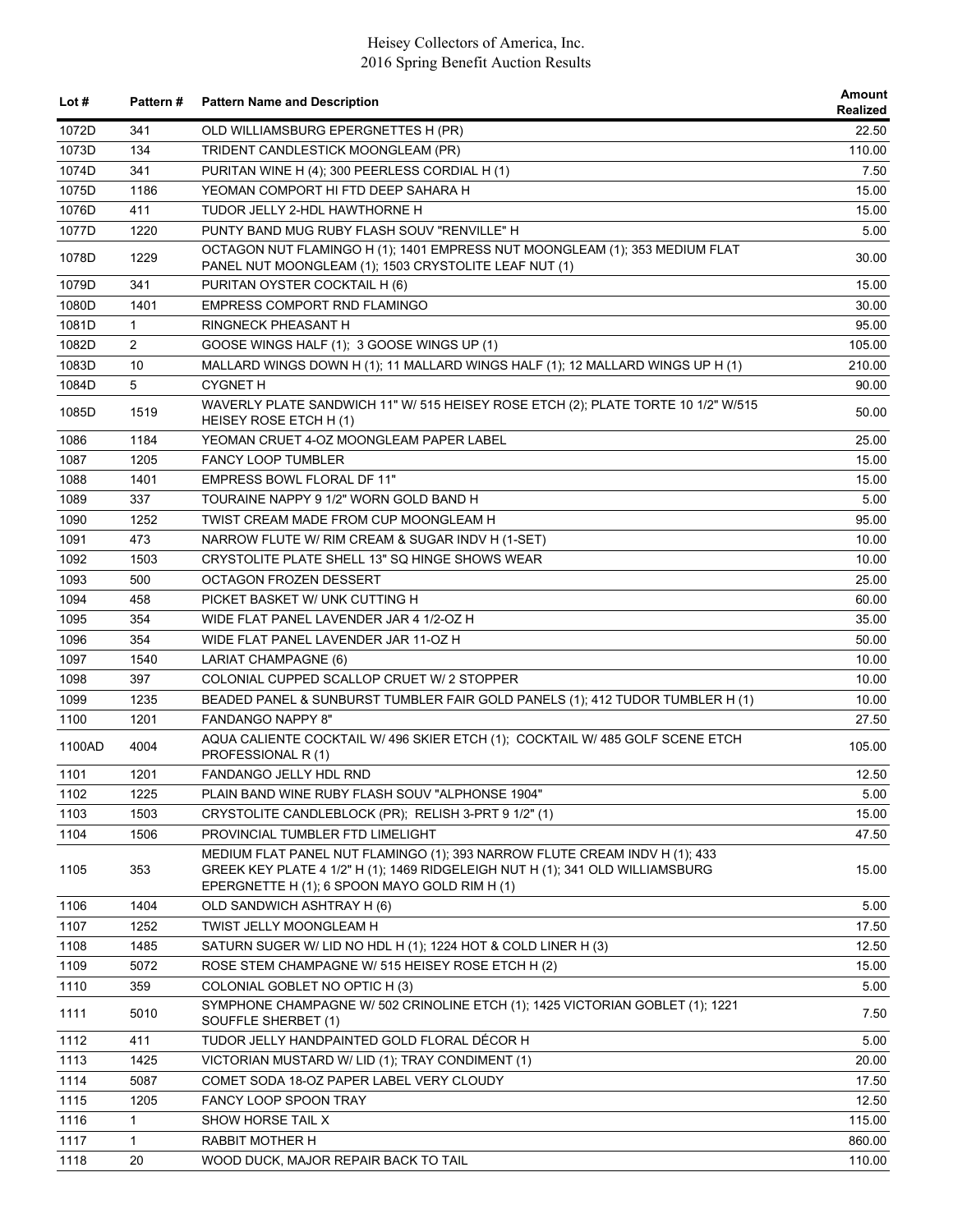| Lot $#$ | Pattern#       | <b>Pattern Name and Description</b>                                                                              | Amount<br>Realized |
|---------|----------------|------------------------------------------------------------------------------------------------------------------|--------------------|
| 1119    | $\overline{2}$ | <b>GIRAFFE HEAD FORWARD H</b>                                                                                    | 105.00             |
| 1120    | 1540           | PLUG HORSE (OSCAR) HONEY AMBER                                                                                   | 450.00             |
| 1121    | 1488           | KOHINOOR CANDLESTICK 2-LITE ZIRCON (1)                                                                           | 300.00             |
| 1122    | 1632           | LODESTAR CANDLESTICK 2-LITE DAWN H PAPER LABEL (1)                                                               | 200.00             |
| 1123    | 1220           | PUNTY BAND NAPPY 4" OPALESCENT                                                                                   | 325.00             |
| 1124    | 473            | NARROW FLUTE W/ RIM UNDERPLATE OVAL VASELINE H                                                                   | 150.00             |
| 1125    | 6060           | COUNTRY CLUB SODA 18-OZ SCREEN OPTIC LIMELIGHT PAPER LABEL                                                       | 450.00             |
| 1126D   |                | CANDELABRA PARTS: METAL FERRULES (5)                                                                             | 30.00              |
| 1127D   | 8047           | CANE & BAR TANKARD 1/2-PINT CUSTARD H                                                                            | 60.00              |
| 1128    | 1280           | WINGED SCROLL TANKARD GOOD GOLD EMERALD                                                                          | 75.00              |
| 1129    | 433            | GREEK KEY PUNCH BOWL CUPPED H (1); BASE (1); PUNCH CUP H (14)                                                    | 375.00             |
| 1130    | 150            | BANDED FLUTE SHERBET H (5)                                                                                       | 7.50               |
| 1131    | 300            | PEERLESS SHERBET DEEP H (6)                                                                                      | 20.00              |
| 1132    | 341            | PURITAN FINGER BOWL H (1); 411 TUDOR NAPPY 5" H (1); 411 TUDOR NAPPY 5" H (1); 1425<br>VICTORIAN PUNCH CUP H (1) | 5.00               |
| 1133    | 1433           | THUMBPRINT & PANEL BOWL FLORAL COBALT BASE X                                                                     | 75.00              |
| 1134    | 3350           | WABASH SHERBET W/ 439 PIED PIPER ETCH H (2); PLATE 6" W/ 439 PIED PIPER ETCH (6)                                 | 10.00              |
| 1135    | 411            | TUDOR PLATE 5" H (7); PLATE 4" H (7)                                                                             | 10.00              |
| 1136    | 433            | GREEK KEY SHERBET FLARED 4-OZ H (2); SHERBET CUPPED 4-OZ H (1)                                                   | 15.00              |
| 1137    | 433            | GREEK KEY ALMOND INDV H (2)                                                                                      | 27.50              |
| 1138    | 1229           | OCTAGON JELLY 2-HDL MOONGLEAM                                                                                    | 5.00               |
| 1139    | 6060           | COUNTRY CLUB STRAINER (1); STOPPER (1)                                                                           | 22.50              |
| 1140    | 355            | QUATOR CREAM & SUGAR INDV H (1-SET)                                                                              | 30.00              |
| 1141    | 3390           | CARCASSONNE CHAMPAGNE 2)                                                                                         | 5.00               |
| 1142    | 112            | MERCURY CANDLESTICK MOONGLEAM (PR)                                                                               | 27.50              |
| 1143    | 407            | COARSE RIB PUNCH CUP H (2)                                                                                       | 5.00               |
| 1144    | 407            | COARSE RIB PLATE 7 1/2" MOONGLEAM (9)                                                                            | 55.00              |
| 1145    | 33             | SKIRTED PANEL CANDLESTICK TOY (PR)                                                                               | 10.00              |
| 1146    | 407            | COARSE RIB CELERY 12" H                                                                                          | 5.00               |
| 1147    | 1184           | YEOMAN CUP & SAUCER 1-f H (6-SETS)                                                                               | 5.00               |
| 1148    | 393            | NARROW FLUTE MUSTARD W/ LID H                                                                                    | 5.00               |
| 1149    | 1506           | WHIRLPOOL JUICE FTD (1); 1485 SATURN JUICE H (1)                                                                 | 25.00              |
| 1150    | 1503           | CRYSTOLITE CANDLESTICK 3-LITE (PR); RELISH 3-PRT 13" H (1)                                                       | 12.50              |
| 1151    | 394            | NARROW FLUTE SCHOEPPEN FLARED 12-OZ H                                                                            | 80.00              |
| 1152    | 300.5          | PEERLESS TUMBLER H B (1); 300 TUMBLER 8-OZ H (3)                                                                 | 10.00              |
| 1153    | 350            | PINWHEEL & FAN PUNCH CUP MOONGLEAM H                                                                             | 10.00              |
| 1154    | 1469           | RIDGELEIGH RELISH 3-PRT RND 10 1/2" H                                                                            | 10.00              |
| 1155    | 351            | PRISCILLA PILSNER COBALT H                                                                                       | 600.00             |
| 1156    | 109            | PETTICOAT DOLPHIN CANDLESTICK MOONGLEAM (PR)                                                                     | 275.00             |
| 1157    | 1434           | TOM & JERRY MUG H (2)                                                                                            | 60.00              |
| 1158    | 4083           | STANHOPE SODA FTD 5-OZ ZIRCON BOWL                                                                               | 200.00             |
| 1159    | 1183           | REVERE SALT INDV FLAMINGO (2)                                                                                    | 15.00              |
| 1160    | 1280           | WINGED SCROLL NAPPY 8" GOOD GOLD EMERALD                                                                         | 55.00              |
| 1161    | 1121           | SALT INDV H                                                                                                      | 10.00              |
| 1162    | 396            | NARROW FLUTE DOMINO SUGAR TRAY H (1); 354 WIDE FLAT PANEL DOMINO SUGAR CUBE H<br>(1)                             | 15.00              |
| 1163    | 1498           | TWELVE PANEL ARCH ASHTRAY H                                                                                      | 30.00              |
| 1164    | 439            | RAISED LOOP NAPPY 4" H                                                                                           | 10.00              |
| 1165    | 473            | NARROW FLUTE W/ RIM UNDERPLATE FOR FRENCH DRESSING VASELINE H                                                    | 150.00             |
| 1166    | 1252           | TWIST MUSTARD H W/ LID (1); 1 SPOON H (1)                                                                        | 40.00              |
| 1167    | 1252           | TWIST MUSTARD H W/ LID FLAMINGO (1); 5 SPOON FLAMINGO H (1)                                                      | 45.00              |
| 1168    | 1252           | TWIST MUSTARD W/ LID MOONGLEAM (1); NON-HEISEY SPOON (1)                                                         | 30.00              |
| 1169    | 1252           | TWIST CRUET MOONGLEAM 4-OZ                                                                                       | 50.00              |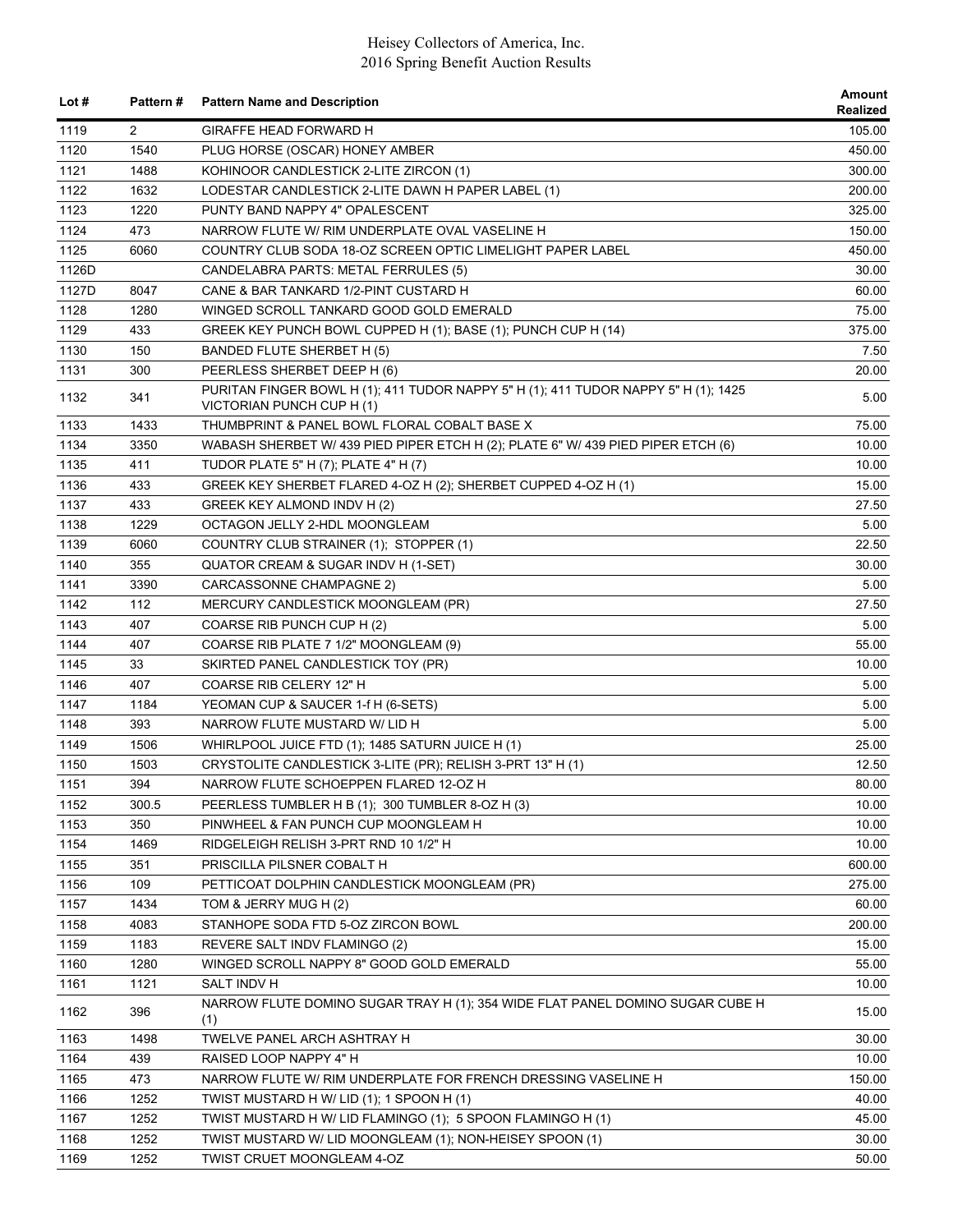| Lot $#$      | <b>Pattern#</b> | <b>Pattern Name and Description</b>                                                                                                                                             | Amount<br><b>Realized</b> |
|--------------|-----------------|---------------------------------------------------------------------------------------------------------------------------------------------------------------------------------|---------------------------|
| 1170         | 1184            | YEOMAN COLOGNE 2-OZ W/ UNK CUTTING H W/ #65 STOPPER FULL DAUBER                                                                                                                 | 40.00                     |
| 1171         | 1280            | WINGED SCROLL TOOTHPICK FAIR GOLD CUSTARD                                                                                                                                       | 25.00                     |
| 1172         | 3390            | CARCASSONNE WINE 2 1/2-OZ COBALT BOWL                                                                                                                                           | 85.00                     |
| 1173         | 4203            | <b>EMOGENE VASE DO FLAMINGO</b>                                                                                                                                                 | 125.00                    |
| 1174         | 1170            | PLEAT & PANEL COMPORT HI FTD W/ LID FTD FLAMINGO H                                                                                                                              | 65.00                     |
| 1175         | 515             | TAPER COLOGNE FLAMINGO H SLIGHT CLOUDINESS W/#69 DAUBER                                                                                                                         | 50.00                     |
| 1176         | 3309            | PETITE CORDIAL WO (1); 4044 NEW ERA CORDIAL H (1)                                                                                                                               | 70.00                     |
| 1177         | 1295            | <b>BEADED SWAG WINE</b>                                                                                                                                                         | 5.00                      |
| 1178         | 5010            | SYMPHONE CORDIAL 1-OZ W/ 503 MINUET ETCH                                                                                                                                        | 65.00                     |
| 1179         | 3320            | RITZ WINE WO 2-OZ W/ 433 DUTCHESS ETCH                                                                                                                                          | 10.00                     |
| 1180         | 6000            | CELESTIAL COCKTAIL 4-OZ                                                                                                                                                         | 100.00                    |
| 1181         |                 | DOOR KNOB W/ CROSSED LINES                                                                                                                                                      | 75.00                     |
| 1182         | 1519            | WAVERLY COMPORT OVAL 7" HONEY AMBER                                                                                                                                             | 190.00                    |
| 1183         | 1951            | CABOCHON PLATE 14" ULTRASONIC CUT OF GEORGE WASHINGTON                                                                                                                          | 145.00                    |
| 1184         | 1503            | CRYSTOLITE CREAM & SUGAR INDV W/ TRAY H (3-PCS)                                                                                                                                 | 15.00                     |
| 1185         | 1503            | CRYSTOLITE CREAM & SUGAR OVAL H (1-SET)                                                                                                                                         | 5.00                      |
| 1186         | 1503            | CRYSTOLITE RELISH 3-PRT 9" H                                                                                                                                                    | 5.00                      |
| 1187         | 1503            | CRYSTOLITE CHEESE FTD (1); PLATE CHEESE 2-HDL H (1)                                                                                                                             | 5.00                      |
| 1188         | 1503            | CRYSTOLITE CANDLEBLOCK (PR)                                                                                                                                                     | 5.00                      |
| 1189         | 1503            | CRYSTOLITE NAPPY 4" H (2)                                                                                                                                                       | 5.00                      |
| 1190         | 1503            | CRYSTOLITE ASHTRAY 3" H (5)                                                                                                                                                     | 5.00                      |
|              |                 |                                                                                                                                                                                 |                           |
| 1191         | 1503            | CRYSTOLITE PLATE 8" STAR BOTTOM H (4)                                                                                                                                           | 10.00                     |
| 1192<br>1193 | 1503<br>5077    | CRYSTOLITE PLATE 8" PLAIN BOTTOM (4)<br>LEGIONNAIRE JUICE W/ 1025 ARCADIA CUTTING (2); SHERBET W/ 1025 ARCADIA CUTTING (1);<br>1180 REVERE PLATE 8" W/ 1025 ARCADIA CUTTING (1) | 10.00<br>5.00             |
| 1194         | 1540            | LARIAT CANDLEBLOCK (PR)                                                                                                                                                         | 12.50                     |
| 1195         | 1401            | EMPRESS PLATE RND 6 1/2" H (4)                                                                                                                                                  | 5.00                      |
| 1196         | 1401            | EMPRESS PLATE RND 7 1/2" H (12)                                                                                                                                                 | 15.00                     |
|              |                 |                                                                                                                                                                                 |                           |
| 1197         | 1401            | EMPRESS SAUCER RND H (4); 1401 1/2 CUP H (3)<br>POINTED OVAL IN DIAMOND POINT SUGAR NO LID FAIR GOLD (1); 1405 IPSWICH SUGAR H (1);                                             | 5.00                      |
| 1198         | 150             | 354 WIDE FLAT PANEL SUGAR HOTEL W/ UNK CUTTING H RIM f (1)                                                                                                                      | 5.00                      |
| 1199         | 1220            | PUNTY BAND NAPPY 4" CRIMPED (1); NAPPY 4" BEADED RIM RIM f (1)                                                                                                                  | 10.00                     |
| 1200         | 407             | COARSE RIB PLATE 4 1/2" H (2); PLATE 6" H (7); PLATE 7" 1-f (5)                                                                                                                 | 10.00                     |
| 1200AD       | 3336            | LADY LEG GOBLET W/ 679 WINDSOR CUTTING H PROFESSIONAL R (2)                                                                                                                     | 10.00                     |
| 1201         | 1401            | <b>EMPRESS ASHTRAY H</b>                                                                                                                                                        | 10.00                     |
| 1202         | 1469            | RIDGELEIGH CIGARETTE HOLDER RND H                                                                                                                                               | 5.00                      |
| 1203         | 473             | NARROW FLUTE LOAF SUGAR TRAY H                                                                                                                                                  | 5.00                      |
| 1204         | 1425            | VICTORIAN PLATE 8" H (1); PLATE 7" (2)                                                                                                                                          | 5.00                      |
| 1205         | 1228            | SWIRL PLATE 8" H (1); 1229 OCTAGON MINT 2-HDL FLAMINGO (1)                                                                                                                      | 7.50                      |
| 1206         | 1184            | YEOMAN CUP & SAUCER FLAMINGO H (5-SETS)                                                                                                                                         | 10.00                     |
| 1207         | 433             | <b>GREEK KEY PUNCH BOWL H RIM R</b>                                                                                                                                             | 195.00                    |
| 1208         | 433             | GREEK KEY PUNCH BOWL BASE ONLY FLAMINGO H                                                                                                                                       | 125.00                    |
| 1209         | 1220            | PUNTY BAND CREAM & SUGAR W/ LID (1-SET)                                                                                                                                         | 95.00                     |
| 1210         | 1220            | PUNTY BAND SPOONER H                                                                                                                                                            | 25.00                     |
| 1211         | 1225            | PLAIN BAND CREAM & SUGAR W/ LID (1-SET)                                                                                                                                         | 15.00                     |
| 1212         | 1225            | PLAIN BAND SPOONER GOOD GOLD                                                                                                                                                    | 5.00                      |
| 1213         | 1220            | PUNTY BAND CREAM RUBY FLASH SOUV "ELLA" (1); SUGAR W/ LID FINIAL f RUBY FLASH (1)                                                                                               | 60.00                     |
| 1214         | 1220            | PUNTY BAND SPOONER RUBY FLASH RIM f                                                                                                                                             | 20.00                     |
| 1215         | 1225            | PLAIN BAND BUTTER W/ LID TOY                                                                                                                                                    | 25.00                     |
| 1216         | 1220            | PUNTY BAND BUTTER LID (1); SUGAR LID (1)                                                                                                                                        | 7.50                      |
| 1217         | 4045            | <b>HERON BALL VASE 6"</b>                                                                                                                                                       | 40.00                     |
| 1218         | 4045            | HERON BALL VASE 6" SAHARA                                                                                                                                                       | 105.00                    |
| 1219         | 4085            | SATURN BALL VASE 6"                                                                                                                                                             | 165.00                    |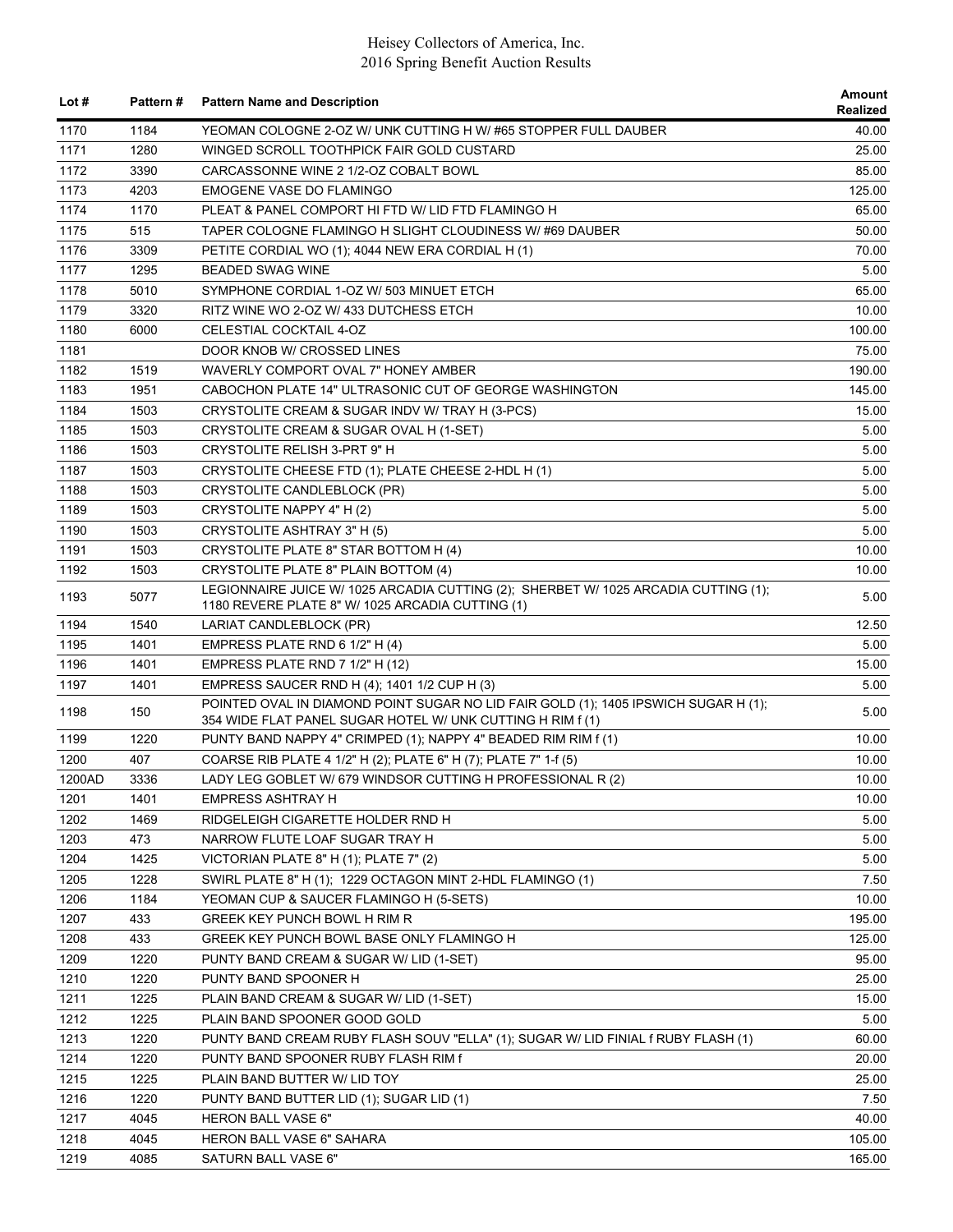| Lot $#$ |      | Pattern # Pattern Name and Description                                                                                                                                                                                                                                                    | <b>Amount</b><br>Realized |
|---------|------|-------------------------------------------------------------------------------------------------------------------------------------------------------------------------------------------------------------------------------------------------------------------------------------------|---------------------------|
| 1220    | 4220 | JANICE VASE 4" SWIRL OPTIC SAHARA                                                                                                                                                                                                                                                         | 135.00                    |
| 1221    | 1447 | ROCOCO CREAM & SUGAR H (1-SET)                                                                                                                                                                                                                                                            | 15.00                     |
| 1222    | 1205 | FANCY LOOP SPOONER FAIR GOLD                                                                                                                                                                                                                                                              | 25.00                     |
| 1223    | 1205 | <b>FANCY LOOP CREAM FAIR GOLD</b>                                                                                                                                                                                                                                                         | 5.00                      |
| 1224    | 1405 | IPSWICH CREAM & SUGAR H (1-SET)                                                                                                                                                                                                                                                           | 22.50                     |
| 1225    | 1150 | COLONIAL STAR PLATE 6" H (1); 355 QUATOR SUGAR INDV H (1); 359 COLONIAL CHAMPAGNE<br>H BASE NON FILL (1): 359 COLONIAL CRÈME D MENTHE H (1): 341 PURITAN CLARET 4-OZ (1):<br>473 NARROW FLUTE W/ RIM DICED SUGAR 5" BASE ONLY IRRIDIZED H (1); 393 NARROW<br>FLUTE NAPPY SHALLOW 5" H (1) | 12.50                     |
| 1226    | 3404 | SPANISH GOBLET COBALT BOWL (2)                                                                                                                                                                                                                                                            | 100.00                    |
| 1227    | 3404 | SPANISH CHAMPAGNE TANGERINE BOWL                                                                                                                                                                                                                                                          | 165.00                    |
| 1228    | 5040 | LARIAT CORDIAL 1-LOOP W/ 980 MOONGLO CUTTING                                                                                                                                                                                                                                              | 65.00                     |
| 1229    | 20   | SHEFFIELD CANDLESTICK PARTIALLY REMOVED GOLD DÉCOR H (PR)                                                                                                                                                                                                                                 | 55.00                     |
| 1230    | 15   | FLOWER FROG HAWTHORNE H                                                                                                                                                                                                                                                                   | 85.00                     |
| 1231    | 5074 | SEAHORSE STEM COCKTAIL H (1)                                                                                                                                                                                                                                                              | 200.00                    |
| 1232    | 1401 | EMPRESS PLATE SQ 6" TANGERINE H                                                                                                                                                                                                                                                           | 75.00                     |
| 1233    | 1405 | IPSWICH CANDLEVASE SAHARA H (2)                                                                                                                                                                                                                                                           | 160.00                    |
| 1234    | 1206 | SWIRL & RAINDROP BOWL FLORAL H                                                                                                                                                                                                                                                            | 25.00                     |
| 1235    | 1428 | WARWICK VASE 9" W/ 809 CALCUTTA CUTTING                                                                                                                                                                                                                                                   | 255.00                    |
| 1236    | 1280 | WINGED SCROLL JUG EMERALD B                                                                                                                                                                                                                                                               | 115.00                    |
| 1237    | 1280 | WINGED SCROLL NAPPY 7 1/2" EMERALD                                                                                                                                                                                                                                                        | 75.00                     |
| 1238    | 1184 | YEOMAN PLATE SANDWICH CTR HDL 10" MOONGLEAM H                                                                                                                                                                                                                                             | 30.00                     |
| 1239    | 411  | TUDOR BOWL FLORAL 10" H                                                                                                                                                                                                                                                                   | 5.00                      |
| 1240    | 411  | TUDOR PRESERVE W/ FTD H                                                                                                                                                                                                                                                                   | 10.00                     |
| 1241    | 355  | QUATOR CREAM & SUGAR H F'S (1-SET); 351 PRISCILLA CREAM & SUGAR HOTEL H SPOUT X<br>(1-SET); 1503 CRYSTOLITE CREAM & SUGAR INDV (1-SET)                                                                                                                                                    | 12.50                     |
| 1242    | 1540 | <b>LARIAT RELISH 12" 3-PRT</b>                                                                                                                                                                                                                                                            | 10.00                     |
| 1243    | 1025 | SHARON CREAM & SUGAR W/ LID SILVER OVERLAY H (1-SET); SUGAR NO LID H B (1); CREAM<br>SUN PURPLE (1); 1180 DEBRA SUGAR LID ONLY W/ UNK CUTTING H (1)                                                                                                                                       | 10.00                     |
| 1244    | 353  | MEDIUM FLAT PANEL WATER BOTTLE                                                                                                                                                                                                                                                            | 15.00                     |
| 1245    | 1185 | YEOMAN CREAM & SUGAR HOTEL W/ UNK STAR CUTTING H (1-SET)                                                                                                                                                                                                                                  | 5.00                      |
| 1246    | 1185 | YEOMAN CREAM & SUGAR HOTEL W/ UNK GRAY FLORAL CUTTING H (1-SET)                                                                                                                                                                                                                           | 7.50                      |
| 1247    | 1185 | YEOMAN CREAM & SUGAR HOTEL W/ UNK FLORAL CUTTING H (1-SET)                                                                                                                                                                                                                                | 7.50                      |
| 1248    | 1185 | YEOMAN CREAM HOTEL SILVER DÉCOR H (1); 1023 CREAM HOTEL W/ UNK CUTTING H (1);<br>1184 YEOMAN SUGAR W/ LID HOTEL H SCRATCHES (1)                                                                                                                                                           | 10.00                     |
| 1249    | 1205 | FANCY LOOP CREAM & SUGAR INDV f (1-SET); TOOTHPICK WORN GOLD (1)                                                                                                                                                                                                                          | 27.50                     |
| 1250    | 1205 | FANCY LOOP CREAM HOTEL WORN GOLD f's (3); SUGAR HOTEL WORN GOLD f's (4)                                                                                                                                                                                                                   | 12.50                     |
| 1251    | 1184 | YEOMAN SUGAR LID ONLY SAHARA                                                                                                                                                                                                                                                              | 5.00                      |
| 1252    | 1184 | YEOMAN SUGAR LID ONLY FLAMINGO                                                                                                                                                                                                                                                            | 5.00                      |
| 1253    | 1184 | YEOMAN SUGAR LID ONLY                                                                                                                                                                                                                                                                     | 5.00                      |
| 1254    | 1184 | YEOMAN SUGAR INDV W/ UNK CUTTING (1); BUTTER INDV (1)                                                                                                                                                                                                                                     | 5.00                      |
| 1255    | 1469 | RIDGELEIGH CREAM & SUGAR H (1-SET)                                                                                                                                                                                                                                                        | 10.00                     |
| 1256    | 1205 | FANCY LOOP CREAM & SUGAR INDV WORN GOLD EMERALD (2-SETS)                                                                                                                                                                                                                                  | 25.00                     |
| 1257    | 1485 | SATURN CREAM & SUGAR W/ DECO DESIGN H (1-SET)                                                                                                                                                                                                                                             | 12.50                     |
| 1258    | 1485 | SATURN CREAM LATE DESIGN (1); SUGAR W/ LID LATE DESIGN (1); SUGAR NO LID LATE<br>DESIGN (1)                                                                                                                                                                                               | 15.00                     |
| 1259    | 1405 | IPSWICH SUGAR H (1)                                                                                                                                                                                                                                                                       | 5.00                      |
| 1260    | 1425 | VICTORIAN CREAM & SUGAR H (1-SET)                                                                                                                                                                                                                                                         | 12.50                     |
| 1261    | 1483 | STANHOPE CREAM & SUGAR NO KNOBS H (1-SET)                                                                                                                                                                                                                                                 | 10.00                     |
| 1262    | 1483 | STANHOPE CREAM & SUGAR W/ RED KNOBS H (1-SET)                                                                                                                                                                                                                                             | 50.00                     |
| 1263    | 1483 | STANHOPE CREAM W/ IVORY KNOB H (1); SUGAR W/ BLACK KNOB H (1)                                                                                                                                                                                                                             | 30.00                     |
| 1264    | 1295 | BEADED SWAG SUGAR W/ LID TABLE RUBY STAIN (1); SPOONER RUBY STAIN (1)                                                                                                                                                                                                                     | 20.00                     |
| 1265    | 1295 | BEADED SWAG SUGAR W/ LID WORN GOLD BANDS EMERALD                                                                                                                                                                                                                                          | 25.00                     |
| 1266    | 1295 | BEADED SWAG CREAM TABLE ROSE DECOR OPAL X (1); SPOONER ROSE DECOR OPAL (1)                                                                                                                                                                                                                | 30.00                     |